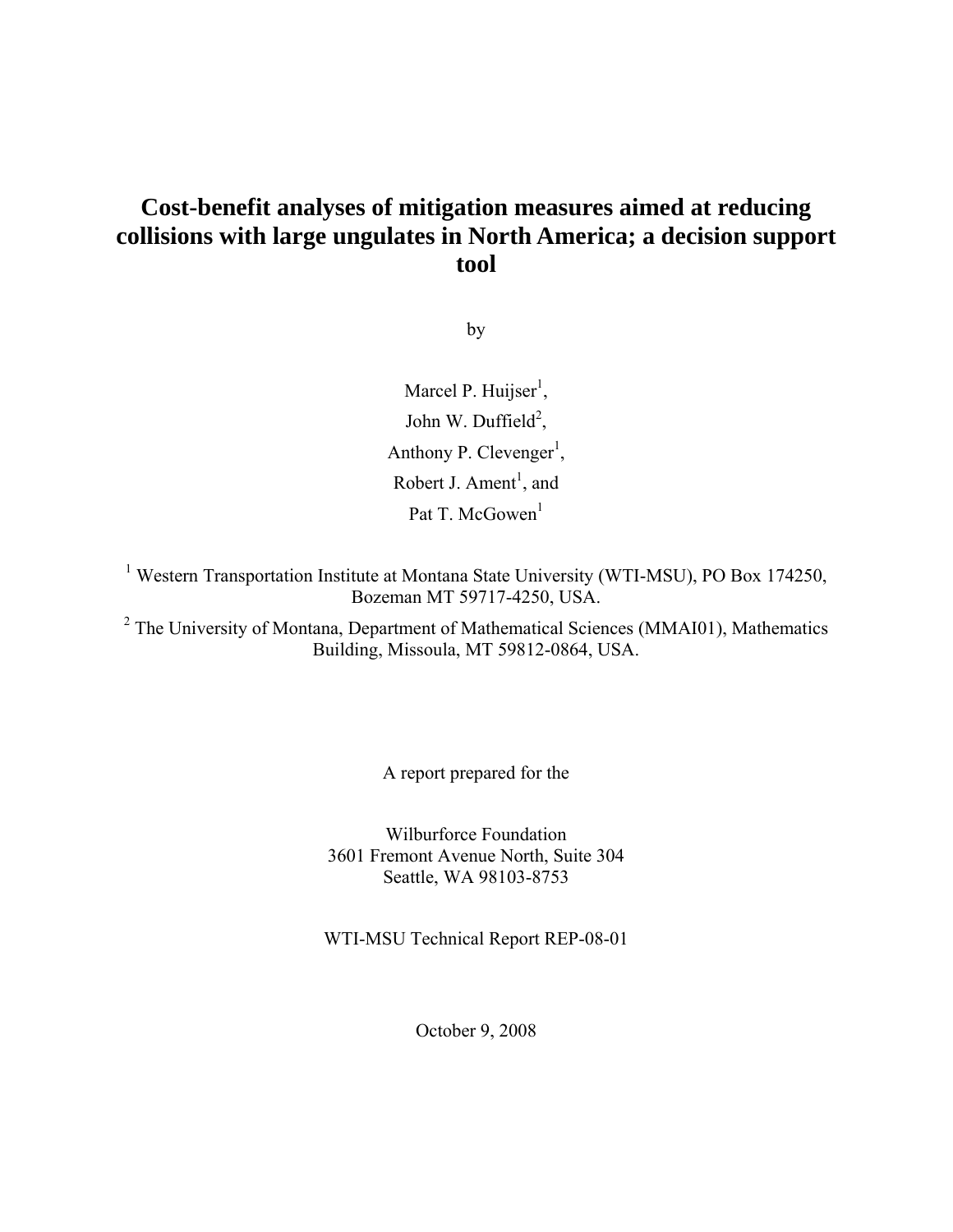| 1. Report No.<br>WTI-MSU Technical Report REP-08-01                                                                                                                                                                                                                                                                                                                                                                                                                                                                                                                                                                                                                                                                                                                                                                                                                                                                                                                                                                                                                                                                                                                                                                                                                                                                                                                                                                                                                                                                                                                                                                                                                                                                                                                                                                                                                                                                                 |                                              | 2. Government Accession No.                                                                                                    | 3. Recipient's Catalog<br>No. |  |  |
|-------------------------------------------------------------------------------------------------------------------------------------------------------------------------------------------------------------------------------------------------------------------------------------------------------------------------------------------------------------------------------------------------------------------------------------------------------------------------------------------------------------------------------------------------------------------------------------------------------------------------------------------------------------------------------------------------------------------------------------------------------------------------------------------------------------------------------------------------------------------------------------------------------------------------------------------------------------------------------------------------------------------------------------------------------------------------------------------------------------------------------------------------------------------------------------------------------------------------------------------------------------------------------------------------------------------------------------------------------------------------------------------------------------------------------------------------------------------------------------------------------------------------------------------------------------------------------------------------------------------------------------------------------------------------------------------------------------------------------------------------------------------------------------------------------------------------------------------------------------------------------------------------------------------------------------|----------------------------------------------|--------------------------------------------------------------------------------------------------------------------------------|-------------------------------|--|--|
| 4. Title and Subtitle<br>5. Report Date<br>Cost-benefit analyses of mitigation measures aimed at reducing collisions<br>October 2008<br>with large ungulates in North America; a decision support tool                                                                                                                                                                                                                                                                                                                                                                                                                                                                                                                                                                                                                                                                                                                                                                                                                                                                                                                                                                                                                                                                                                                                                                                                                                                                                                                                                                                                                                                                                                                                                                                                                                                                                                                              |                                              |                                                                                                                                |                               |  |  |
|                                                                                                                                                                                                                                                                                                                                                                                                                                                                                                                                                                                                                                                                                                                                                                                                                                                                                                                                                                                                                                                                                                                                                                                                                                                                                                                                                                                                                                                                                                                                                                                                                                                                                                                                                                                                                                                                                                                                     |                                              | 6. Performing Organization Code                                                                                                |                               |  |  |
| 7. Author(s)                                                                                                                                                                                                                                                                                                                                                                                                                                                                                                                                                                                                                                                                                                                                                                                                                                                                                                                                                                                                                                                                                                                                                                                                                                                                                                                                                                                                                                                                                                                                                                                                                                                                                                                                                                                                                                                                                                                        |                                              | 8. Performing Organization Report No.                                                                                          |                               |  |  |
| M.P. Huijser, J.W. Duffield, A.P. Clevenger, R.J. Ament & P.T. McGowen                                                                                                                                                                                                                                                                                                                                                                                                                                                                                                                                                                                                                                                                                                                                                                                                                                                                                                                                                                                                                                                                                                                                                                                                                                                                                                                                                                                                                                                                                                                                                                                                                                                                                                                                                                                                                                                              |                                              |                                                                                                                                |                               |  |  |
| 9. Performing Organization Name and Address                                                                                                                                                                                                                                                                                                                                                                                                                                                                                                                                                                                                                                                                                                                                                                                                                                                                                                                                                                                                                                                                                                                                                                                                                                                                                                                                                                                                                                                                                                                                                                                                                                                                                                                                                                                                                                                                                         |                                              | 10. Work Unit No.                                                                                                              |                               |  |  |
| Western Transportation Institute (WTI-MSU)<br>College of Engineering<br>Montana State University                                                                                                                                                                                                                                                                                                                                                                                                                                                                                                                                                                                                                                                                                                                                                                                                                                                                                                                                                                                                                                                                                                                                                                                                                                                                                                                                                                                                                                                                                                                                                                                                                                                                                                                                                                                                                                    |                                              |                                                                                                                                |                               |  |  |
| PO Box 174250<br>Bozeman, MT 59717-4250                                                                                                                                                                                                                                                                                                                                                                                                                                                                                                                                                                                                                                                                                                                                                                                                                                                                                                                                                                                                                                                                                                                                                                                                                                                                                                                                                                                                                                                                                                                                                                                                                                                                                                                                                                                                                                                                                             |                                              | 11. Contract or Grant No.                                                                                                      |                               |  |  |
|                                                                                                                                                                                                                                                                                                                                                                                                                                                                                                                                                                                                                                                                                                                                                                                                                                                                                                                                                                                                                                                                                                                                                                                                                                                                                                                                                                                                                                                                                                                                                                                                                                                                                                                                                                                                                                                                                                                                     |                                              |                                                                                                                                |                               |  |  |
| 12. Sponsoring Agency Name and Address                                                                                                                                                                                                                                                                                                                                                                                                                                                                                                                                                                                                                                                                                                                                                                                                                                                                                                                                                                                                                                                                                                                                                                                                                                                                                                                                                                                                                                                                                                                                                                                                                                                                                                                                                                                                                                                                                              |                                              | 13. Type of Report and Period Covered                                                                                          |                               |  |  |
| <b>Wilburforce Foundation</b><br>3601 Fremont Ave N #304 Seattle, WA 98103-8753                                                                                                                                                                                                                                                                                                                                                                                                                                                                                                                                                                                                                                                                                                                                                                                                                                                                                                                                                                                                                                                                                                                                                                                                                                                                                                                                                                                                                                                                                                                                                                                                                                                                                                                                                                                                                                                     |                                              | Research Report January 2008 - October 2008                                                                                    |                               |  |  |
|                                                                                                                                                                                                                                                                                                                                                                                                                                                                                                                                                                                                                                                                                                                                                                                                                                                                                                                                                                                                                                                                                                                                                                                                                                                                                                                                                                                                                                                                                                                                                                                                                                                                                                                                                                                                                                                                                                                                     |                                              | 14. Sponsoring Agency Code                                                                                                     |                               |  |  |
| 15. Supplementary Notes                                                                                                                                                                                                                                                                                                                                                                                                                                                                                                                                                                                                                                                                                                                                                                                                                                                                                                                                                                                                                                                                                                                                                                                                                                                                                                                                                                                                                                                                                                                                                                                                                                                                                                                                                                                                                                                                                                             |                                              |                                                                                                                                |                               |  |  |
| http://www.wti.montana.edu/.                                                                                                                                                                                                                                                                                                                                                                                                                                                                                                                                                                                                                                                                                                                                                                                                                                                                                                                                                                                                                                                                                                                                                                                                                                                                                                                                                                                                                                                                                                                                                                                                                                                                                                                                                                                                                                                                                                        |                                              | Research performed in cooperation with Wilburforce Foundation. A PDF version of this report is available from WTI's website at |                               |  |  |
| 16. Abstract                                                                                                                                                                                                                                                                                                                                                                                                                                                                                                                                                                                                                                                                                                                                                                                                                                                                                                                                                                                                                                                                                                                                                                                                                                                                                                                                                                                                                                                                                                                                                                                                                                                                                                                                                                                                                                                                                                                        |                                              |                                                                                                                                |                               |  |  |
| Wildlife-vehicle collisions, especially with deer (Odocoileus spp.), elk (Cervus elaphus) and moose (Alces alces) are numerous and have shown an<br>increasing trend over the last several decades in the United States and Canada. We calculated the costs associated with the average deer-, elk- and<br>moose-vehicle collision, including vehicle repair costs, human injuries and fatalities, towing, accident attendance and investigation, monetary value to<br>hunters of the animal killed in the collision, and cost of disposal of the animal carcass. In addition, we reviewed the effectiveness and costs of 13<br>mitigation measures considered effective in reducing collisions with large ungulates. We conducted cost-benefit analyses over a 75-year period using<br>discount rates of 1%, 3% and 7% to identify the threshold values (in 2007 \$) above which individual mitigation measures start generating benefits in<br>excess of costs. These threshold values were translated into the number of deer-, elk-, or moose-vehicle collisions that need to occur per kilometer per<br>year for a mitigation measure to start generating economic benefits in excess of costs. In addition, we calculated the costs associated with large<br>ungulate-vehicle collisions on ten road sections throughout the United States and Canada and compared these to the threshold values. Finally, we<br>conducted a more detailed cost analyses for one of these road sections to illustrate that even though the average costs for large ungulate-vehicle<br>collisions per kilometer per year may not meet the thresholds of many of the mitigation measures, specific locations on a road section can still exceed<br>thresholds. We believe the cost-benefit model presented in this paper can be a valuable decision support tool for determining mitigation measures to<br>reduce ungulate-vehicle collisions. |                                              |                                                                                                                                |                               |  |  |
| 17. Key Words                                                                                                                                                                                                                                                                                                                                                                                                                                                                                                                                                                                                                                                                                                                                                                                                                                                                                                                                                                                                                                                                                                                                                                                                                                                                                                                                                                                                                                                                                                                                                                                                                                                                                                                                                                                                                                                                                                                       |                                              | <b>18. Distribution Statement</b>                                                                                              |                               |  |  |
| Animal-vehicle<br>collisions,<br>Effectiveness, Elk, Human injuries and fatalities, Mitigation measures,<br>Moose, Ungulate, Vehicle repair cost, Wildlife-vehicle collision                                                                                                                                                                                                                                                                                                                                                                                                                                                                                                                                                                                                                                                                                                                                                                                                                                                                                                                                                                                                                                                                                                                                                                                                                                                                                                                                                                                                                                                                                                                                                                                                                                                                                                                                                        | Cost-benefit analysis,<br>Deer,<br>Economic, | Unrestricted. This document is available through WTI-MSU.                                                                      |                               |  |  |
| 19. Security Classif. (of this report)                                                                                                                                                                                                                                                                                                                                                                                                                                                                                                                                                                                                                                                                                                                                                                                                                                                                                                                                                                                                                                                                                                                                                                                                                                                                                                                                                                                                                                                                                                                                                                                                                                                                                                                                                                                                                                                                                              | 20. Security Classif. (of this<br>page)      | 21. No. of Pages                                                                                                               | 22. Price                     |  |  |
| Unclassified                                                                                                                                                                                                                                                                                                                                                                                                                                                                                                                                                                                                                                                                                                                                                                                                                                                                                                                                                                                                                                                                                                                                                                                                                                                                                                                                                                                                                                                                                                                                                                                                                                                                                                                                                                                                                                                                                                                        | Unclassified                                 | 48                                                                                                                             |                               |  |  |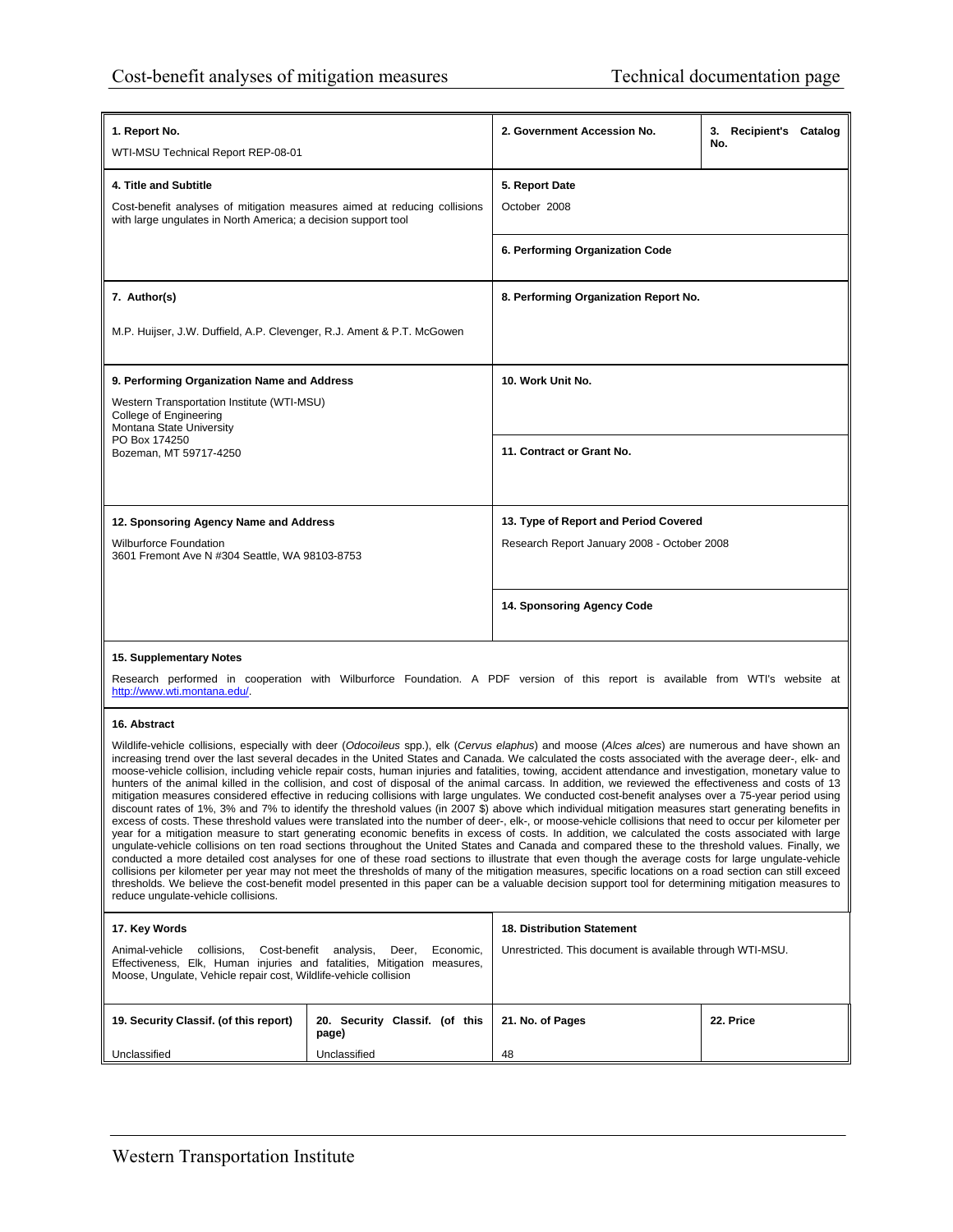# **DISCLAIMER**

The opinions, findings and conclusions expressed in this publication are those of the authors and not necessarily those of the Wilburforce Foundation or Montana State University.

Alternative accessible formats of this document will be provided upon request. Persons with disabilities who need an alternative accessible format of this information, or who require some other reasonable accommodation to participate, should contact Kate Heidkamp, Assistant Director for Communications and Information Systems, Western Transportation Institute, Montana State University, PO Box 174250, Bozeman, MT 59717-4250, telephone number 406- 994-7018, e-mail: KateL@coe.montana.edu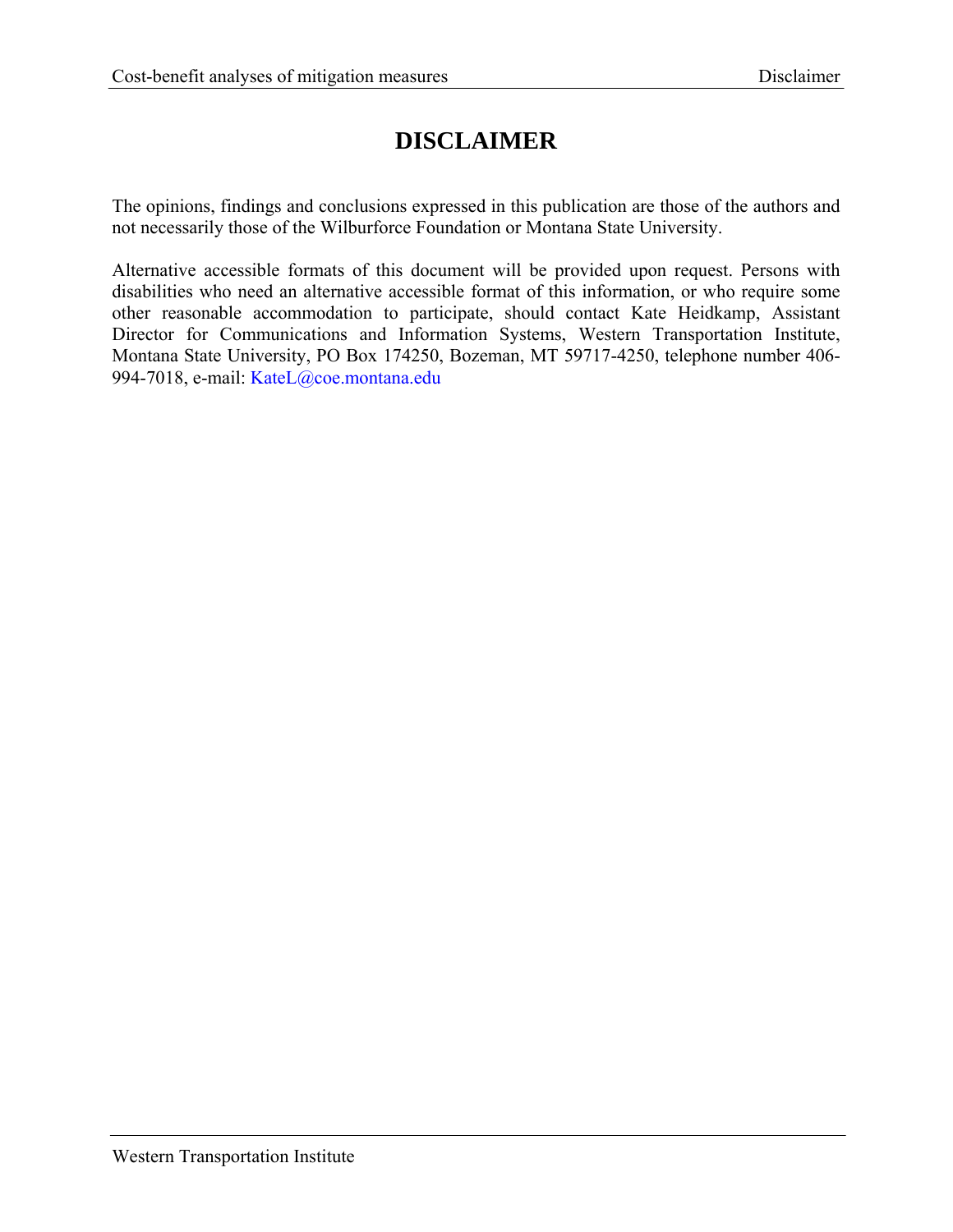# **ACKNOWLEDGEMENTS**

This effort was funded, in part, by the Wilburforce Foundation. The authors would like to thank the Wilburforce Foundation for their support. In addition, the authors also thank Pat Basting, Jon Fleming, Bert Johnson, Dick Luedke, Terry McGuire, Chris Neher, Lloyd Salsman, and Bethanie Walder for their help, comments and suggestions.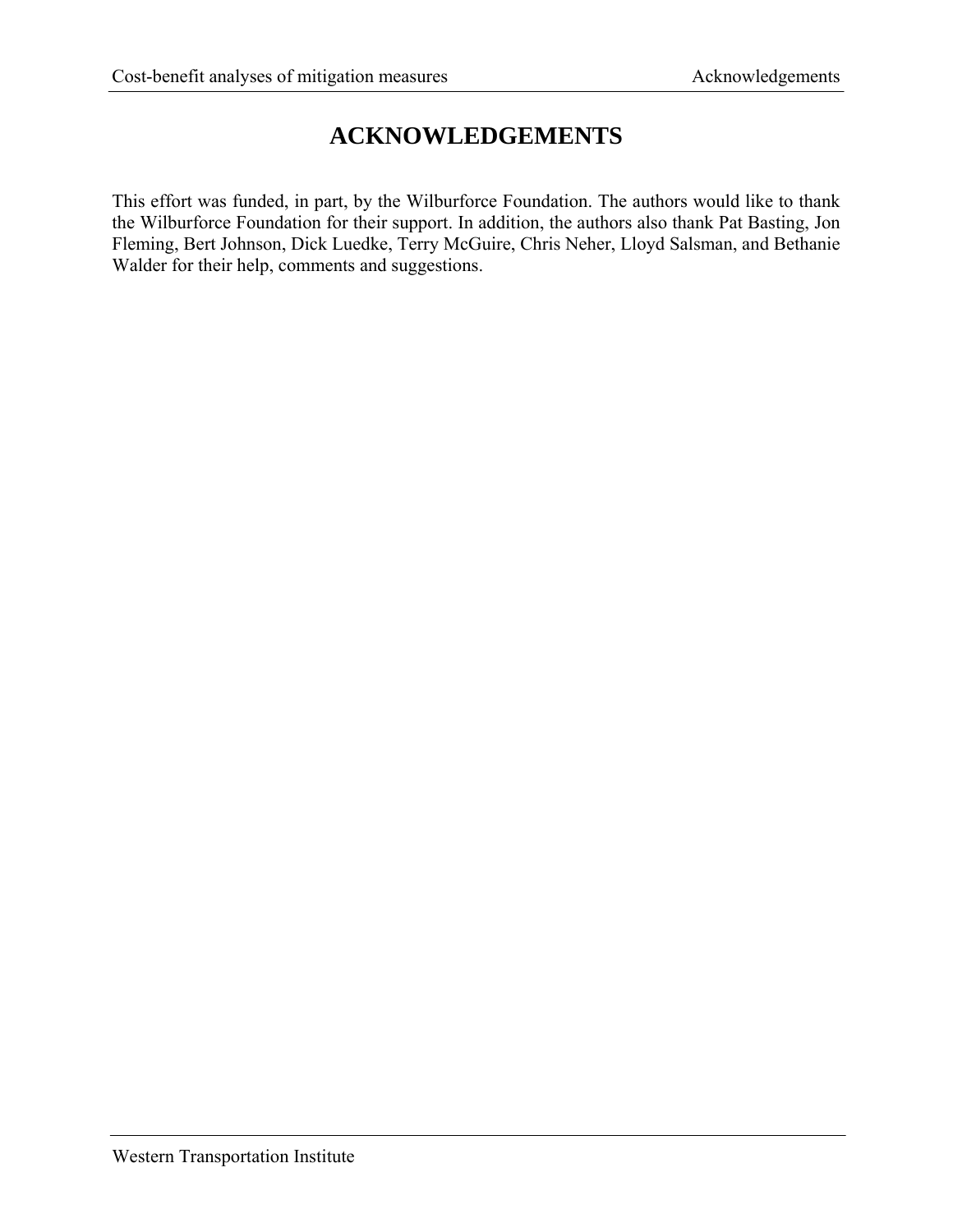# **TABLE OF CONTENTS**

| 1. |      |                                                                            |  |
|----|------|----------------------------------------------------------------------------|--|
| 2. |      |                                                                            |  |
|    | 2.1. |                                                                            |  |
|    | 2.2. |                                                                            |  |
|    | 2.3. |                                                                            |  |
| 3. |      |                                                                            |  |
|    | 3.1. |                                                                            |  |
|    | 3.2. |                                                                            |  |
|    | 3.3. |                                                                            |  |
| 4. |      |                                                                            |  |
| 5. |      |                                                                            |  |
| 6. |      |                                                                            |  |
| 7. |      |                                                                            |  |
| 8. |      | Appendix B: Cost Estimates for Deer-, Elk-, and Moose-Vehicle Collisions37 |  |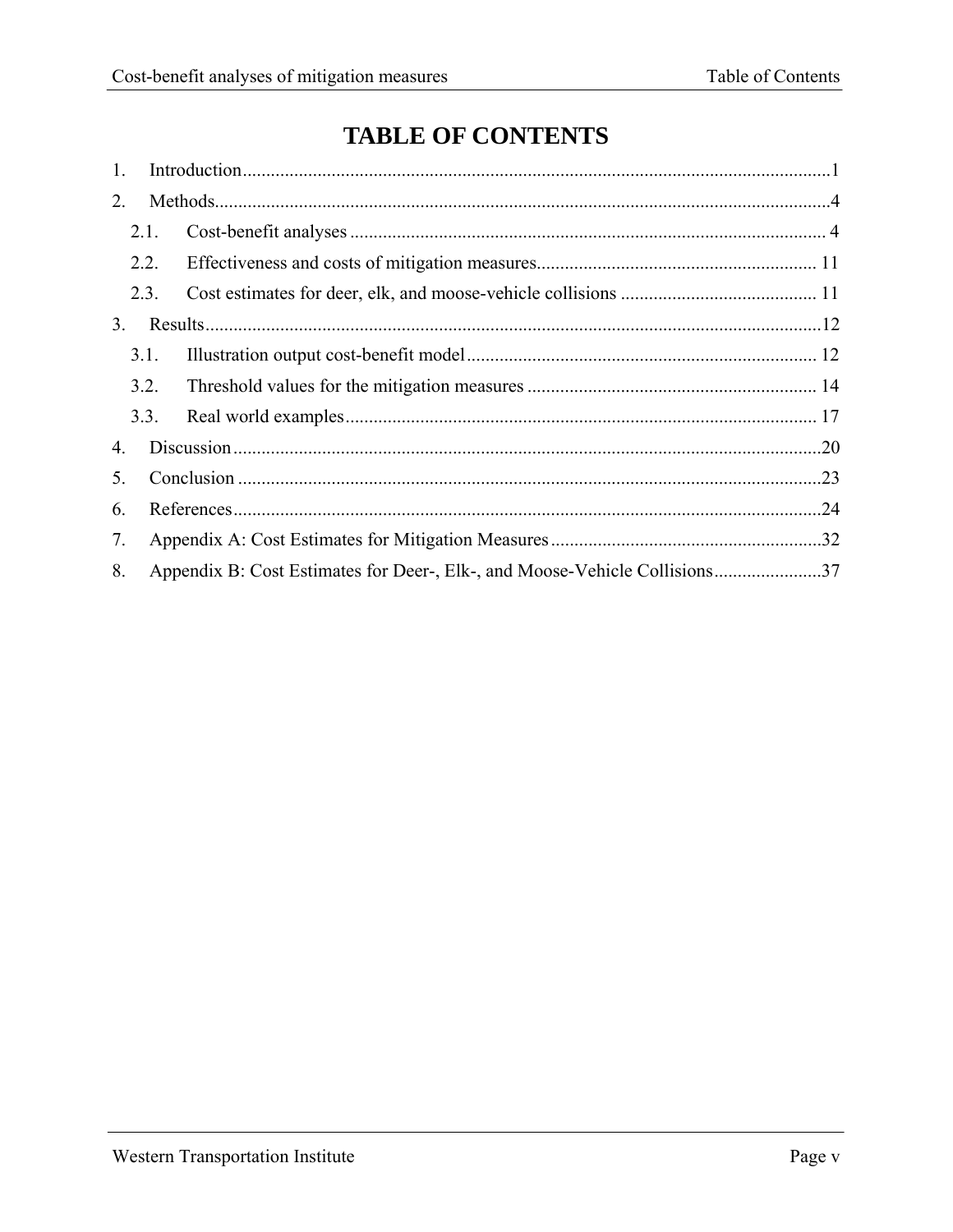# **LIST OF TABLES**

| Table 1: The estimated effectiveness, present value costs (in 2007 \$, 3% discount rate), and costs<br>per percent reduction of mitigation measures aimed at reducing collisions with large<br>ungulates over a 75 year time period. The measures are ordered based on their estimated |
|----------------------------------------------------------------------------------------------------------------------------------------------------------------------------------------------------------------------------------------------------------------------------------------|
| Table 2: Summary of estimated costs (in 2007 \$) for the average deer-, elk, and moose-vehicle                                                                                                                                                                                         |
| Table 3: Threshold values for individual mitigation measures that are estimated to reduce                                                                                                                                                                                              |
| Table 4: Threshold values for individual mitigation measures that are estimated to reduce                                                                                                                                                                                              |
| Table 5: The cost of deer-, elk-, and moose-vehicle collisions for selected road sections in the<br>USA and Canada (all in 2007 \$). R=research project, HM= highway maintenance reports,<br>AR=highway accident reports, PWI=park warden incident reports, MSR= meat salvage          |
| Table 6: Estimated costs (in 2007 \$) per type of human injury for the average deer-, elk-, and                                                                                                                                                                                        |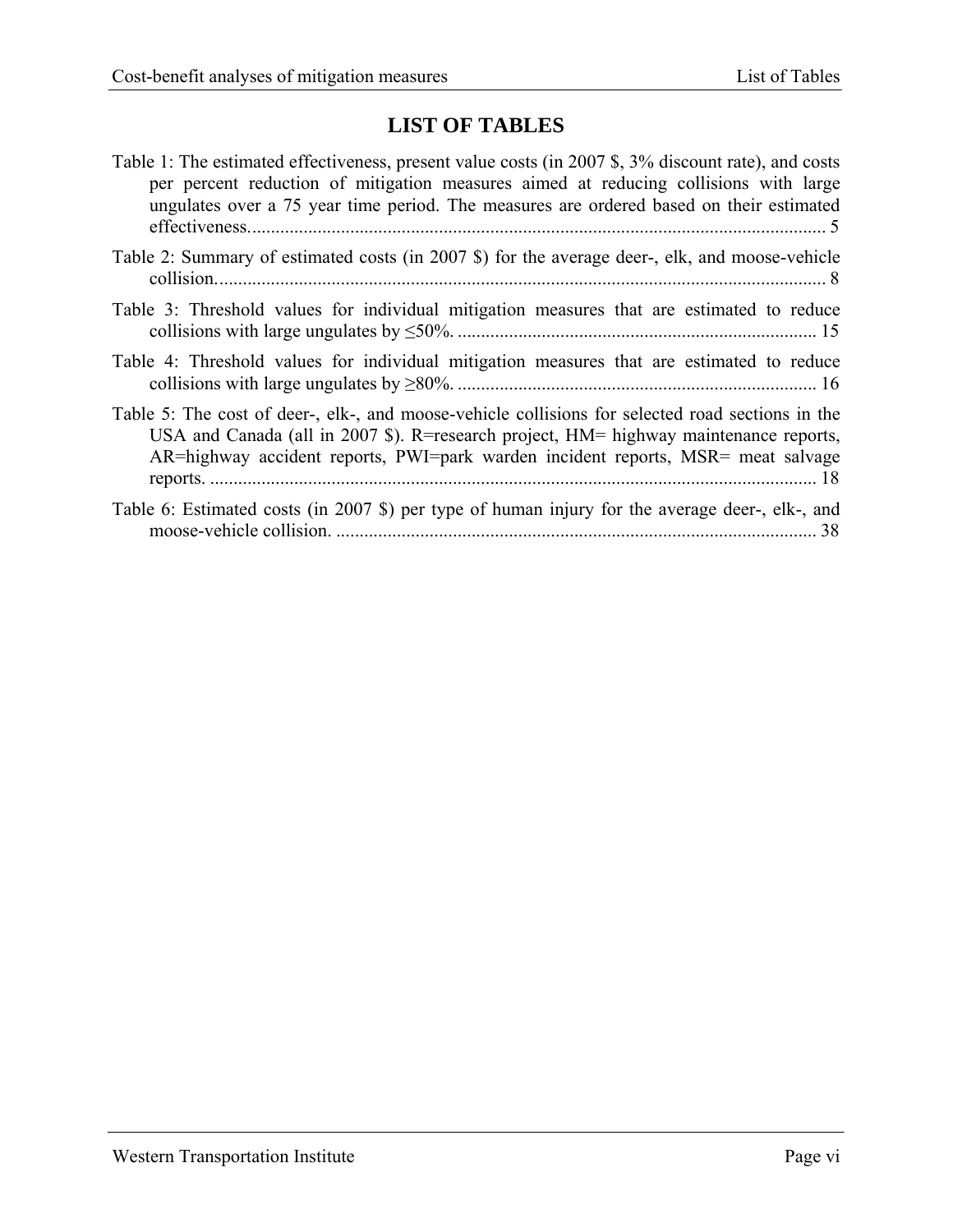# **LIST OF FIGURES**

| Figure 1. Vehicle damage as a result of a collision with a white-tailed deer (© Marcel Huijser). 1                                                                                                                                                                                                                                                                                                                                                                                                 |
|----------------------------------------------------------------------------------------------------------------------------------------------------------------------------------------------------------------------------------------------------------------------------------------------------------------------------------------------------------------------------------------------------------------------------------------------------------------------------------------------------|
| Figure 2. An a elk killed as a result with a collision with a vehicle (© Marcel Huijser).  2                                                                                                                                                                                                                                                                                                                                                                                                       |
| Figure 3. A wildlife fence (2.4 m (8 ft) high) designed to keep large ungulates from entering the                                                                                                                                                                                                                                                                                                                                                                                                  |
| Figure 4. An underpass (7 m (23 ft) wide, 4 m (13 ft) high), designed for large mammals ( $\heartsuit$                                                                                                                                                                                                                                                                                                                                                                                             |
| Figure 5. A wildlife overpass (52 m (171 ft) wide), designed for large mammals (© Marcel                                                                                                                                                                                                                                                                                                                                                                                                           |
| Figure 6. An animal detection system, designed to detect large mammals as the approach the                                                                                                                                                                                                                                                                                                                                                                                                         |
| Figure 7. The number of deer-, elk-, and moose-vehicle collisions per kilometer per year (dotted<br>lines) needed to reach the threshold values $(7\%, 3\%, \text{ and } 1\% \text{ discount rate})$ (in real 2007 \$)                                                                                                                                                                                                                                                                             |
| Figure 8. The average costs per collision avoided per year for deer, elk, and moose for the<br>mitigation measure fencing with underpasses (solid lines) (at 7%, 3% and 1% discount rate)<br>and the costs associated with the average deer-, elk-, or moose-vehicle collision (dotted                                                                                                                                                                                                             |
| Figure 9. The costs (in 2007 \$) associated with wildlife-vehicle collisions (deer and elk) along<br>the 2-lane MT Hwy 83 (mi reference posts 0.0-47.8) per year (average 1998–2003), and the<br>threshold values (at 3% discount rate) that need to be met in order to have the benefits of<br>individual mitigation measures exceed the costs over a 75 year long time period. Note that<br>the costs at each 0.1 mi concerned and five adjacent 0.1 mi units were summed $(0.6 \text{ mi} = 1)$ |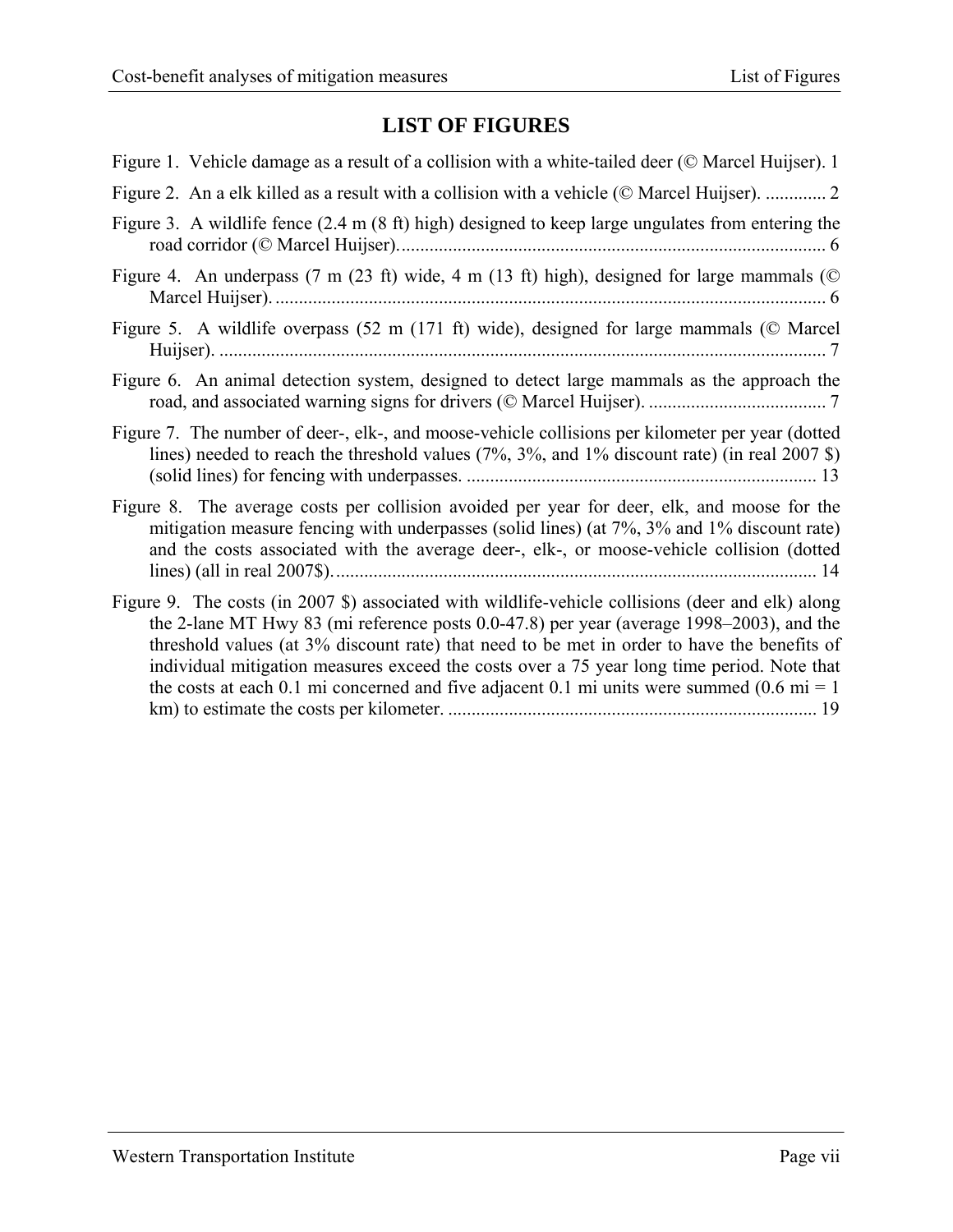## **EXECUTIVE SUMMARY**

Wildlife-vehicle collisions, especially with deer (*Odocoileus* spp.), elk (*Cervus elaphus*) and moose (*Alces alces*) are numerous and have shown an increasing trend over the last several decades in the United States and Canada. We calculated the costs associated with the average deer-, elk- and moose-vehicle collision, including vehicle repair costs, human injuries and fatalities, towing, accident attendance and investigation, monetary value to hunters of the animal killed in the collision, and cost of disposal of the animal carcass. The estimated costs for the average collision with a deer, an elk, or a moose are \$6,617, \$17,483, and \$30,760 respectively. In addition, we reviewed the effectiveness and costs of 13 mitigation measures considered effective in reducing collisions with large ungulates. The mitigation measures that were estimated to reduce collisions by 80% or more were 1. wildlife fencing; 2. wildlife fencing in combination with wildlife underpasses and wildlife jump-outs; 3. wildlife fencing in combination with wildlife underpasses and overpasses, and wildlife jump-outs; 4. animal detection systems; 5. wildlife fencing in combination with animal detection systems installed at gaps in the fence; 6. elevated roadway; and 7. road tunnels.

We conducted cost-benefit analyses for all 13 mitigation measures over a 75-year period using discount rates of 1%, 3% and 7% to identify the threshold values (in 2007 \$) above which individual mitigation measures start generating benefits in excess of costs. These threshold values were translated into the number of deer-, elk-, or moose-vehicle collisions that need to occur per kilometer per year for a mitigation measure to start generating economic benefits in excess of costs. For example, with a discount rate of 3%, wildlife fencing in combination with wildlife underpasses and overpasses, and wildlife jump-outs needs to save \$24,230 per km per year, through a reduction in collisions, in order to generate benefits in excess of costs. This threshold value translates into 4.26 deer-, 1.61 elk-, and 0.92 moose-vehicle collisions per km per year. When road mortality numbers are higher, wildlife fencing in combination with wildlife underpasses and overpasses, and wildlife jump-outs generate benefits in excess of costs.

Furthermore, we calculated the costs associated with large ungulate-vehicle collisions on ten road sections throughout the United States and Canada and compared these to the threshold values. Finally, we conducted a more detailed cost analyses for one of these road sections to illustrate that even though the average costs for large ungulate-vehicle collisions per kilometer per year may not meet the thresholds of many of the mitigation measures, specific locations on a road section can still exceed thresholds. We believe the cost-benefit model presented in this paper can be a valuable decision support tool for determining mitigation measures to reduce ungulate-vehicle collisions.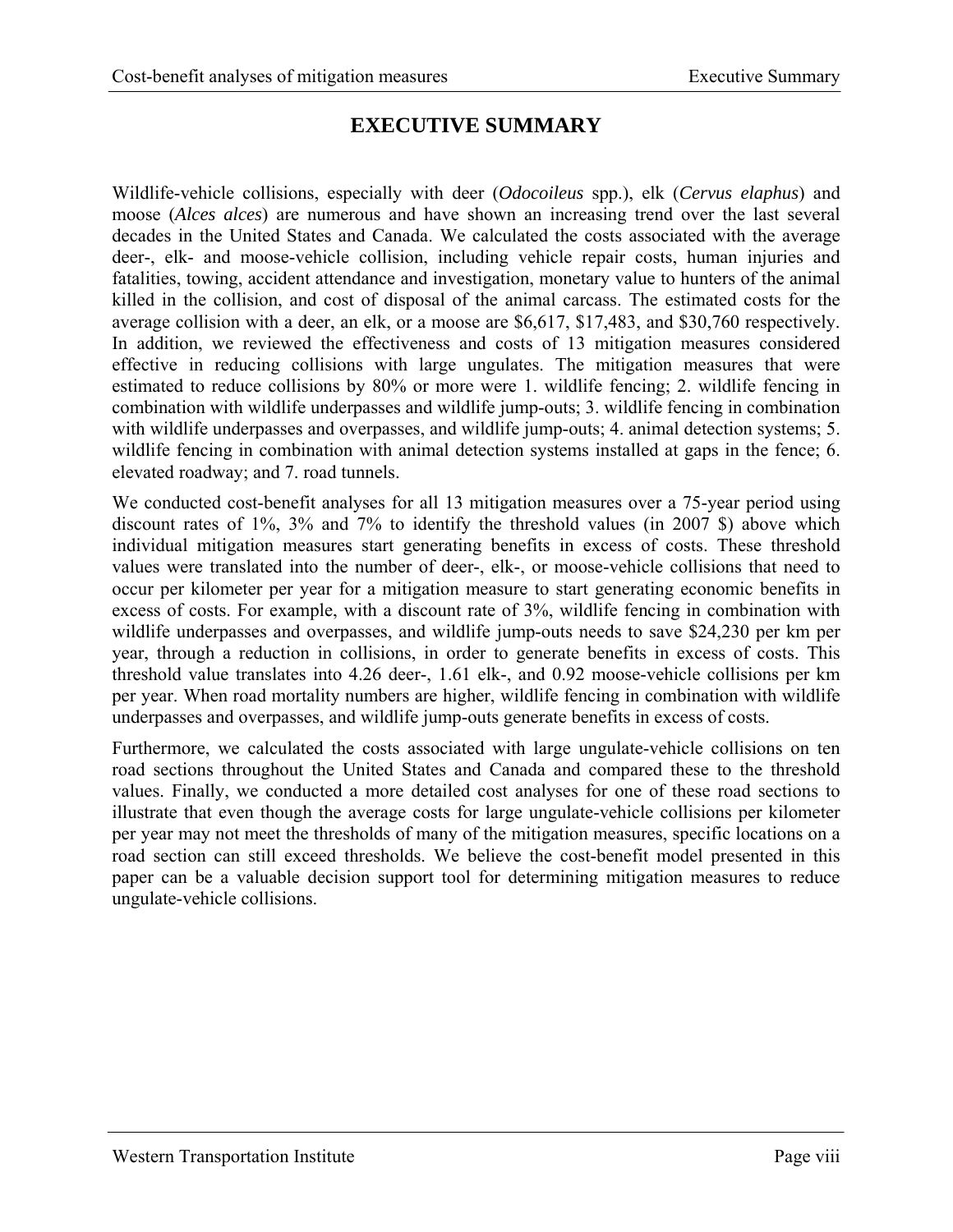## **1. INTRODUCTION**

<span id="page-8-1"></span><span id="page-8-0"></span>Wildlife-vehicle collisions affect human safety, property and wildlife (Figure 1 and 2). In the United States the total number of large mammal-vehicle collisions has been estimated at one to two million in the United States and at 45,000 in Canada annually, (Conover et al. 1995, Tardif & Associates Inc. 2003, Huijser et al. 2007a). These collisions were estimated to cause 211 human fatalities, 29,000 human injuries and over one billion dollars in property damage annually (Conover et al. 1995). Similar figures are available from Europe, where the annual number of collisions with ungulates was estimated at 507,000, causing 300 human fatalities, 30,000 human injuries and over one billion dollars in material damage (Groot Bruinderink and Hazebroek 1996). In the United States and Canada these numbers have increased even further over the last decade (Tardif & Associates Inc. 2003, Huijser et al. 2007a). In most cases the animals die immediately or shortly after the collision (Allen and McGullough 1976). In some cases it is not just the individual animals that suffer. Road mortality may also affect some species on the population level (e.g. van der Zee et al. 1992, Huijser and Bergers 2000), and some species may even be faced with a serious reduction in population survival probability as a result of road mortality, habitat fragmentation and other negative effects associated with roads and traffic (Proctor 2003). In addition, some species also represent a monetary value that is lost once an individual animal dies (Romin and Bissonette 1996, Conover 1997).

<span id="page-8-2"></span>

Figure 1. Vehicle damage as a result of a collision with a white-tailed deer (© Marcel Huijser).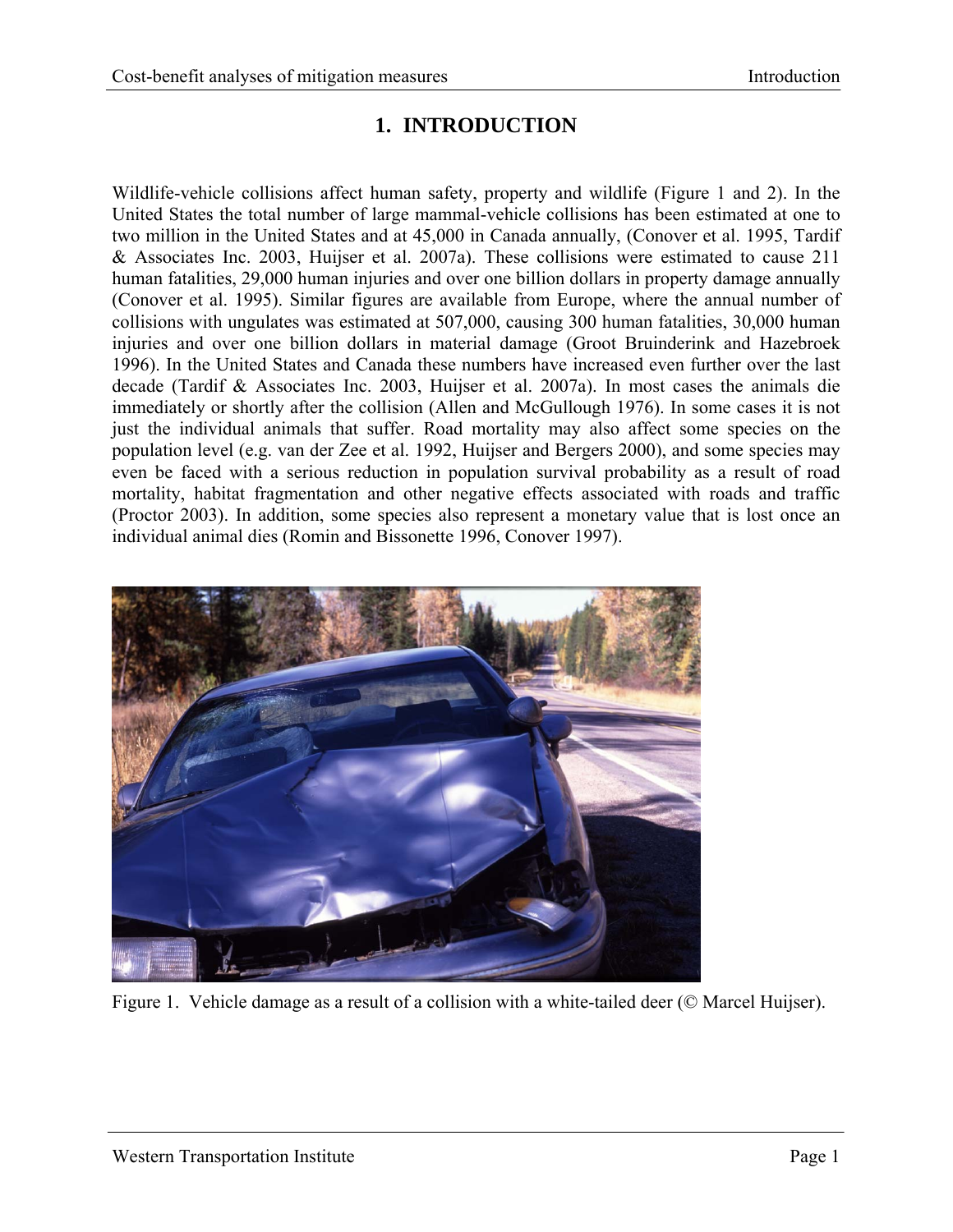<span id="page-9-0"></span>

Figure 2. An a elk killed as a result with a collision with a vehicle (© Marcel Huijser).

<span id="page-9-1"></span>Over 40 types of mitigation measures aimed at reducing animal-vehicle collisions have been implemented or described (see reviews in Hedlund et al. 2004, Knapp et al. 2004, Huijser et al. 2007a). Examples include warning signs that alert drivers of potential animal crossings, wildlife warning reflectors or mirrors (e.g. Reeve and Anderson 1993, Ujvári et al. 1998), wildlife fences (Clevenger et al. 2001), and animal detection systems (Huijser et al. 2006a). However, the effectiveness and costs of these mitigation measures vary greatly. When the effectiveness is evaluated in relation to the costs for the mitigation measure, important insight is obtained regarding which mitigation measures may be preferred, at least from a monetary perspective. Nonetheless, very few cost-benefit analyses exist (but see e.g. Reed et al. 1982).

In this paper we compare the monetary costs and benefits of a range of mitigation measures aimed at reducing collisions with large ungulates. In the United States, the vast majority of all reported wildlife-vehicle collisions involve deer (*Odocoileus* spp.). In addition, the vast majority of all animal-vehicle collisions that result in human injury (86.9%) or human fatality (77%) involve deer as well (Conn et al. 2004, Williams and Wells 2005). The numbers vary between regions; in California deer amount to 54.4% of the reported animal-vehicle collisions, in Maine 81.2% (Huijser et al. 2007a). In certain areas, e.g. Maine, collisions with moose (*Alces alces*) are relatively numerous (15.1%) (Huijser et al. 2007a). Of all the claims submitted to a major auto insurance company in the United States (national market share about 17.5%) in 2006-2007 for vehicle repair as a result of a collision with deer, elk, or moose, 99.2% related to deer, 0.5% to elk and  $0.3\%$  to moose (n<sub>total</sub> is approximately 180,000) (Personal communication Dick Luedke, State Farm Insurance). In British Columbia, Canada, 85.6% of all reported animals killed by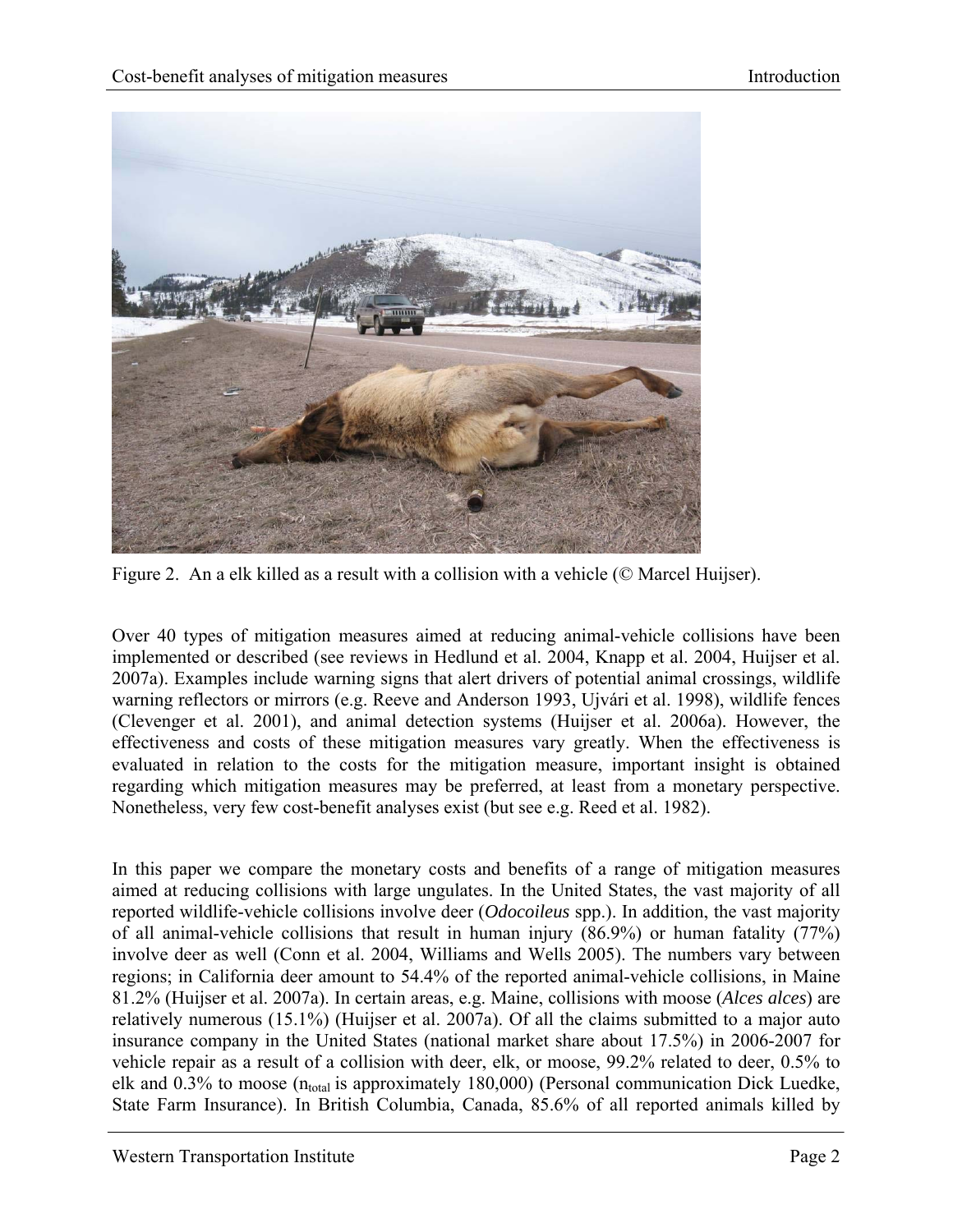traffic were deer (78.6%) or moose (7.0%) (Sielecki 2004). In the Ottawa-Carleton area, Canada, 93.1% of all reported animal-vehicle collisions involved deer (92.2%) or moose (0.9%) (Tardif & Associates Inc. 2003). For this paper we conducted separate analyses for the costs and benefits of mitigation measures aimed at reducing collisions with deer (white-tailed deer (*O. virginianus*) and mule deer (*O. hemionus*) combined), elk (*Cervus elaphus*), and moose.

The results of the economic analyses apply to North America since the values used in the analyses are based on data from the United States and Canada. Furthermore, we realize that the results of the analyses are directly dependent on the parameters included in the analyses and the assumptions and estimates required to conduct the analyses. Nonetheless, the results of the costbenefit analyses allow for much needed direction in the implementation and further research and development of mitigation measures aimed at reducing collisions with large ungulates.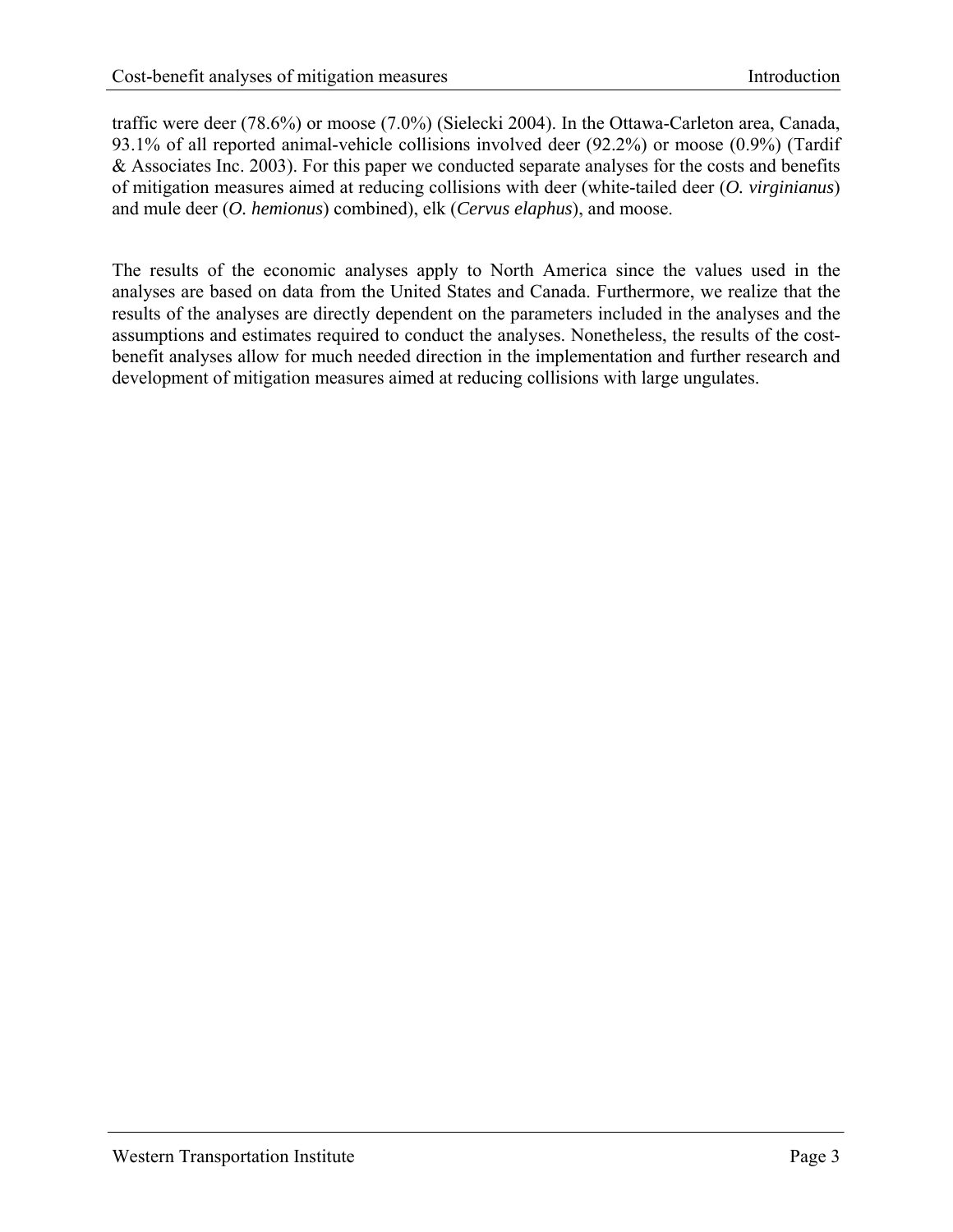## **2. METHODS**

### <span id="page-11-2"></span><span id="page-11-1"></span><span id="page-11-0"></span>**2.1. Cost-benefit analyses**

We estimated the effectiveness of 13 types of mitigation measures for reducing collisions with large ungulates such as deer, elk and moose (Table 1). In addition, we estimated the costs (in 2007 \$) of these mitigation measures per year over a 75-year period (Appendix A, Table 1). The costs included design, construction or implementation, maintenance, and removal efforts. The 75-year period is equal to the longest lifespan of the mitigation measures reviewed (i.e. underpasses and overpasses). In the  $75<sup>th</sup>$  year no new investments were projected (only maintenance and removal costs) for the following mitigation measures: wildlife fence alone; wildlife fence, gap and crosswalk; wildlife fence, underpasses and jump-outs; wildlife fence, under- and overpasses; wildlife fence and animal detection systems; elevated roadway; and road tunnel (see Figures 3 through 6 for illustrations).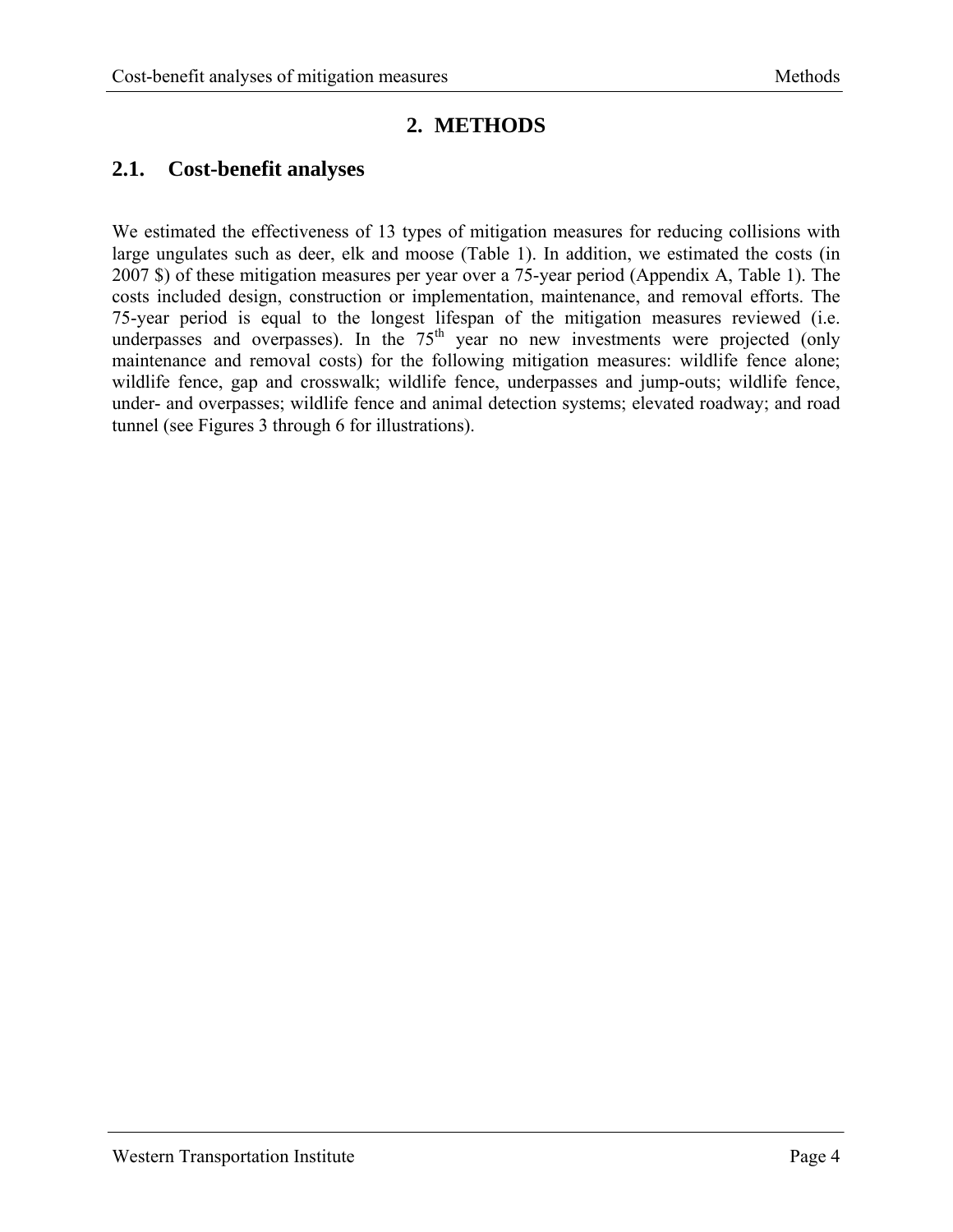#### Cost-benefit analyses of mitigation measures Methods

Table 1: The estimated effectiveness, present value costs (in 2007 \$, 3% discount rate), and costs per percent reduction of mitigation measures aimed at reducing collisions with large ungulates over a 75 year time period. The measures are ordered based on their estimated effectiveness.

<span id="page-12-1"></span><span id="page-12-0"></span>

| Mitigation measure             | Effect-<br>iveness | Source                                                                                                                  | Present value<br>costs | Costs per<br>percent<br>reduction |
|--------------------------------|--------------------|-------------------------------------------------------------------------------------------------------------------------|------------------------|-----------------------------------|
|                                |                    |                                                                                                                         |                        |                                   |
| Seasonal wildlife warning sign | 26%                | Sullivan et al. (2004): 51%; Rogers (2004): 0%                                                                          | \$3,728                | \$143                             |
| Vegetation removal             | 38%                | Jaren et al. (1991): 56%; Lavsund and Sandegren (1991): 20%                                                             | \$16,272               | \$428                             |
| Fence, gap, crosswalk          |                    | 40% Lehnert and Bissonette (1997): 42%, 37%                                                                             | \$300,468              | \$7,512                           |
| Population culling             |                    | 50% Review in Huijser et al. 2007a                                                                                      | \$94,809               | \$1,896                           |
| Relocation                     |                    | 50% Review in Huijser et al. 2007a                                                                                      | \$391,870              | \$7,837                           |
| Anti-fertility treatment       |                    | 50% Review in Huijser et al. 2007a                                                                                      | \$2,183,207            | \$43,664                          |
| Fence (incl. dig barrier)      | 86%                | Reed et al. (1982) 79%; Ward (1982): 90% Woods (1990): 94-97%;<br>Clevenger et al. (2001): 80%; Dodd et al. (2007): 87% | \$187,246              | \$2,177                           |
| Fence, underpass               | 86%                | Reed et al. (1982) 79%; Ward (1982): 90% Woods (1990): 94-97%;<br>Clevenger et al. (2001): 80%; Dodd et al. (2007): 87% | \$538,273              | \$6,259                           |
| Fence, under- and overpass     | 86%                | Reed et al. (1982) 79%; Ward (1982): 90% Woods (1990): 94-97%;<br>Clevenger et al. (2001): 80%; Dodd et al. (2007): 87% | \$719,667              | \$8,368                           |
| Animal detection system (ADS)  | 87%                | Mosler-Berger and Romer (2003): 82%; Dodd and Gagnon (2008): 91%                                                        | \$1,099,370            | \$12,636                          |
| Fence, gap, ADS                | 87%                | Mosler-Berger and Romer (2003): 82%; Dodd and Gagnon (2008): 91%                                                        | \$836,113              | \$9,610                           |
| Elevated roadway               | $100\%$            | Review in Huijser et al. 2007a                                                                                          | \$92,355,498           | \$923,555                         |
| Road tunnel                    | $100\%$            | Review in Huijser et al. 2007a                                                                                          | \$147,954,696          | \$1,479,547                       |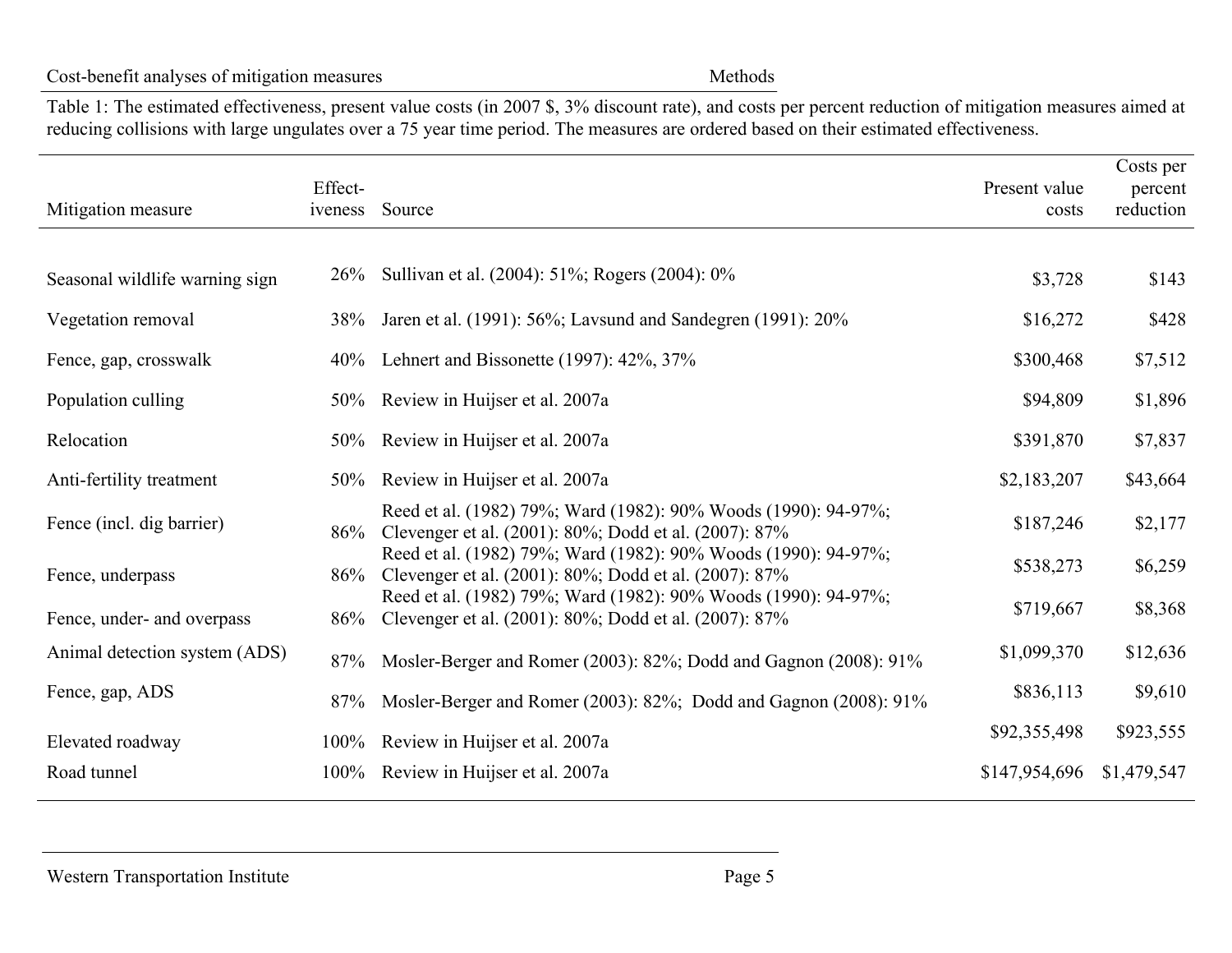<span id="page-13-0"></span>

<span id="page-13-1"></span>Figure 3. A wildlife fence (2.4 m (8 ft) high) designed to keep large ungulates from entering the road corridor (© Marcel Huijser).



<span id="page-13-2"></span>Figure 4. An underpass (7 m (23 ft) wide, 4 m (13 ft) high), designed for large mammals ( $\heartsuit$ Marcel Huijser).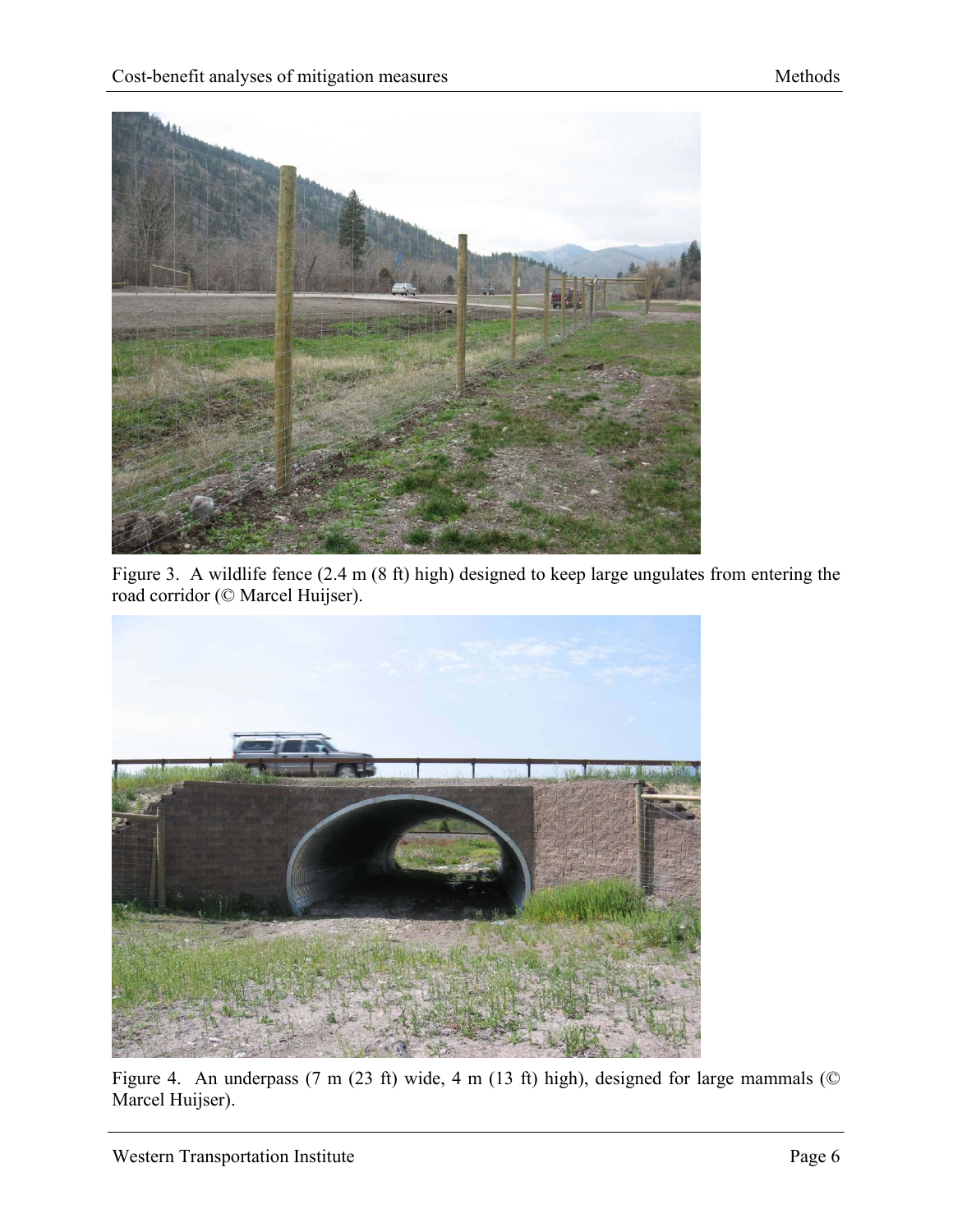<span id="page-14-0"></span>

Figure 5. A wildlife overpass (52 m (171 ft) wide), designed for large mammals (© Marcel Huijser).

<span id="page-14-1"></span>

<span id="page-14-2"></span>Figure 6. An animal detection system, designed to detect large mammals as the approach the road, and associated warning signs for drivers (© Marcel Huijser).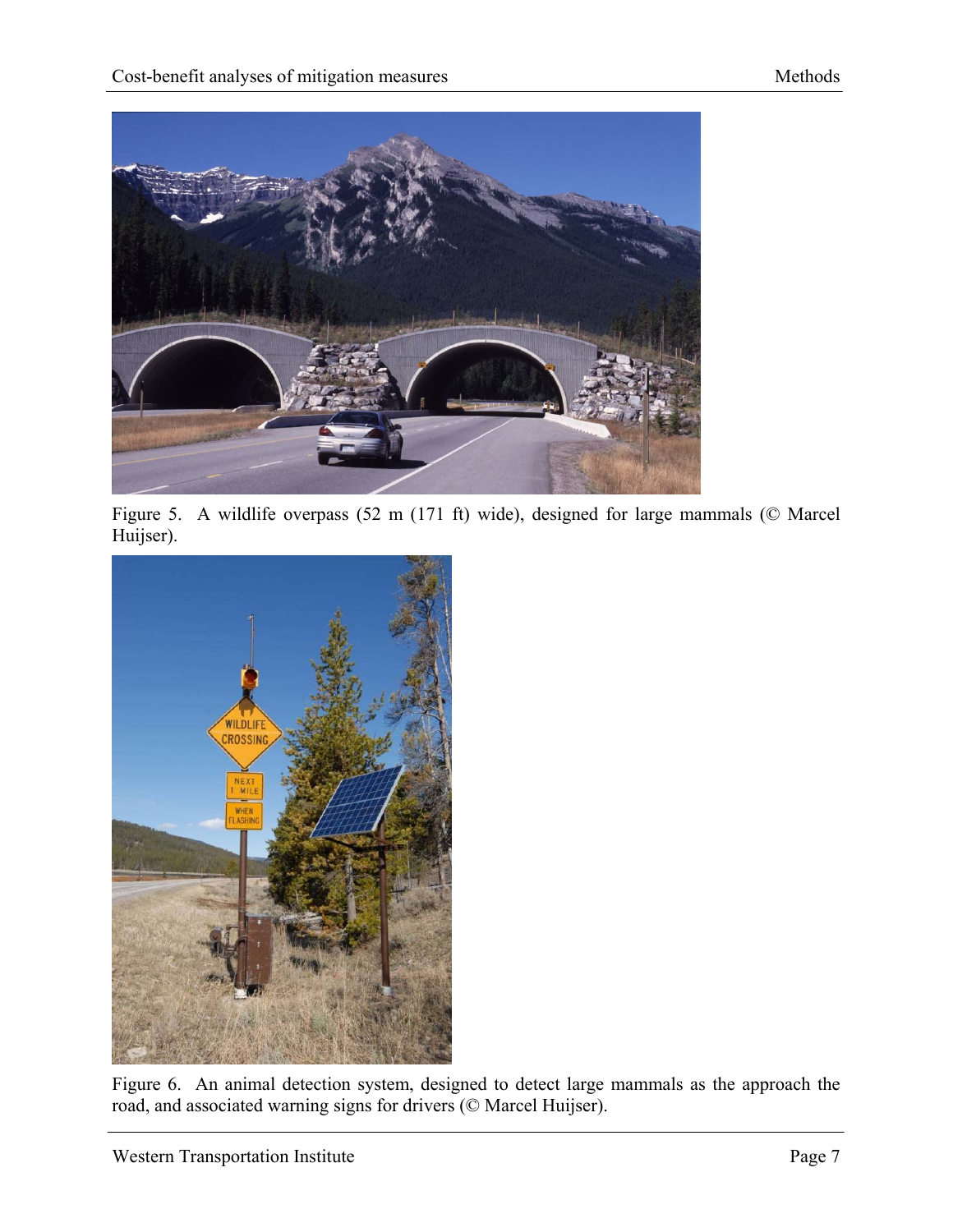<span id="page-15-0"></span>We also estimated the benefits generated by the 13 mitigation measures. The benefits are a combination of the effectiveness of the mitigation measures in reducing collisions with large ungulates and the costs associated with the average collision. The cost of a collision with a large ungulate typically increases with the size and weight of the species. For this analysis we estimated the costs for the average collision with a deer, an elk, or a moose (Appendix B, Table 2). Some mitigation measures take considerable planning and installation time. Therefore we did not project any benefits in the first year of the cost-benefit analyses. This delay in the start of the benefits applied to all mitigation measures, except seasonal signs, vegetation removal, population culling, relocation, and anti-fertility treatment.

| Description                                   | Deer    | Elk      | Moose    |
|-----------------------------------------------|---------|----------|----------|
| Vehicle repair costs per collision            | \$2,622 | \$4,550  | \$5,600  |
| Human injuries per collision                  | \$2,702 | \$5,403  | \$10,807 |
| Human fatalities per collision                | \$1,002 | \$6,683  | \$13,366 |
| Towing, accident attendance and investigation | \$125   | \$375    | \$500    |
| Hunting value animal per collision            | \$116   | \$397    | \$387    |
| Carcass removal and disposal per collision    | \$50    | \$75     | \$100    |
| Total                                         | \$6,617 | \$17,483 | \$30,760 |

<span id="page-15-1"></span>Table 2: Summary of estimated costs (in 2007 \$) for the average deer-, elk, and moose-vehicle collision.

For our cost-benefit analyses, all costs and benefits are in real terms (i.e. constant 2007 \$). Accordingly, since we excluded inflation effects in our benefit and cost streams over time, we also used real (as opposed to nominal) discount rates. Presenting the analysis in nominal terms with inflation included in future values and an inflation component in the discount term would be mathematically equivalent. In order to correctly compare benefits and costs elements which are distributed asymmetrically over time, we computed present discounted values and amortized these into equivalent annual terms. The typical pattern for the mitigation measures we examined is that costs are largely construction oriented in the present (e.g. an investment in a fence with an underpass in the first year of a 75-year period) while benefits are distributed more uniformly over the life of the project (i.e. a certain reduction in collisions and associated costs each year). In this situation, the cost-benefit analysis is sensitive to the discount rate chosen.

Following the guidance provided in the U.S. Office of Management and Budget Circular A-94 (U.S. OMB 1992) and other federal guidelines (U.S. Environmental Protection Agency 2000) we conducted the analyses for real discount rates of 7%, 3% and 1%. The 7% rate is required by OMB for federal benefit-cost analyses and is based on a shadow price of capital theory;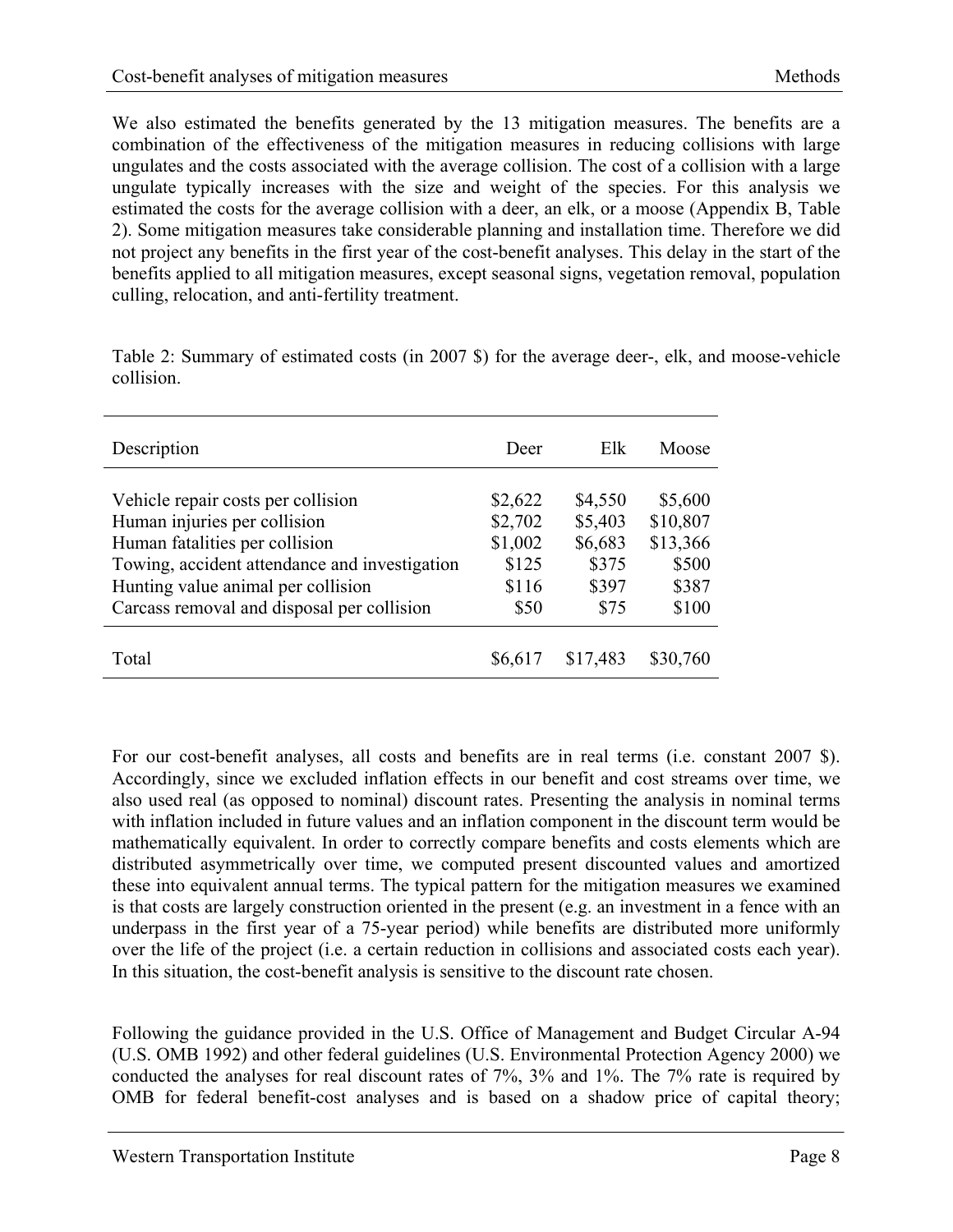specifically (at least in 1992) 7% is OMB's estimate of the real after-tax return on investment in the private sector (essentially the opportunity cost of instead investing in public projects). A more widely accepted discount parameter for at least intra-generational accounting is choosing a social discount rate based on the rate at which individuals translate consumption through time with reasonable certainty (e.g. a consumption rate of interest theory). For this, historical returns on safe assets such as U.S. Treasury securities are used (post-tax and corrected for inflation), with empirical estimates for rates in the 1% to 3% range (U.S. Environmental Protection Agency 2000). For inter-generational discounting (for which a project with a lifespan of 75 years would obviously qualify) other theories based in part on ethical considerations which explicitly tradeoff the well-being of current and future generations come into play, and rates of 0.5% to 3% are plausible. As an example from the economics literature, a recent survey of several thousand economists on the issue of an appropriate discount rate for the problem of global warming indicated a wide-range of opinions on the appropriate rate, rates declining over the time-period of the analysis from about 4% to 0% for the very long term, and a long-term average rate of 1.75% in real terms (Weitzman 2001).

After estimating the costs for each mitigation measure, and after correcting for the discount rate, we calculated how much benefit (in 2007 \$) each mitigation measure needs to generate over a 75-year period in order to breakeven and have the benefits exceed the costs (threshold values). Equation 1 shows our methods for estimating costs:

$$
A_f = \left[\sum_{k=1}^m \frac{c_{ij}}{(1+d)^n}\right] \left[\frac{(1+d)^n \cdot d}{(1+d)^n - 1}\right]
$$

The first term is simply the present value of costs over the period *t* equals 1 to *n* with discount rate *d* and annual costs  $(c_{ti})$  in year *t* for mitigation measure *j*. The second term is an amortization factor; the product of the two terms equals *Aj*, which is the amortized real annual cost over period *n* for technology *j*. Annual benefits are given by equation 2:

$$
B_f = r_j k \sum_{i=1}^m \alpha_i c_i + \sum_{i=1}^m v_{tj}
$$

Annual benefits are the sum of the reduction in direct collision costs for species *i* (equals 1 to *m*) and any nonuse or passive use values  $v_{ij}$  for these species. With respect to direct collision costs,  $r_i$ is the reduction in wildlife-vehicle collisions from technology *j* (*r* is a ratio) and *k* is the initial pre-mitigation level of wildlife-vehicle collisions per kilometer per year for the road section of interest. The term *rk* accordingly is the reduction in the number of wildlife-vehicle collisions. The average species-weighted average cost per collision is the summation of the share of collisions due to species *i* times species specific collision costs  $c_i$ . The product of the reduction in collisions and the average cost per collision gives the benefits associated with a given mitigation measure. Passive use costs were not included in our empirical application, but they are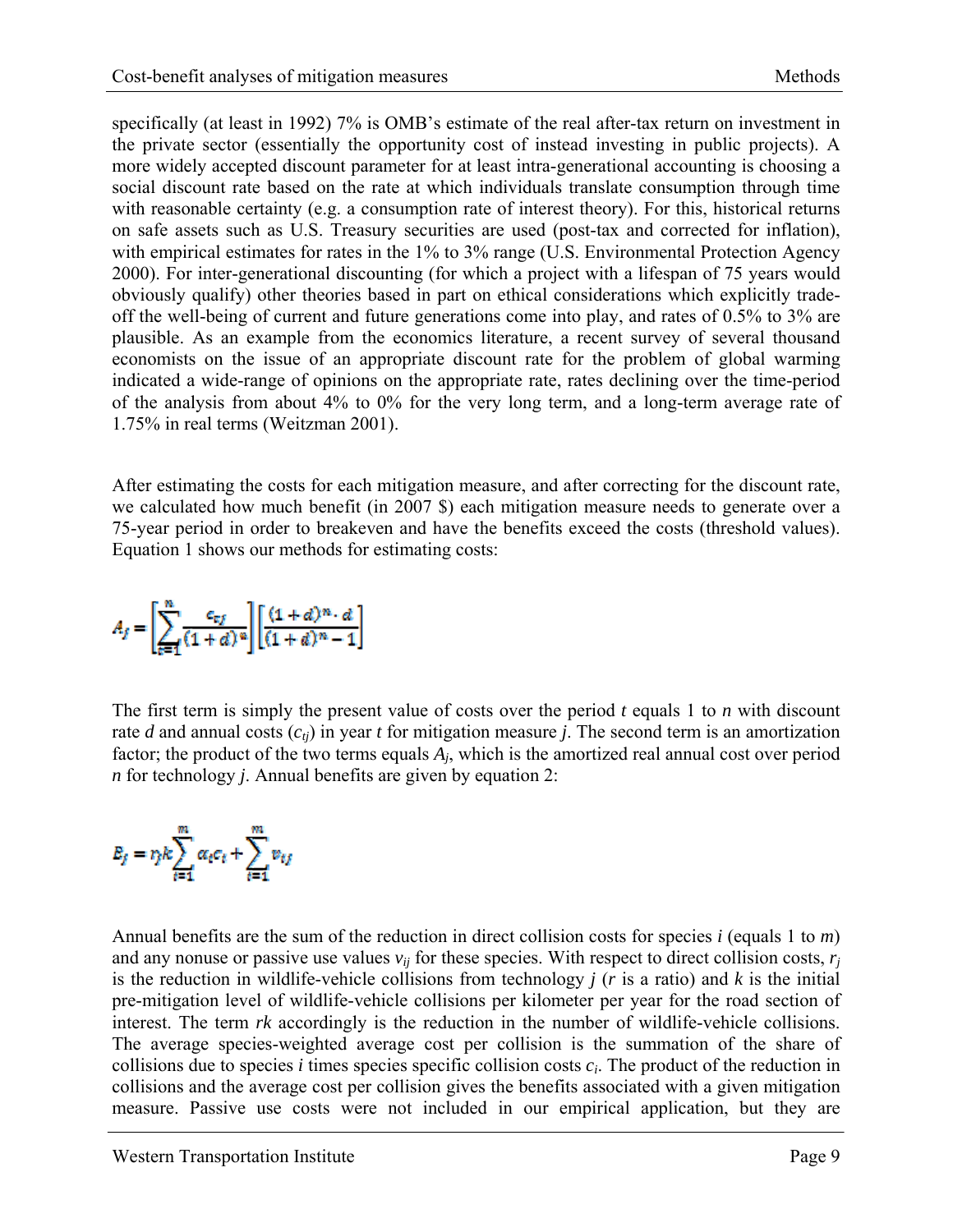referenced here for completeness. Passive or nonuse values are generally based on existence or bequest motives (Krutilla 1967) and include values in addition to those that arise directly due to the collision. In this context, passive values could include the value individuals (even those who perhaps never drive the road section of interest) place on knowing that wildlife pain and suffering is reduced by a given mitigation measure, or on knowing that the viability or health of a given species or ecosystem is being protected or improved by a mitigation measure that offers connectivity or safe wildlife passage across the road-way corridor. For example, collisions with vehicles have been a substantial cause of mortality for endangered or threatened large predators such as the Florida panther (*Felis concolor coryi*) and the red wolf (*Canis rufus*) (Huijser et al. 2007a). Extensive economics literature has estimated the passive use values for such species (for example, Duffield and Neher (1996) provided estimates of benefits associated with wolf recovery in Yellowstone National Park). In our case, and in the absence of comprehensive passive use values, we suggest that mitigation measures that do not provide connectivity (e.g. fencing by itself) are not comparable to mitigation measures that do (e.g. fence in combination with underpasses) as highlighted in our discussion section.

Setting annual benefits for technology *j* equal to annual costs and solving for *k* yields the breakeven level of pre-mitigation collisions, which we designate  $k_{j}$ , above which annual benefits will exceed costs (e.g. net benefits are positive), as shown in equation 3:

$$
\overline{k_j} = \frac{A_j}{(r_j \cdot \Sigma \alpha_t \cdot c_t) + \Sigma v_{tj}}
$$

As one would expect, the number of collisions required is directly proportional to the mitigation measure cost *A* (the higher the costs, the more collisions needed to justify) and inversely proportional to the reduction in collisions achieved by the technology and the direct costs and passive use costs associated with collisions for the species mix at the road segment of interest. For the simplified case of a single species and no passive use values, the breakeven value is simply (equation 4):

$$
R_j = \frac{A_j}{r_i + c_i}
$$

Note that the right hand term is simply the product of the annual cost per unit of reduction (for example, this could be expressed as the annual cost per one percent of reduction) times the inverse of collision costs. Accordingly, it is useful in comparing costs to identify this unit cost by mitigation measure. The next two sections provide a summary of the effectiveness and costs of the mitigation measures, and the costs associated with deer-, elk-, and moose-vehicle collisions.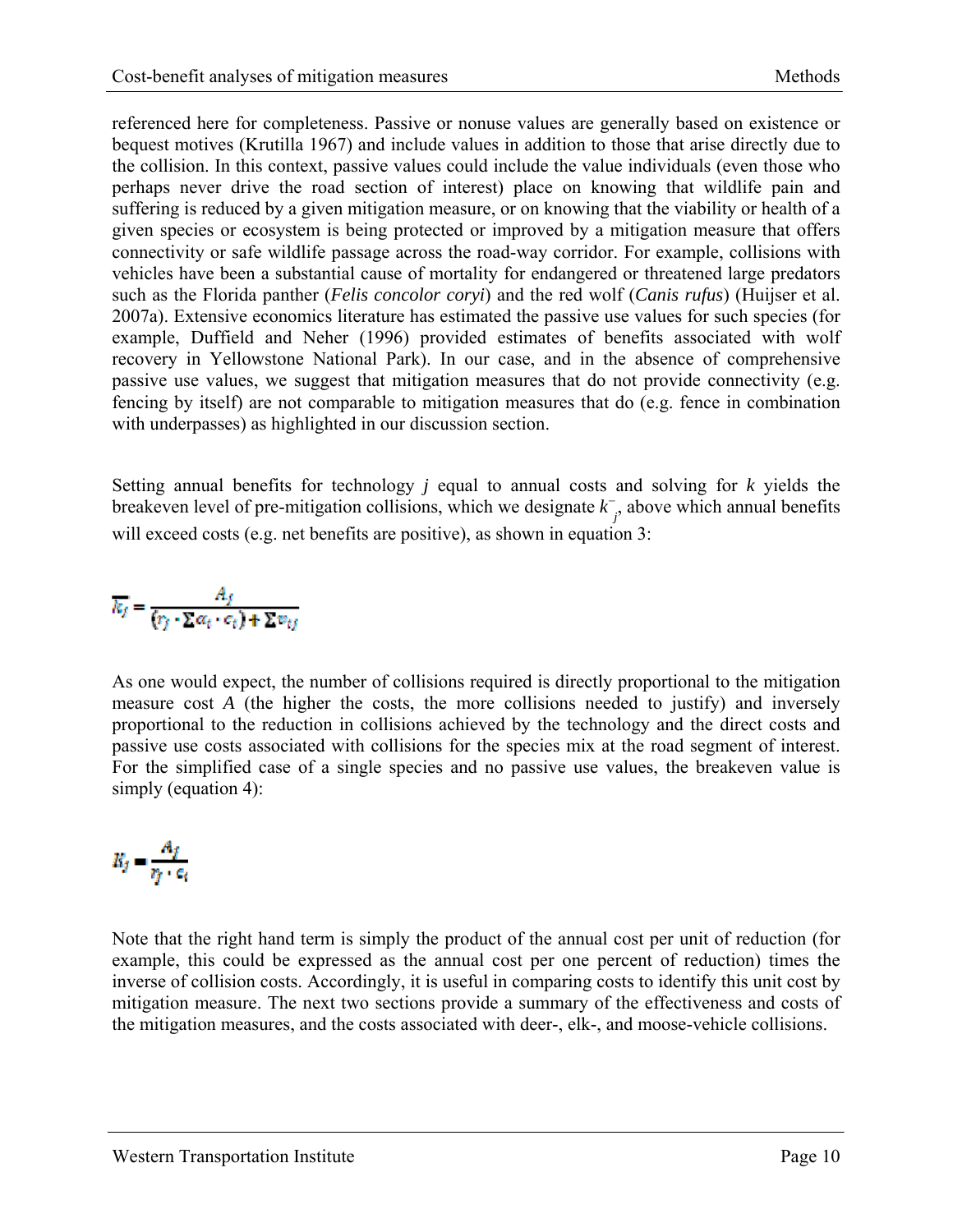#### <span id="page-18-1"></span><span id="page-18-0"></span>**2.2. Effectiveness and costs of mitigation measures**

We reviewed approximately 40 different types of mitigation measures or combinations of mitigation measures that aim to reduce collisions with large animals (deer and larger) (for full review see Huijser et al. 2007a). Based on the available data, 13 of these measures were considered effective in reducing collisions with large animals (Table 1). If more than one estimate for the effectiveness of a mitigation measure was available, the mean was calculated. Since the effectiveness of some of the mitigation measures is highly variable or based on only one study, additional studies may lead to an adjustment of these values at a later time. Mitigation measures considered ineffective, lacking effectiveness data, or having insufficient data were excluded from the cost-benefit analyses in this paper.

Each mitigation measure's suitability depends on the species concerned, the specific objectives of a project, and local circumstances. This paper does not discuss the advantages and disadvantages of each mitigation measure, but it is important to be aware that some mitigation measures should only be considered under very specific circumstances. For example, population culling, the relocation of individuals or infertility treatment of individuals may be considered if other mitigation measures cannot be implemented due to the local situation. However, such measures may only be practical and effective for relatively small and closed populations (Seagle and Close 1996, Rudolph et al. 2000). Furthermore, such measures are typically applied to deer rather than other species. See Huijser et al. (2007a) for a discussion on other considerations.

The estimated costs for each of the mitigation measures over a 75-year period vary greatly, as did the costs per percent reduction in collisions (Table 1). Appendix A provides a rationale for the estimated costs of the individual mitigation measures.

#### <span id="page-18-2"></span>**2.3. Cost estimates for deer, elk, and moose-vehicle collisions**

The justification for the cost estimates for deer-, elk-, and moose-vehicle collisions is in Appendix A. The total estimated costs for each deer-, elk-, and moose-vehicle collision is summarized in Table 2. The majority of the costs are associated with human injuries and fatalities (deer: 56.0%; elk: 69.1%; moose: 78.6%) rather than vehicle repair costs (deer: 39.6%; elk: 26.0%; moose: 18.2%). Based on a total estimate of one to two million collisions with large mammals per year in the United States (Huijser et al. 2007a), and the estimate that 99.2% of all reported wildlife-vehicle collisions related to deer, 0.5% to elk and 0.3% to moose (see introduction), the total estimated annual costs associated with ungulate-vehicle collisions is estimated at \$6,247,759,000- 12,495,518,000. In Canada, with an estimated 45,000 large mammal-vehicle collisions, the estimated annual costs are \$281,149,155 (Tardif & Associates Inc. 2003).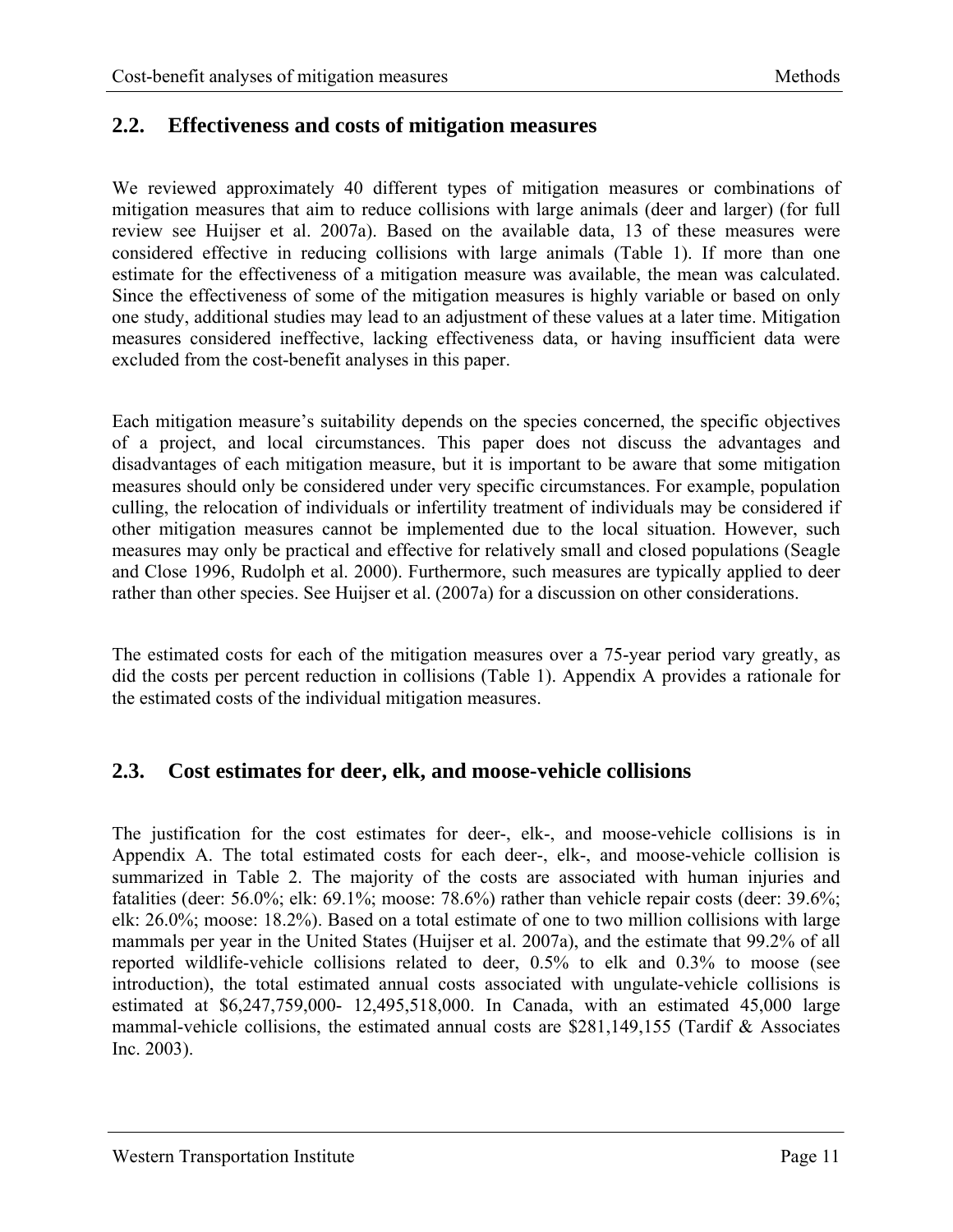## **3. RESULTS**

### <span id="page-19-2"></span><span id="page-19-1"></span><span id="page-19-0"></span>**3.1. Illustration output cost-benefit model**

Figure 7 shows the threshold values (in 2007 \$) for a specific mitigation measure; fencing with underpasses. For this specific mitigation measure, there is an initial construction cost in the first year of \$416,191, with annual maintenance of \$1,500 per year and fence removal and replacement in year 25 and 50 of \$107,500 and removal less salvage in year 75 of \$26,500 (all costs in 2007 \$ per kilometer). The present value (3% discount rate) of this mitigation measure is \$538,273 and annual amortized value per kilometer is \$18,123. The annual amortized values at 7% and 1% are \$32,457 and \$12,437 respectively. These annual costs at the three discount rates are shown as horizontal lines (Figure 7). As one would expect, the higher the time value of money (the higher the discount rate) the greater the annual costs. The costs associated with premitigation collisions with deer, elk, and moose are zero if no collisions occur. However, when collisions do occur, the costs increase with the number of collisions, and the rate of increase (slope of the line) is dependent on the species and the average costs associated with a collision (see Table 2) (Figure7). The lines representing the costs associated with pre-mitigation collisions with deer, elk, and moose cross the horizontal lines representing the annual amortized values at the breakeven points. For 3% discount rate, the breakeven point for deer, elk, and moose is 3.18, 1.21, and 0.69 collisions per kilometer per year respectively (Figure 7). If more collisions occur, then fencing with underpasses starts generating economic benefits in excess of costs.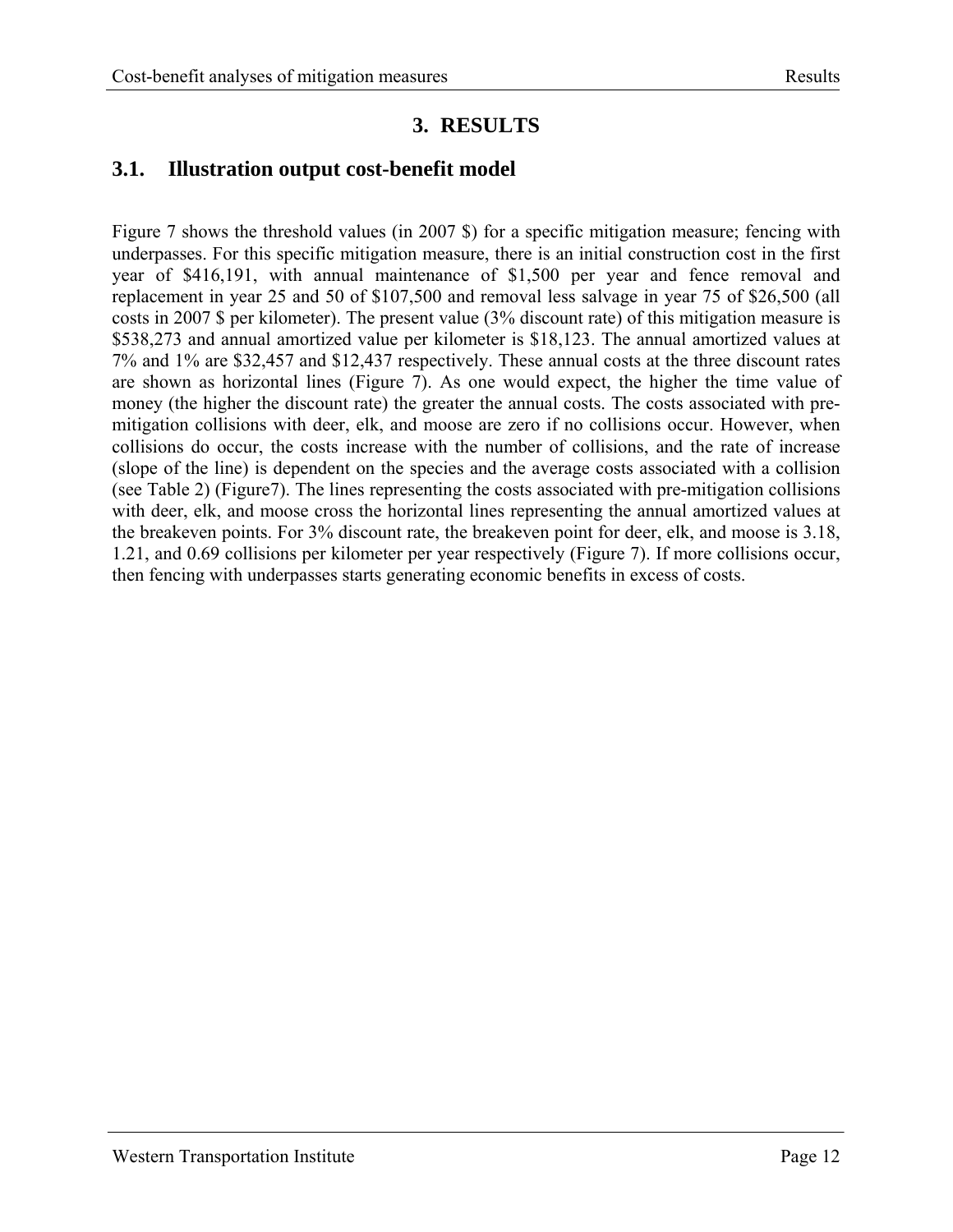<span id="page-20-0"></span>

<span id="page-20-1"></span>Figure 7. The number of deer-, elk-, and moose-vehicle collisions per kilometer per year (dotted lines) needed to reach the threshold values (7%, 3%, and 1% discount rate) (in real 2007 \$) (solid lines) for fencing with underpasses.

Another way to look at the same data is in terms of the actual "product" or output of the mitigation measures, which is the number of collisions avoided per kilometer per year (Figure 8). From this perspective, the average benefits per collision avoided are constant (horizontal lines in Figure 8) and depend on the species: deer \$6,617, elk \$17,483, and moose \$30,760 per kilometer per year. Average costs per collision avoided, however, decline with the number of collisions avoided, illustrating the spreading of fixed costs which underlies the economics of these mitigation measures. The breakeven point for deer, elk, and moose at 2.74, 1.04, and 0.59 collisions avoided per kilometer per year respectively (Figure 8). Note that this value, divided by the reduction achieved by the specific fencing with underpasses mitigation measure of 0.86 or 86%, yields the breakeven point in terms of pre-mitigation collisions (Figure 7)).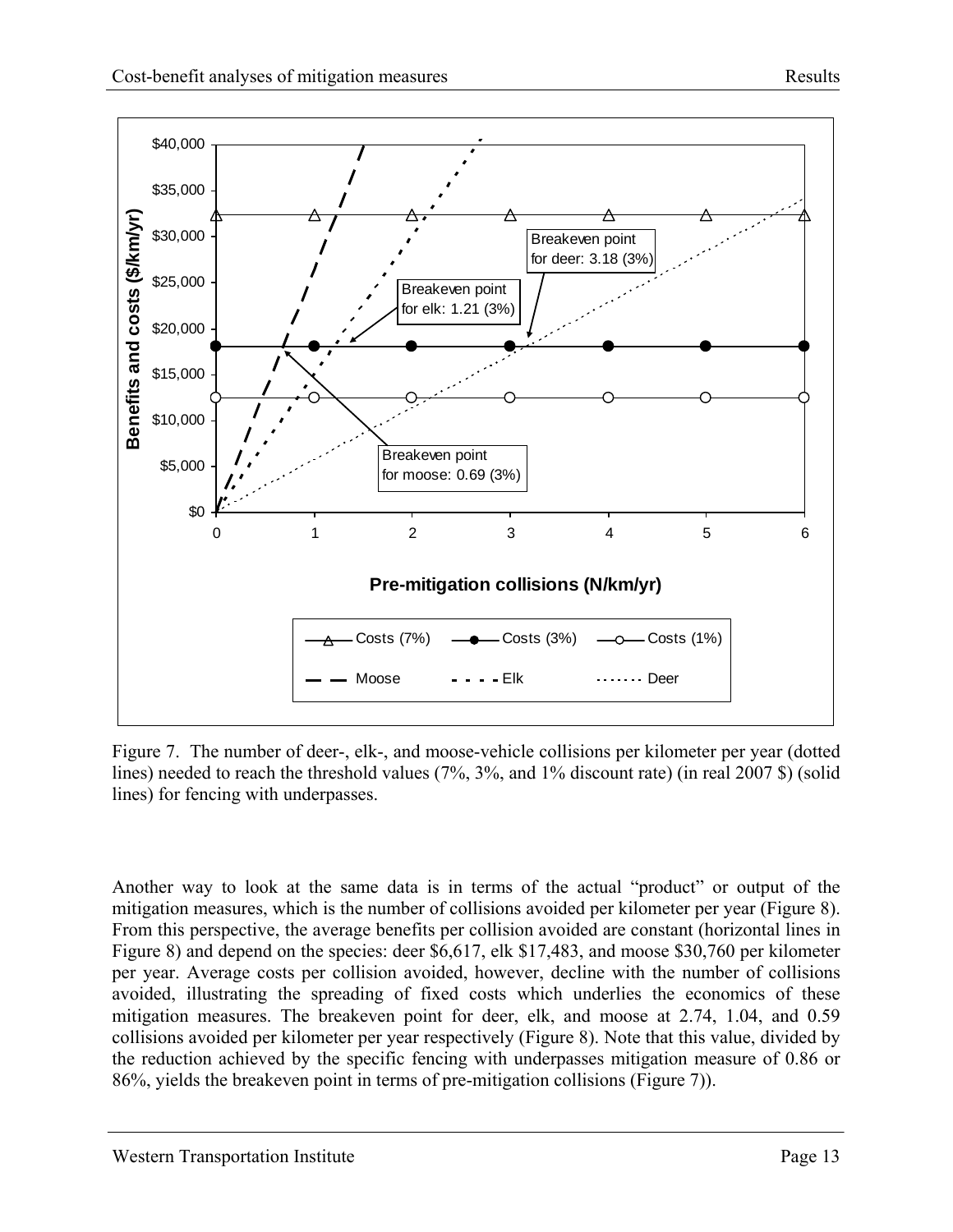

<span id="page-21-0"></span>

<span id="page-21-2"></span>Figure 8. The average costs per collision avoided per year for deer, elk, and moose for the mitigation measure fencing with underpasses (solid lines) (at 7%, 3% and 1% discount rate) and the costs associated with the average deer-, elk-, or moose-vehicle collision (dotted lines) (all in real 2007\$).

### <span id="page-21-1"></span>**3.2. Threshold values for the mitigation measures**

The minimum amount (in 2007 \$) that a mitigation measure needs to generate in order to reach the breakeven point increases with the discount rate (Table 3 and 4). However, this value is not dependent on the discount rate for mitigation measures that require the same investment every year (i.e. for vegetation removal and anti-fertility treatment) (Table 3). These dollar value thresholds were translated into breakeven points for deer-, elk-, and moose-vehicle collisions per kilometer per year (Table 3 and 4). If a road section has costs or wildlife-vehicle collision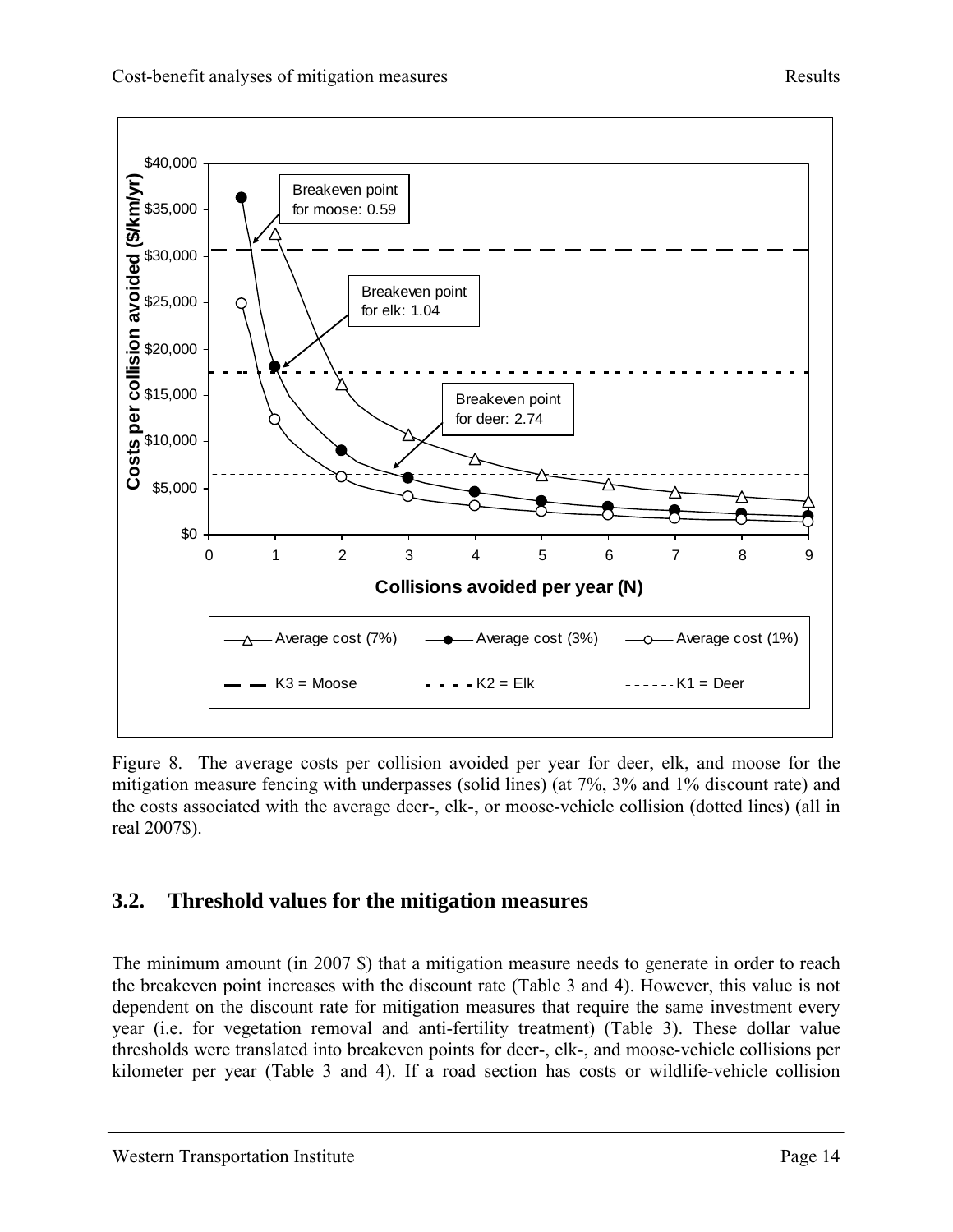<span id="page-22-0"></span>numbers that exceed these threshold values, then the benefits of that mitigation measure exceed the costs over a 75-year long time period (measured in 2007 \$).

<span id="page-22-1"></span>Table 3: Threshold values for individual mitigation measures that are estimated to reduce collisions with large ungulates by  $\leq 50\%$ .

| Threshold<br>values         | Discount rate | Seasonal sign | Vegetation removal | crosswalk, jump-outs<br>Fence, gap, signs, | Population culling | Relocation | Anti-fertility<br>treatment |
|-----------------------------|---------------|---------------|--------------------|--------------------------------------------|--------------------|------------|-----------------------------|
| $\frac{\gamma}{\rm km}$ /yr | $1\%$         | \$114         | \$530              | \$8,153                                    | \$3,040            | \$12,652   | \$71,110                    |
| $\frac{\gamma}{\rm km}$ /yr | 3%            | \$121         | \$530              | \$10,116                                   | \$3,099            | \$12,764   | \$71,110                    |
| \$/km/yr                    | $7\%$         | \$140         | \$530              | \$14,972                                   | \$3,215            | \$13,164   | \$71,110                    |
|                             |               |               |                    |                                            |                    |            |                             |
| deer/km/yr                  | $1\%$         | 0.07          | 0.21               | 3.08                                       | 0.92               | 3.82       | 21.49                       |
| deer/km/yr                  | 3%            | 0.07          | 0.21               | 3.82                                       | 0.94               | 3.86       | 21.49                       |
| deer/km/yr                  | $7\%$         | 0.08          | 0.21               | 5.66                                       | 0.97               | 3.98       | 21.49                       |
|                             |               |               |                    |                                            |                    |            |                             |
| elk/km/yr                   | $1\%$         | 0.03          | 0.08               | 1.17                                       | 0.35               | 1.45       | 8.13                        |
| elk/km/yr                   | 3%            | 0.03          | 0.08               | 1.45                                       | 0.35               | 1.46       | 8.13                        |
| elk/km/yr                   | 7%            | 0.03          | $0.08\,$           | 2.14                                       | 0.37               | 1.51       | 8.13                        |
|                             |               |               |                    |                                            |                    |            |                             |
| moose/km/yr                 | $1\%$         | 0.01          | 0.05               | 0.66                                       | 0.20               | 0.82       | 4.62                        |
| moose/km/yr                 | 3%            | 0.02          | 0.05               | 0.82                                       | 0.20               | 0.83       | 4.62                        |
| moose/km/yr                 | $7\%$         | 0.02          | 0.05               | 1.22                                       | 0.21               | 0.86       | 4.62                        |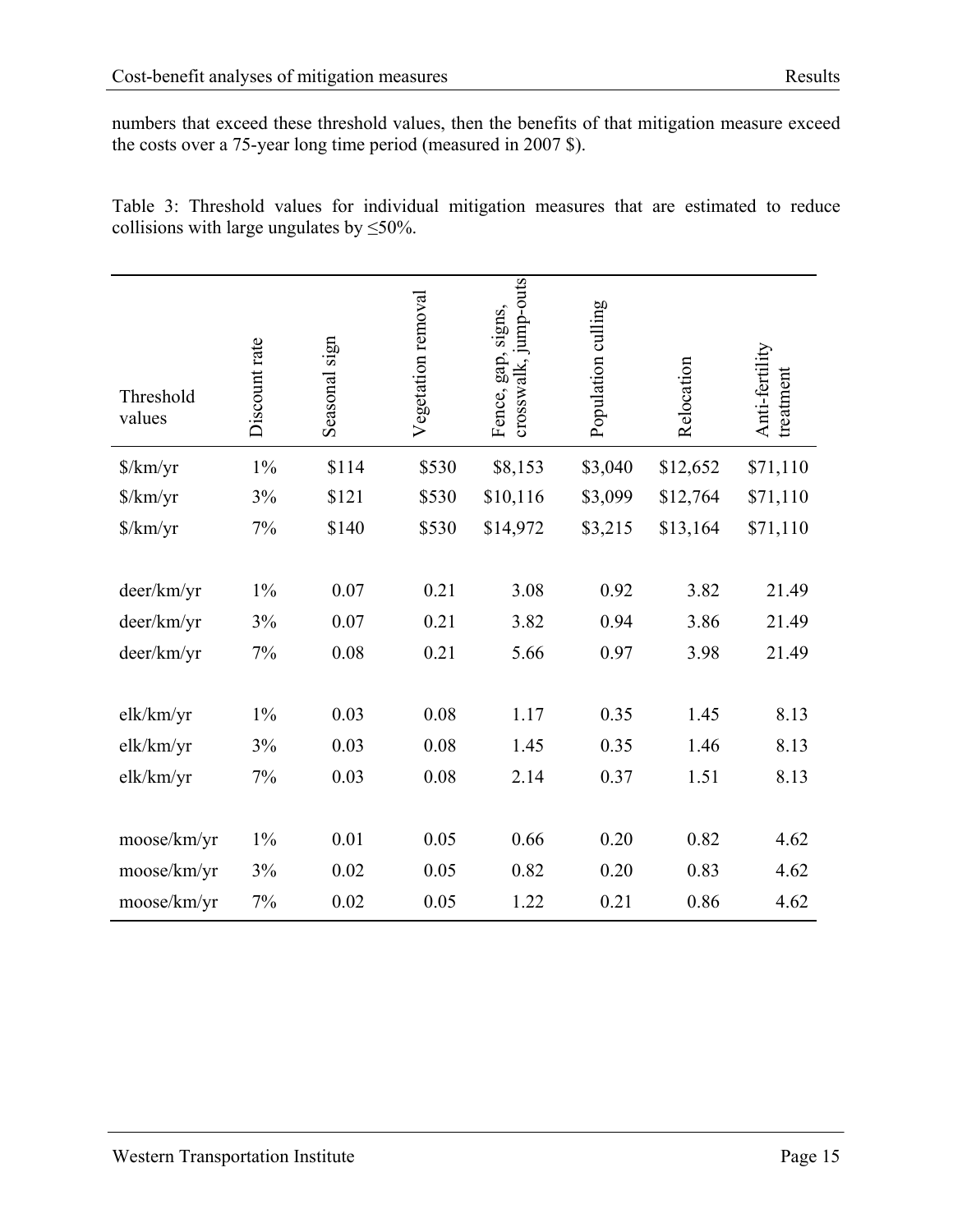| Threshold<br>values         | Discount rate | Fence   | Fence, under pass,<br>jump-outs | overpass, jump-outs<br>Fence, under- and | <b>ADS</b> | ADS,<br>Fence, gap,<br>jump-outs | Elevated roadway | Road tunnel |
|-----------------------------|---------------|---------|---------------------------------|------------------------------------------|------------|----------------------------------|------------------|-------------|
| $\frac{\gamma}{\rm km}$ /yr | $1\%$         | \$5,223 | \$12,437                        | \$15,975                                 | \$35,279   | \$25,634                         | \$2,233,094      | \$3,328,567 |
| $\frac{\gamma}{km}$         | 3%            | \$6,304 | \$18,123                        | \$24,230                                 | \$37,014   | \$28,150                         | \$3,109,422      | \$4,981,333 |
| $\frac{\gamma}{\rm km}$ /yr | 7%            | \$8,931 | \$32,457                        | \$45,142                                 | \$41,526   | \$34,437                         | \$5,369,961      | \$9,246,617 |
|                             |               |         |                                 |                                          |            |                                  |                  |             |
| deer/km/yr                  | $1\%$         | 0.92    | 2.19                            | 2.81                                     | 6.13       | 4.45                             | 337.48           | 503.03      |
| deer/km/yr                  | 3%            | 1.11    | 3.18                            | 4.26                                     | 6.43       | 4.89                             | 469.91           | 752.81      |
| deer/km/yr                  | 7%            | 1.57    | 5.70                            | 7.93                                     | 7.21       | 5.98                             | 811.54           | 1397.40     |
|                             |               |         |                                 |                                          |            |                                  |                  |             |
| elk/km/yr                   | $1\%$         | 0.35    | 0.83                            | 1.06                                     | 2.32       | 1.69                             | 127.73           | 190.39      |
| elk/km/yr                   | 3%            | 0.42    | 1.21                            | 1.61                                     | 2.43       | 1.85                             | 177.85           | 284.92      |
| elk/km/yr                   | 7%            | 0.59    | 2.16                            | 3.00                                     | 2.73       | 2.26                             | 307.15           | 528.89      |
|                             |               |         |                                 |                                          |            |                                  |                  |             |
| moose/km/yr                 | $1\%$         | 0.20    | 0.47                            | 0.60                                     | 1.32       | 0.96                             | 72.60            | 108.21      |
| moose/km/yr                 | 3%            | 0.24    | 0.69                            | 0.92                                     | 1.38       | 1.05                             | 101.09           | 161.94      |
| moose/km/yr                 | 7%            | 0.34    | 1.23                            | 1.71                                     | 1.55       | 1.29                             | 174.58           | 300.61      |

<span id="page-23-1"></span><span id="page-23-0"></span>Table 4: Threshold values for individual mitigation measures that are estimated to reduce collisions with large ungulates by  $\geq 80\%$ .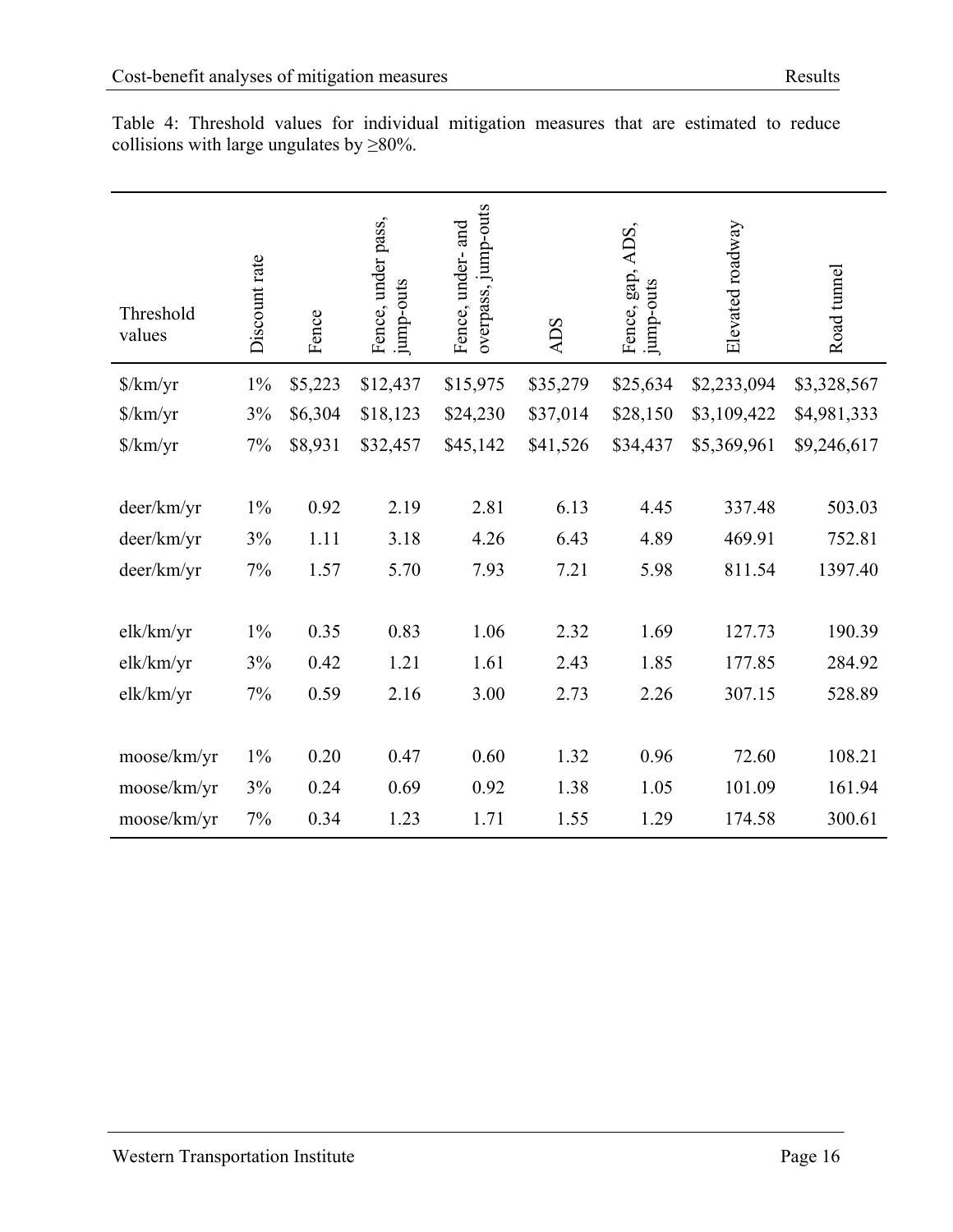### <span id="page-24-1"></span><span id="page-24-0"></span>**3.3. Real world examples**

The costs associated with deer-, elk-, and moose-vehicle collisions for ten road sections in the United States and Canada varied between \$3,636 and \$46,155 per kilometer per year (Table 5). These average costs are higher than the threshold values for some of the mitigation measures (see Table 3 and 4), indicating that the benefits of implementing such mitigation measures over the full length of the road sections concerned exceed the costs. When comparing the costs per kilometer per year to the threshold values in Table 3 and 4, please note that these threshold values are based on a divided 4-lane road, and that 2-lane roads have lower threshold values for some of the mitigation measures (e.g. those that include under- or overpasses). A more detailed cost analyses for one of the road sections in Table 5, MT Hwy 83, showed that, even though the average costs per kilometer per year may not meet the thresholds of many of the mitigation measures, certain locations on a road section can still exceed these thresholds (Figure 9). For example, the benefits of animal detection systems as a stand alone mitigation measure exceed the costs on 4.2% of the 76.9 km (47.8 mi) long road section. Similarly, this percentage is 9.4% for wildlife fencing with gaps and animal detection systems in these gaps, and jump-outs; 16.3% for wildlife fencing with under- and overpasses, and jump-outs; and 26.8% for wildlife fencing with underpasses, and jump-outs (Figure 9).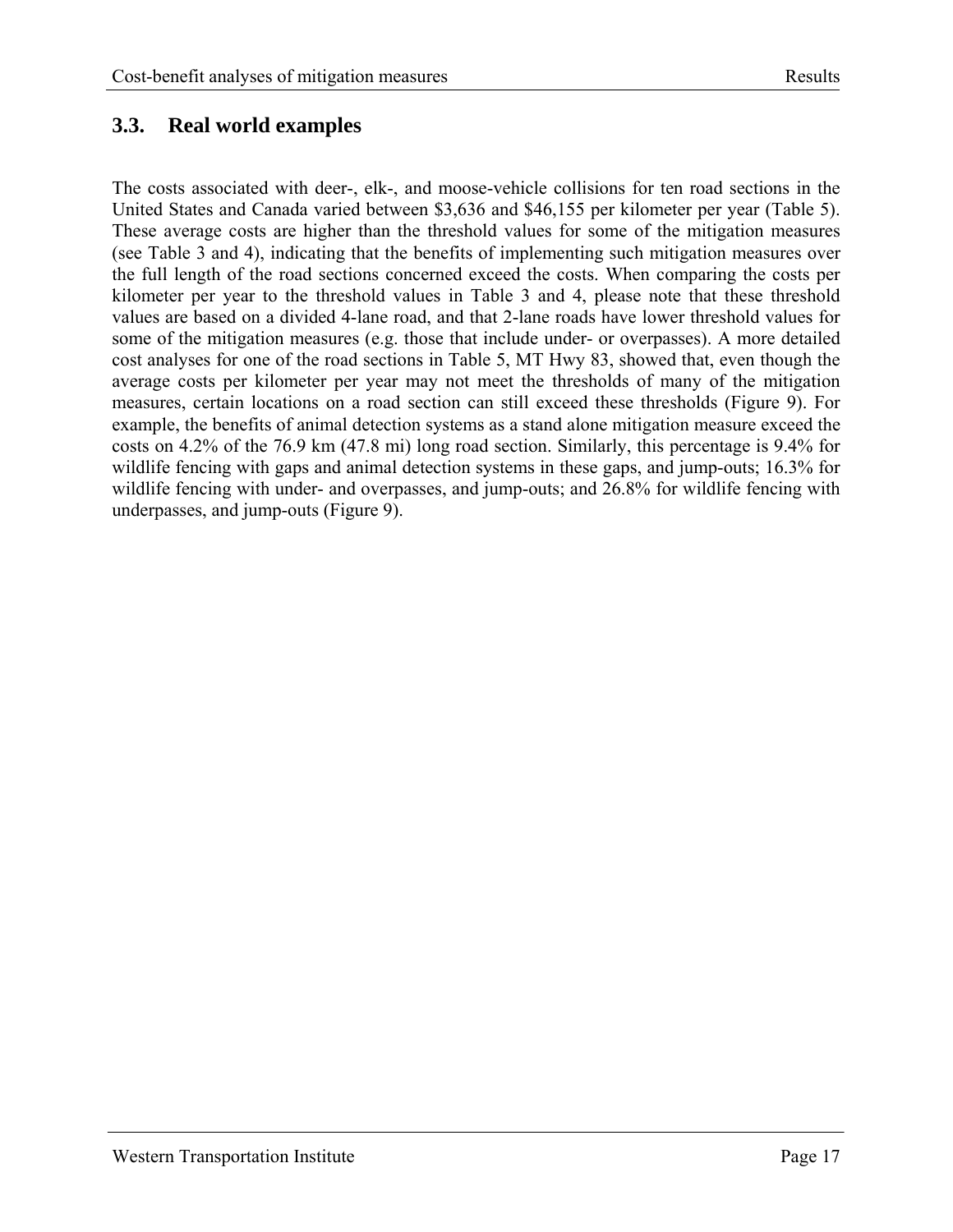<span id="page-25-1"></span><span id="page-25-0"></span>Table 5: The cost of deer-, elk-, and moose-vehicle collisions for selected road sections in the USA and Canada (all in 2007 \$). R=research project, HM= highway maintenance reports, AR=highway accident reports, PWI=park warden incident reports, MSR= meat salvage reports.

| Road section                                                               | Road<br>length<br>(km) | Data<br>collection<br>and year  | Collisions/km/yr<br>$(costs in 2007 \text{ }$ \$)                             | Total<br>cost/<br>km/yr | Source                                                          |
|----------------------------------------------------------------------------|------------------------|---------------------------------|-------------------------------------------------------------------------------|-------------------------|-----------------------------------------------------------------|
| (Christopher<br><b>SR260</b><br>Creek<br>section),<br>Payson, AZ, USA      | 7.2                    | R, HM, AR<br>$(2002 -$<br>2003) | 2.64 elk (\$46,155)                                                           |                         | \$46,155 Dodd et al. 2007                                       |
| $(309.0 - 330.9)$<br>$I-90$<br>(4-1), Bozeman Pass,<br>MT, USA             | 35.2                   | R, HM<br>(2003)                 | 3.38 deer (\$22,365)<br>$0.21$ elk $(\$3,671)$<br>0.06 moose $(\$1,845)$      | \$7,881                 | Hardy et al. 2006                                               |
| $(50.0 - 70.0),$<br>$I-80/90$<br>Toll Road<br>Indiana<br>$(4-1)$ , IN, USA | 32.2                   | HM (2005)                       | 2.89 deer (\$19,123)                                                          | \$19,123                | Pers.<br>Sedat<br>com.<br>Gulen, Indiana DOT                    |
| Alaska Hwy 1 (58.0-<br>79.0) (2-1), AK, USA                                | 33.8                   | AR, MSR<br>(2006)               | $0.56$ moose<br>\$17,226                                                      | \$17,226                | Rick<br>Pers.<br>com.<br>Nat.<br>Ernst,<br>Kenai<br>Wildl. Ref. |
| I-95 (near Medway)<br>$(4-1)$ , ME, USA                                    | 32.2                   | AR(2005)                        | $0.06$ deer $(\$397)$<br>$0.53$ moose $(16,303)$                              | \$16,700                | Pers.<br>Duane<br>com.<br>Brunell, Maine DOT                    |
| Hwy 1, Banff Nat.P.<br>Park (Phase 3b) (2-l),<br>AB, CAN                   | 28.1                   | AR, R,<br><b>PWI</b><br>(2005)  | $0.60$ deer $(\$3,970)$<br>$0.32$ elk $(\$5,595)$<br>$0.07$ moose $(\$2,153)$ | \$11,718                | Pers. com.<br>Shelagh<br>Wrazej,<br>Parks<br>Canada             |
| Route 169 (1.0-61.0)<br>$(2-1)$ , QC, CAN                                  | 61.0                   | HM, AR<br>(2003)                | $0.33$ moose<br>(\$10,151)                                                    | \$10,151                | Pers.<br>Yves<br>com.<br>Leblanc, Tecsult Inc                   |
| $I-90$ $(55.0-70.0)$ $(4-$<br>l), Snoqualmie Pass,<br>WA, USA              | 24.1                   | HM (2005)                       | $0.70$ deer $(\$4,632)$<br>$0.25$ elk $(\$4,371)$                             | \$9,003                 | Pers. com Victoria<br>Fursman,<br><b>Washington DOT</b>         |
| MT Hwy 83 (2-l),<br>MT, USA                                                | 76.9                   | HM (1998-<br>2003)              | 1.19 deer (\$7,287)<br>$0.01$ elk $(\$176)$                                   | \$7,463                 | Huijser et al. 2006b                                            |
| Highway 93 S $(2-1)$ ,<br>Kootenay<br>Nat.P.,<br>BC, CAN                   | 34.2                   | AR, PWI<br>(2005)               | 0.41 deer $(\$2,713)$<br>0.03 moose (\$923)                                   | \$3,636                 | Pers. com.<br>Shelagh<br>Wrazej,<br>Parks<br>Canada             |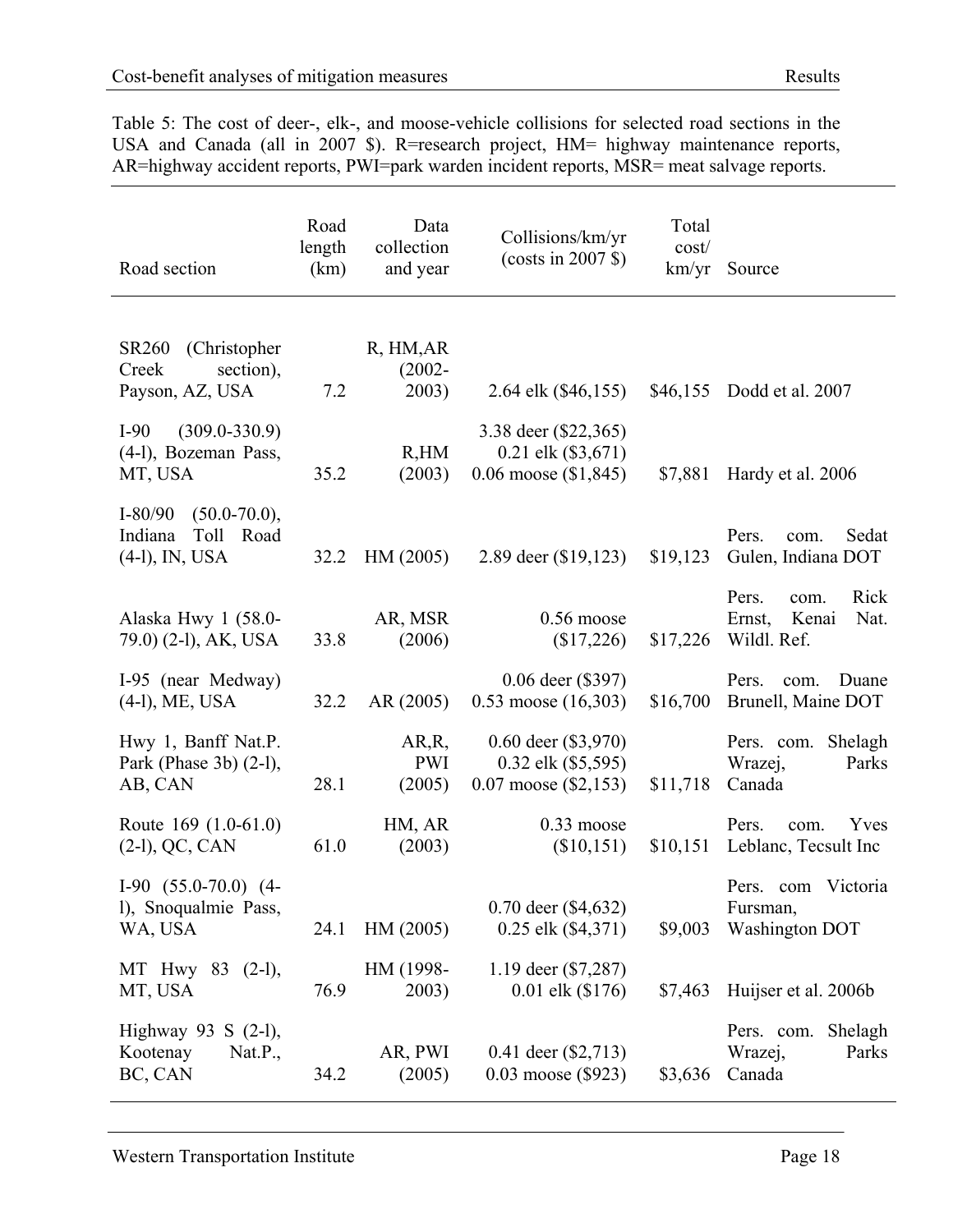<span id="page-26-0"></span>

<span id="page-26-1"></span>Figure 9. The costs (in 2007 \$) associated with wildlife-vehicle collisions (deer and elk) along the 2-lane MT Hwy 83 (mi reference posts 0.0-47.8) per year (average 1998–2003), and the threshold values (at 3% discount rate) that need to be met in order to have the benefits of individual mitigation measures exceed the costs over a 75 year long time period. Note that the costs at each 0.1 mi concerned and five adjacent 0.1 mi units were summed  $(0.6 \text{ mi} = 1 \text{ km})$  to estimate the costs per kilometer.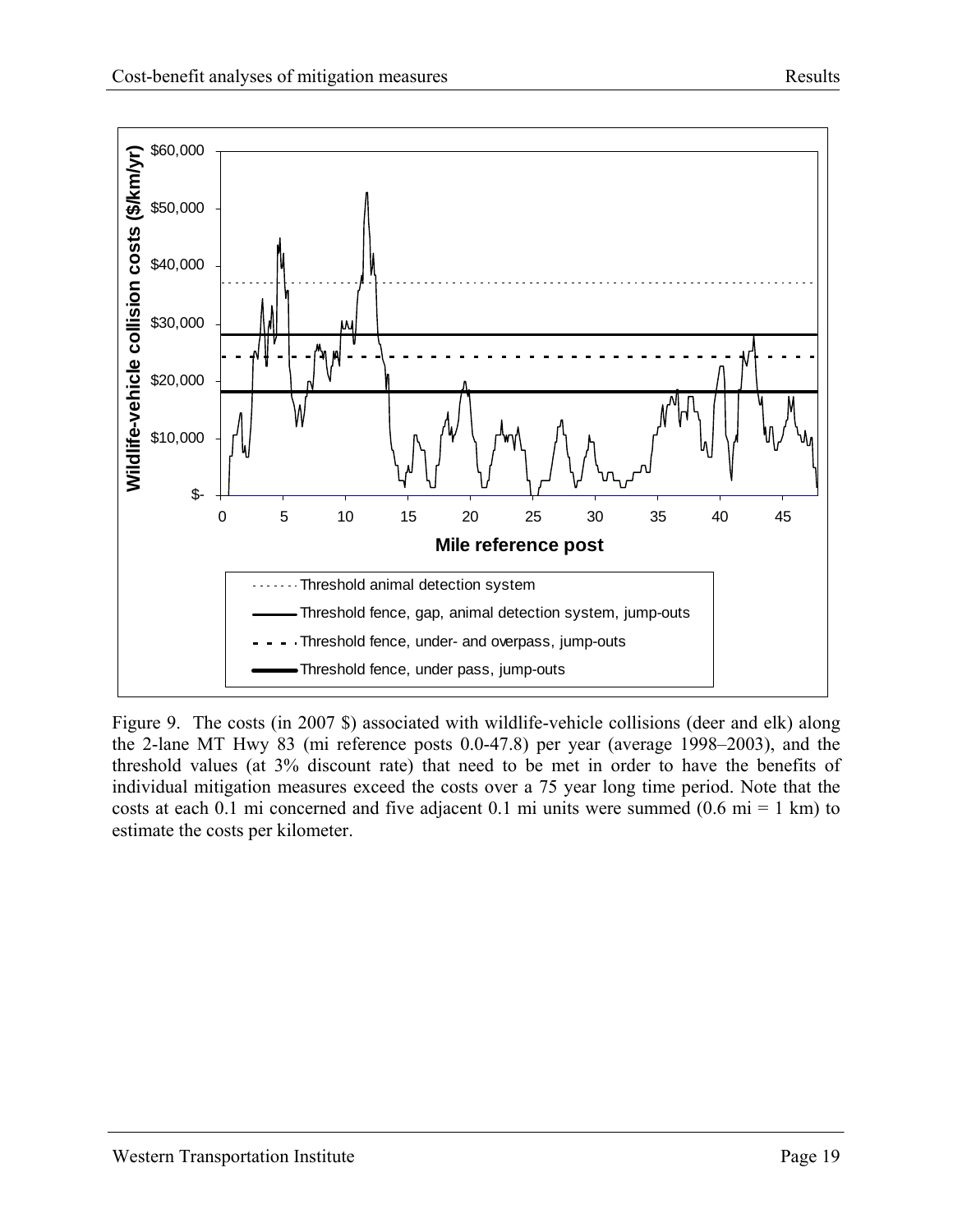## **4. DISCUSSION**

<span id="page-27-1"></span><span id="page-27-0"></span>The costs associated with deer-, elk-, and moose-vehicle collisions are substantial. The majority of the costs are associated with human injuries and fatalities (deer 56.0%; elk 69.1%; moose: 78.6%) rather than vehicle repair costs (deer: 39.6%; elk: 26.0%; moose: 18.2%). Of the approximately 40 different types of mitigation measures reviewed, only 13 were considered to reduce collisions with large ungulates. However, effectiveness and the costs of these 13 mitigation measures vary greatly and, as a consequence, there are substantial differences in the threshold values between the individual mitigation measures above which the benefits of a mitigation measure exceed the costs. Collision and carcass data from ten road sections throughout the United States and Canada show that some road sections easily meet the threshold values for some of the mitigation measures. This means that the benefits of implementing such mitigation measures over the full length of the road sections concerned exceed the costs. However, when calculating the average costs of wildlife-vehicle collisions over relatively long road sections, potential concentrations of wildlife-vehicle collisions are ignored. Therefore it is important that more detailed analyses are carried out at a finer spatial scale (e.g. at 0.1-1.0 km or 0.1-1.0 mi resolution) to identify road sections where the benefits of mitigation measures may exceed the costs. Previous cost-benefit analyses estimated that wildlife fencing and wildlife fencing in combination with underpasses required 7.5 and 11.3 deer-vehicle collisions per kilometer per year respectively at a discount rate of 6% (Reed et al. 1982). These thresholds are higher than in our study, primarily because costs associated with human injuries and fatalities were not included by Reed.

While it may appear attractive to implement mitigation measures that have relatively low threshold values, not all mitigation measures reduce wildlife-vehicle collisions substantially. Some of the mitigation measures that have relatively low costs also have relatively low effectiveness in reducing wildlife-vehicle collisions. We suggest to first investigate the implementation of mitigation measures that are estimated to reduce collisions with large ungulates by at least 80%.

Wildlife fencing as a stand alone mitigation measure falls within this category and has relatively low threshold values. However, we strongly advise against increasing the barrier effect of roads and traffic without providing for safe crossing opportunities at appropriate intervals (see e.g. Bissonette and Adair 2008, Huijser et al. 2008). The reason wildlife fencing has relatively low thresholds is that connectivity for wildlife (a passive use cost) was not included in our costbenefit analyses. However, depending on the species and local population structure, connectivity across the landscape, including roads, can be critical for the long term population viability of the species concerned, and perhaps especially for species that may not be frequently hit by cars and that have low population density in the area (e.g. Jaeger and Fahrig 2004).

Wildlife fencing in combination with underpasses, or a combination of under- and overpasses, and jump-outs, have thresholds low enough to be met at many road sections that have a concentration of collisions with large ungulates. While the costs for an individual wildlife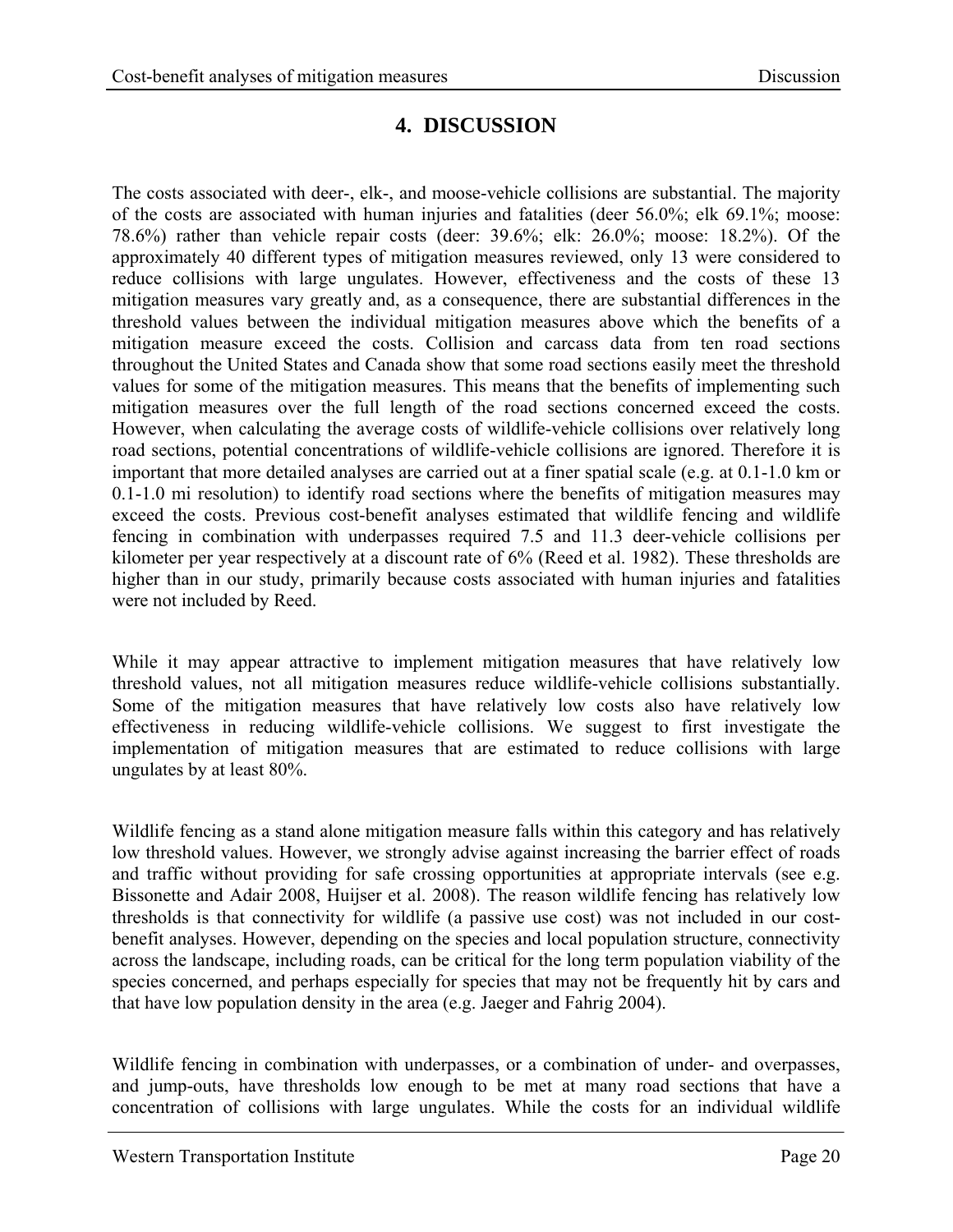overpasses is typically many times that for a wildlife underpass (estimated at 10 times higher costs, see Appendix A), wildlife overpasses only increase the threshold values by 28.4, 33.7% or 39.1% (at 1%, 3%, or 7% discount rate respectively) when used sparingly (in this case once every 24 km) in large scale mitigation projects.

Animal detection systems as a stand alone mitigation measure, and wildlife fencing combined with both jump-outs and animal detection systems installed at gaps, have higher thresholds than wildlife fencing in combination with under- and overpasses, but they still are low enough to be met at many road sections that have a concentration of collisions with large ungulates. Nonetheless, while the data on the effectiveness of animal detection systems are encouraging, the estimate of the effectiveness of this mitigation measure are not nearly as robust as that for wildlife fencing in combination with under- and overpasses. Therefore animal detection systems should still be considered experimental (see Huijser et al. (2006a) for a discussion on the relative strengths and weaknesses of animal detection systems and wildlife fencing in combination with under- and overpasses).

Elevated roadways and road tunnels have very high threshold values, suggesting that these measures are unlikely to be implemented based on an economic analysis of deer-, elk-, or moosevehicle collisions alone. Elevated roadways or road tunnels appear to be primarily put in place because of landscape characteristics (e.g. the presence of a mountain or a canyon), ecosystem processes (e.g. rivers), and perhaps concerns for specific threatened or endangered species. This also illustrates another limitation of our cost-benefit analyses; it is primarily focused on the costs and benefits of collisions with large ungulates and the impacts on human safety. If other parameters are included, they may change the threshold values substantially.

The threshold values for the individual mitigation measures are based on the mitigation of relatively long road sections (e.g. at least several kilometers or miles). This is especially important for the mitigation measures that include safe crossing opportunities. In this context, it is also critical to consider the home range of the species concerned to prevent individual animals from simply walking to the beginning or end of a mitigated road section to cross at grade, potentially reducing the effectiveness of the mitigation measure (see e.g. Huijser et al. 2008).

The costs associated with collisions with large ungulates are a current estimate and may be subject to change when additional studies are conducted. The same is true for the costs (e.g. price of concrete, steel) and effectiveness of the individual mitigation measures. In addition, there may be biases in our estimates for the costs of collisions with large ungulates. For example, the cost estimates for deer-, elk-, and moose-vehicle collisions only relate to the collisions reported to the insurance industry or to law enforcement agencies, and one could argue that unreported collisions are likely to be less costly than reported collisions. Therefore we may have overestimated the average costs of a collision with a deer, elk, or moose. On the other hand, insurance industry reports and police accident reports may underestimate ungulate-vehicle collisions by about 50% (only 46.3% of the drivers who experienced a deer-vehicle collision reported the accident to the police and only 52.1% reported the collision to an insurance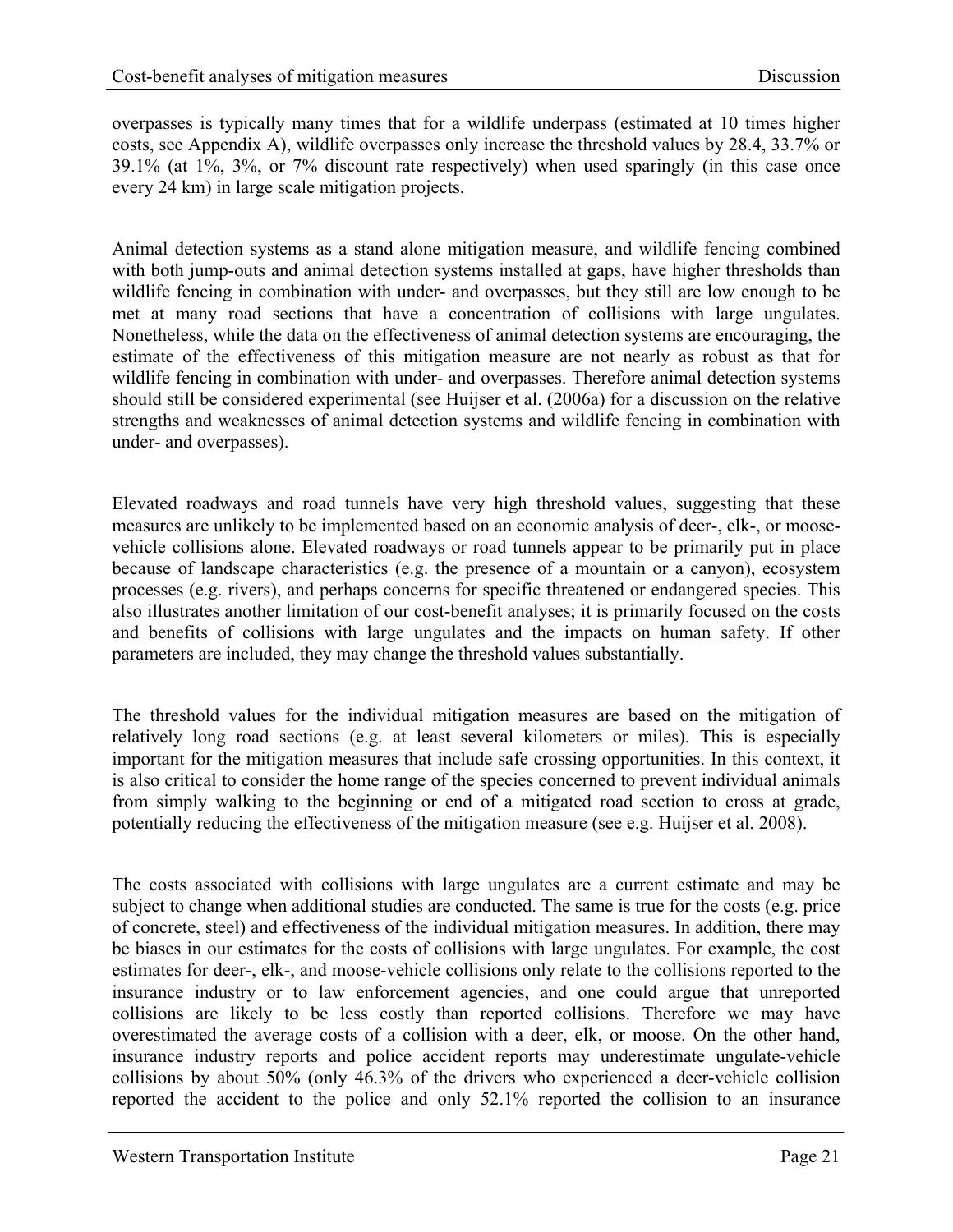company (Riley and Marcoux 2006)). Drivers may not report collisions to law enforcement agencies or the insurance industry if they did not think it was necessary, if there were no human injuries or little to no vehicle damage, if they were concerned about increased insurance rates, and/or if they thought they did not have the proper coverage (Riley and Marcoux 2006). In Virginia, only 14% of the deer-vehicle collisions reported to the insurance industry were reported to law enforcement agencies (Donaldson and Lafon 2008). On MT Hwy 83, an employee of the Montana Department of Transportation estimated that about 80% of all (deer) carcasses are actually removed and reported through carcass reports (Huijser et al. 2006b) (Personal communication Bert Johnson, Montana Department of Transportation). Based on skid marks of car tires and debris he also estimated that 30% of the deer that are hit are not reported because the carcass has been removed by others or because the animal has run away from the road with unknown injuries (Huijser et al. 2006b). In Canada, a review estimated between 20-30%, and perhaps as much as 50% underreporting by the insurance industry (Tardif & Associates Inc. 2003). Furthermore, in most states and provinces in the United States and Canada, no accident report is filled out by law enforcement agencies if the estimated vehicle damage is less than \$1,000 (Huijser et al. 2007b). The most conservative approach would be to only include collisions that were reported to the insurance industry or law enforcement agencies, and screen the data for potential duplicates. However, based on the studies cited above, it is clear that such an approach may lead to a serious underestimation of the actual costs of collisions with large ungulates, and one may choose to include carcass reports, recognizing that while this may overestimate the average costs associated with a deer-, elk- or moose-vehicle collisions, it may still underestimate the actual number of ungulate-vehicle collisions by about 50%.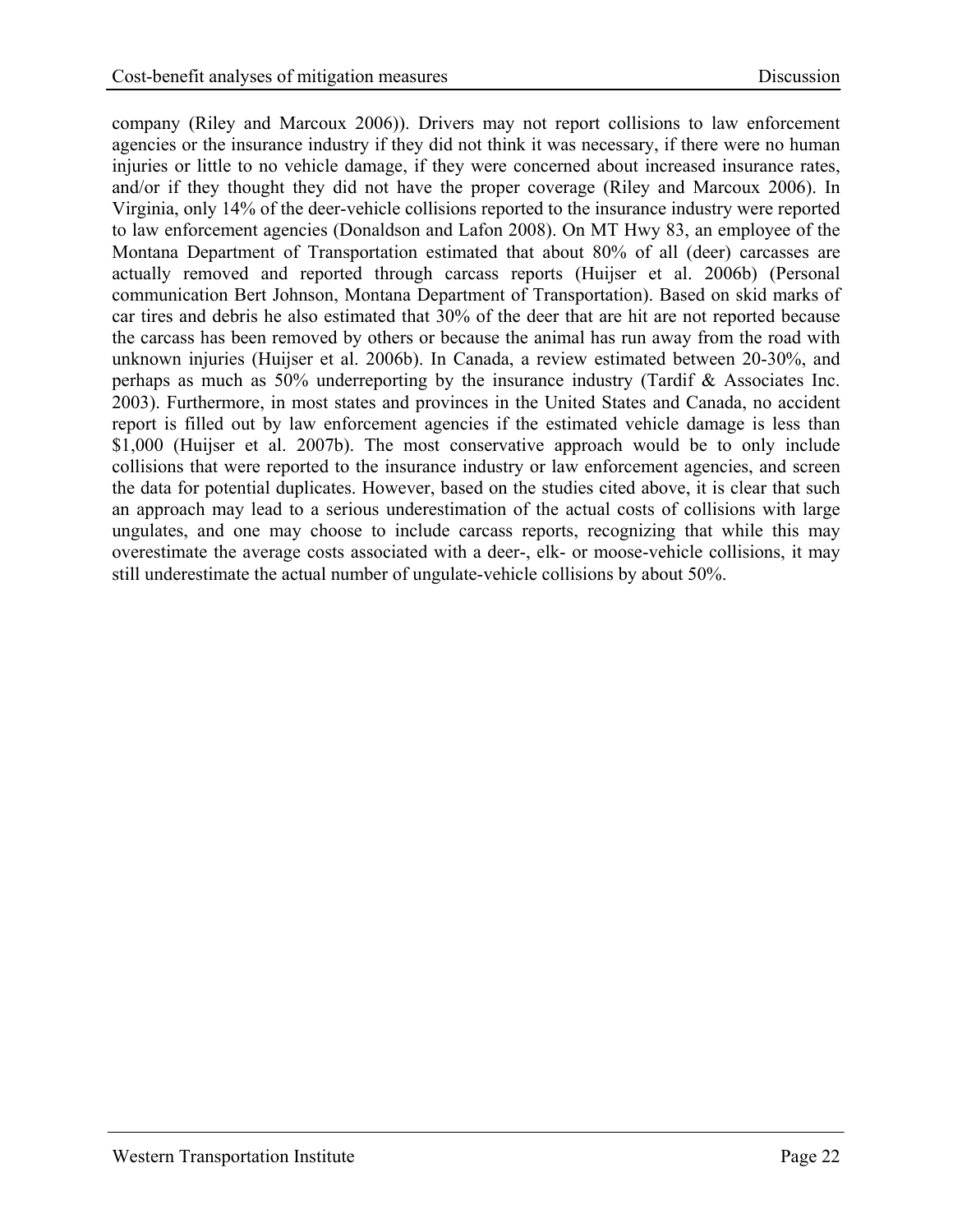# **5. CONCLUSION**

<span id="page-30-1"></span><span id="page-30-0"></span>We believe that the cost-benefit model presented in this paper can be a valuable decision support tool when determining mitigation measures to reduce ungulate-vehicle collisions. The tool allows for the selection of the appropriate road sections as well as the type of mitigation measure. The results suggest that there must be many road sections in the United States and Canada where the benefits of mitigation measures exceed the costs and where the mitigation measures would help society save money and improve road safety for humans and wildlife. Mitigation measures that include safe crossing opportunities for wildlife may not only substantially reduce road mortality, but would also facilitate wildlife movement across the landscape. This paper can help focus the discussion on the economics of wildlife-vehicle collisions and the benefits and costs of a range of potential mitigation measures for specific road sections.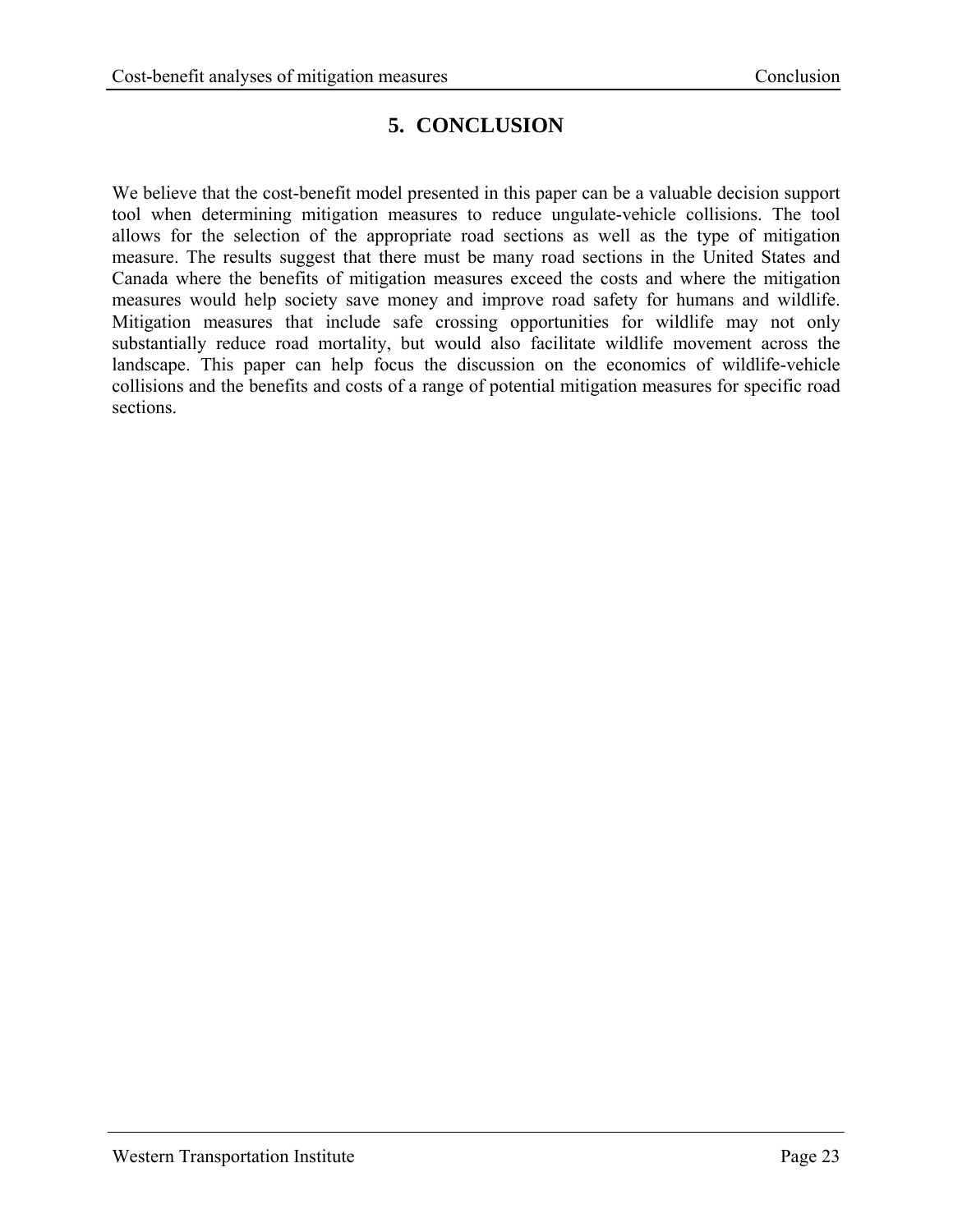### **6. REFERENCES**

<span id="page-31-1"></span><span id="page-31-0"></span>Allen, R. E., and D. R. McCullough. 1976. Deer-car accidents in southern Michigan. Journal of Wildlife Management 40:317-325.

Andreassen, H. P., H. Gundersen, and T. Storaas. 2005. The effect of scent-marking, forest clearing, and supplemental feeding on moose-train collisions. Journal of Wildlife Management 69(3):1125-1132.

Beringer, J., L. P. Hansen, J. A. Demand, J. Sartwell, M. Wallendorf, and R. Mange. 2002. Efficacy of translocation to control urban deer in Missouri: costs, efficiency, and outcome. Wildlife Society Bulletin 30(3):767-774.

Bissonette, J. A., and W. Adair. 2008. Restoring habitat permeability to roaded landscapes with isometrically-scaled wildlife crossings. Biological Conservation 141(2):482-488.

Bissonette, J. A., and M. Hammer. 2000. Effectiveness of earthen ramps in reducing big game highway mortality in Utah. Final Report. USGS Utah cooperative Fish and Wildlife Research Unit, Utah State University, Logan, Utah, USA.

Bissonette, J. A., C. A. Kassar, and L. J. Cook. 2008. Assessment of costs associated with deer– vehicle collisions: human death and injury, vehicle damage, and deer loss. Human–Wildlife Conflicts 2(1):17–27.

Brabants Daglad. 2004. Ecoduct over de A2. [online] URL: [http://www.brabant.nl/Verplaatsen/Verkeersveiligheid/Ecoduct%20over%20de%20A2.aspx](http://www.brabant.nl/Verplaatsen/Verkeersveiligheid/Ecoduct over de A2.aspx).

Clayton Resources Ltd. & Glen Smith Wildlife Consultants. 1989. Wildlife fencing and control on the Okanagan connector highway: a benefit cost analysis. Clayton Resources Ltd., Victoria, British Columbia, Canada.

Clevenger, A. P., B. Chruszcz, and K. Gunson. 2001. Highway mitigation fencing reduces wildlife-vehicle collisions. Wildlife Society Bulletin 29:646-653.

Clevenger, A. P., B. Chruszcz, K. Gunson, and J. Wierzchowski. 2002. Roads and wildlife in the Canadian Rocky Mountain Parks: movements, mortality and mitigation. Final report to Parks Canada. Banff, Alberta, Canada.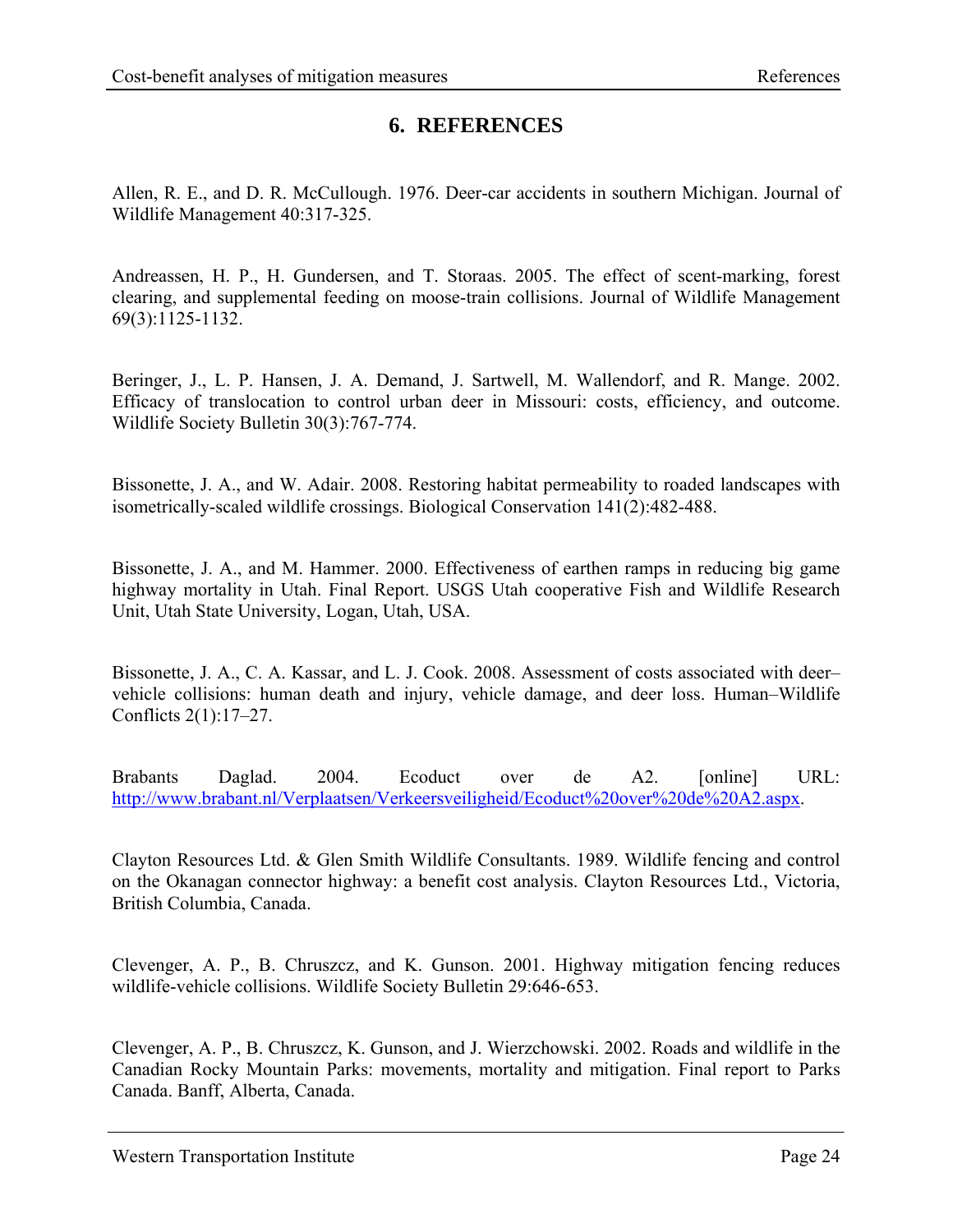Conn, J. M., J. L. Annest, and A. Dellinger. 2004. Nonfatal motor-vehicle animal crash-related injuries-United States, 2001–2002. Journal of Safety Research 35:571– 574.

Conover, M. R. 1997. Monetary and intangible valuation of deer in the United States. Wildlife Society Bulletin 25:298-305.

Conover, M. R., W. C. Pitt, K. K. Kessler, T. J. DuBow, and W. A. Sanborn. 1995. Review of human injuries, illnesses, and economic losses caused by wildlife in the United States. Wildlife Society Bulletin 23:407-414.

Crête, M., and C. Daigle. 1999. Management of indigenous North American deer at the end of the 20th century in relation to large predators and primary productivity. Acta Veterinaria Hungarica 47: 1-16.

DeNicola, A. J., K. C. VerCauteren, P. D. Curtis, and S. E. Hygnstrom. 2000. Managing whitetailed deer in suburban environments: a technical guide. Cornell Cooperative Extension, The Wildlife Society–Wildlife Damage Management Working Group, and the Northeast Wildlife Damage Research and Outreach Cooperative, Ithaca, New York, USA.

Dodd, N., and J. Gagnon. 2008. Preacher Canyon Wildlife Fence and Crosswalk Enhancement Project State Route 260, Arizona. First year progress report. Project JPA 04-088. Arizona Game and Fish Department, Research Branch, Arizona, USA.

Dodd, N. L., J. W. Gagnon, S. Boe, A. Manzo, and R. E. Schweinsburg. 2007. Evaluation of measures to minimize wildlife-vehicle collisions and maintain permeability across highways: Arizona Route 260. Final Report 540. FHWA-AZ-07-540. Arizona Department of Transportation, Phoenix, Arizona, USA.

Doerr, M. L., J. B. McAninch, and E. P. Wiggers. 2001. Comparison of four methods to reduce white-tailed deer abundance in an urban community. Wildlife Society Bulletin 29(4):1105-1113.

Donaldson, B. M., and N. W. Lafon. 2008. Testing an Integrated PDA-GPS System to Collect Standardized Animal Carcass Removal Data. FHWA/VTRC 08-CR10. Virginia Transportation Research Council, Charlottesville, Virginia, USA.

Duffield, J. W., and C. J. Neher. 1996. Economics of wolf recovery in Yellowstone National Park. Transactions 61st North American Wildlife and Natural Resources Conference 61:285-292.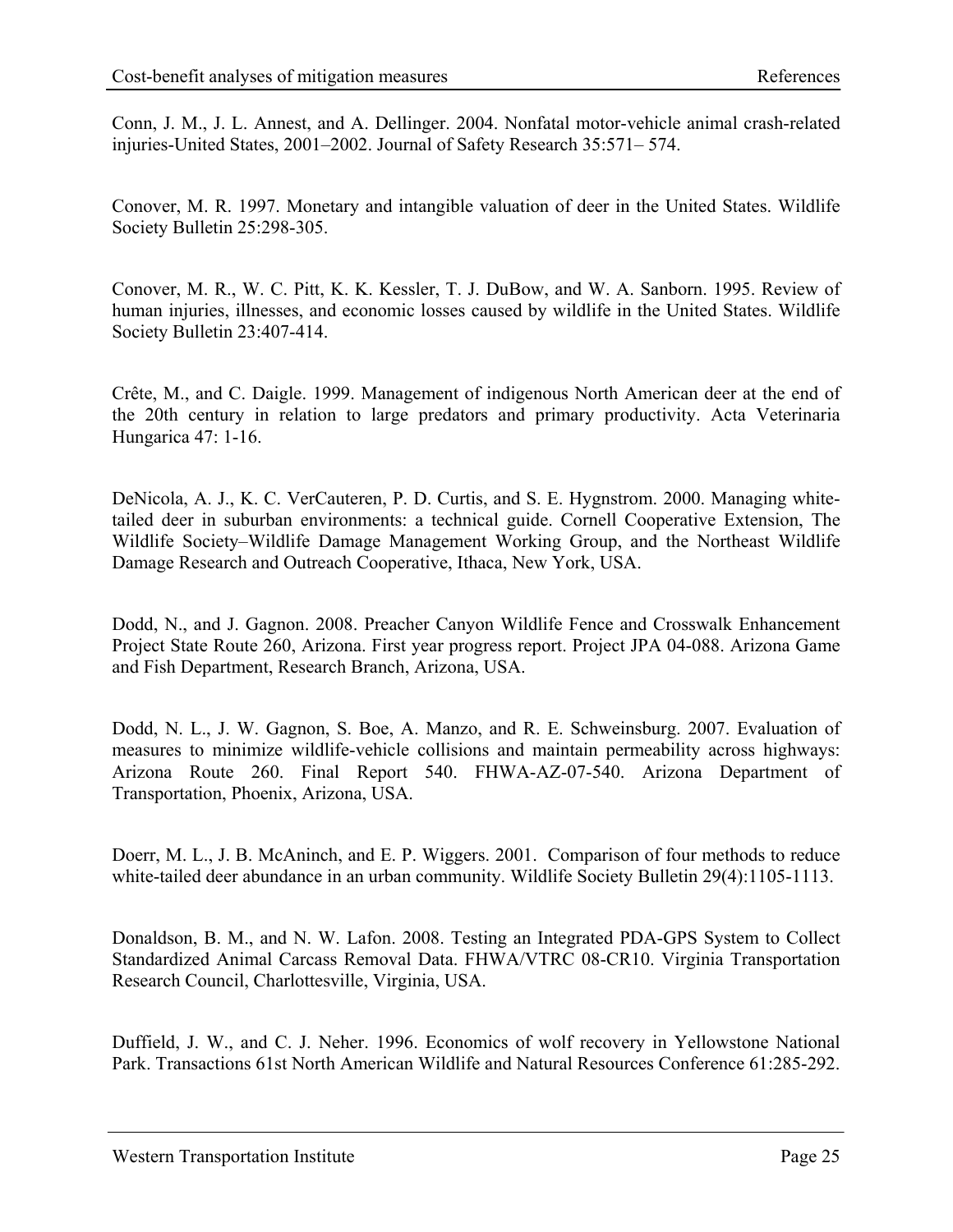Foster, M. L., and S. R. Humphrey. 1995. Use of highway underpasses by Florida panthers and other wildlife. Wildlife Society Bulletin 23(1): 95-100.

Garrett, L. C., and G. A. Conway. 1999. Characteristics of moose-vehicle collisions in Anchorage, Alaska, 1991–1995. Journal of Safety Research 30: 219–223.

Government of Newfoundland and Labrador. 1997. Results of review of moose-vehicle collisions. News release 11 July 1997. [online] URL: [http://www.gov.nf.ca/releases/1997/forest/0711n02.htm.](http://www.gov.nf.ca/releases/1997/forest/0711n02.htm)

Groot Bruinderink, G. W. T. A., and E. Hazebroek. 1996. Ungulate traffic collisions in Europe. Conservation Biology 10:1059-1067.

Grund, M. D., J. B. McAninch, and E. P. Wiggers. 2002. Seasonal movements and habitat use of female white-tailed deer associated with an urban park. Journal of Wildlife Management 66(1):123-130.

Hardy, A. R., J. Fuller, S. Lee, L. Stanley, and A. Al-Kaisy. 2006. Bozeman pass wildlife channelization ITS project. Final report to Montana Department of Transportation. Western Transportation Institute – Montana State University, Bozeman, Montana, USA.

Hedlund, J. H., P. D. Curtis, G. Curtis, and A. F. Williams. 2004. Methods to reduce traffic crashes involving deer: What works and what does not. Traffic Injury Prevention 5:122–131.

Huijser, M. P., and P. J. M. Bergers. 2000. The effect of roads and traffic on hedgehog (*Erinaceus europaeus*) populations. Biological Conservation 95:111-116.

Huijser, M. P., P. T. McGowen, W. Camel, A. Hardy, P. Wright, A. P. Clevenger, L. Salsman, and T. Wilson. 2006a. Animal Vehicle Crash Mitigation Using Advanced Technology. Phase I: Review, Design and Implementation. SPR 3(076). FHWA-OR-TPF-07-01, Western Transportation Institute – Montana State University, Bozeman, Montana, USA.

Huijser, M. P., K. E. Gunson, and C. Abrams. 2006b. Animal-vehicle collisions and habitat connectivity along US Highway 83 in the Seeley-Swan Valley: a reconnaissance. Report no. FHWA/MT-06-002/8177. Western Transportation Institute – Montana State University, Bozeman, Montana, USA.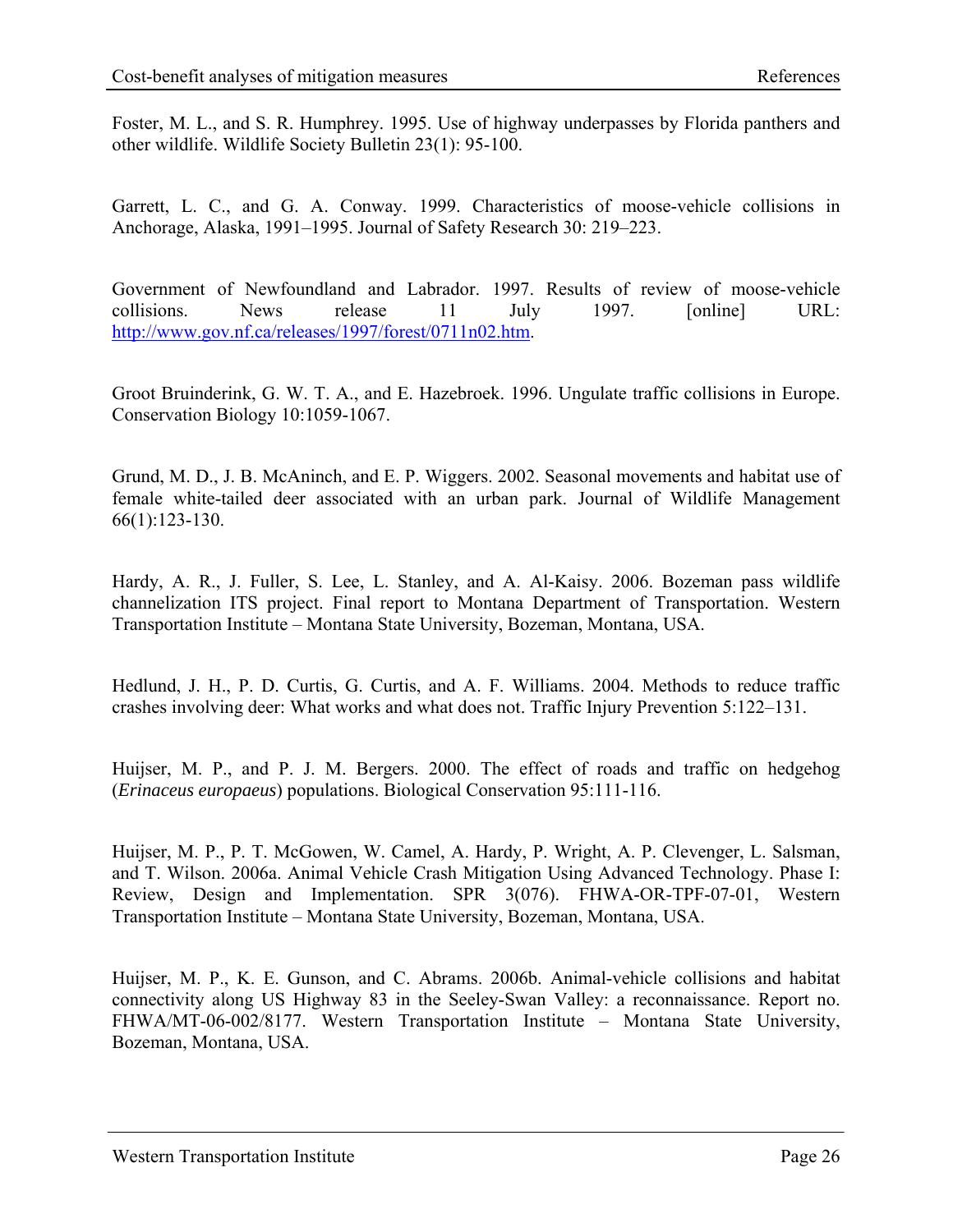Huijser, M. P., P. McGowen, J. Fuller, A. Hardy, A. Kociolek, A. P. Clevenger, D. Smith, and R. Ament. 2007a. Wildlife-vehicle collision reduction study. Report to Congress. U.S. Department of Transportation, Federal Highway Administration, Washington D.C., USA.

Huijser, M. P., J. Fuller, M. E. Wagner, A. Hardy, and A. P. Clevenger. 2007b. Animal-vehicle collision data collection. A synthesis of highway practice. NCHRP Synthesis 370. Project 20- 05/Topic 37-12. Transportation Research Board of the National Academies, Washington DC, USA.

Huijser, M. P., K. J. S. Paul, L. Oechsli, R. Ament, A. P. Clevenger, and A. Ford. 2008. Wildlifevehicle collision and crossing mitigation plan for Hwy 93S in Kootenay and Banff National Park and the roads in and around Radium Hot Springs. Report 4W1929 B, Western Transportation Institute – Montana State University, Bozeman, Montana, USA.

Jaeger, J. A. G., and L. Fahrig. 2004. Effects of road fencing on population persistence. Conservation Biology 18(6):1651-1657.

Jaren, V., R. Andersen, M. Ulleberg, P. H. Pedersen, and B. Wiseth. 1991. Moose-train collisions: the effects of vegetation removal with a cost-benefit analysis. Alces 27:93-99.

Joyce, T. L., and S. P. Mahoney. 2001. Spatial and temporal distributions of moose vehicle collisions in Newfoundland. Wildlife Society Bulletin 29(1):281-291.

Kirkpatrick, J. F., and A. T. Rutberg. 2001. Fertility control in animals. Pages 183–198 in D.J. Salem and A.N. Rowan, editors. The state of the animals 2001. Humane Society Press, Washington, D.C., USA.

Kilpatrick, H. J., and S. M. Spohr. 2000. Movements of female white-tailed deer in a suburban landscape: A management perspective. Wildlife Society Bulletin 28(4):1038-1045.

Kilpatrick, H. J., S. M. Spohr, and K. K. Lima. 2001. Effects of population reduction on home ranges of female white-tailed deer at high densities. Canadian Journal of Zoology 79(6):949-954.

Knapp, K., X. Yi, T. Oakasa, W. Thimm, E. Hudson, and C. Rathmann. 2004. Deer-vehicle crash countermeasure toolbox: a decision and choice resource. Final report. Report Number DVCIC – 02. Midwest Regional University Transportation Center, Deer-Vehicle Crash Information Clearinghouse, University of Wisconsin-Madison, Madison, Wisconsin, USA.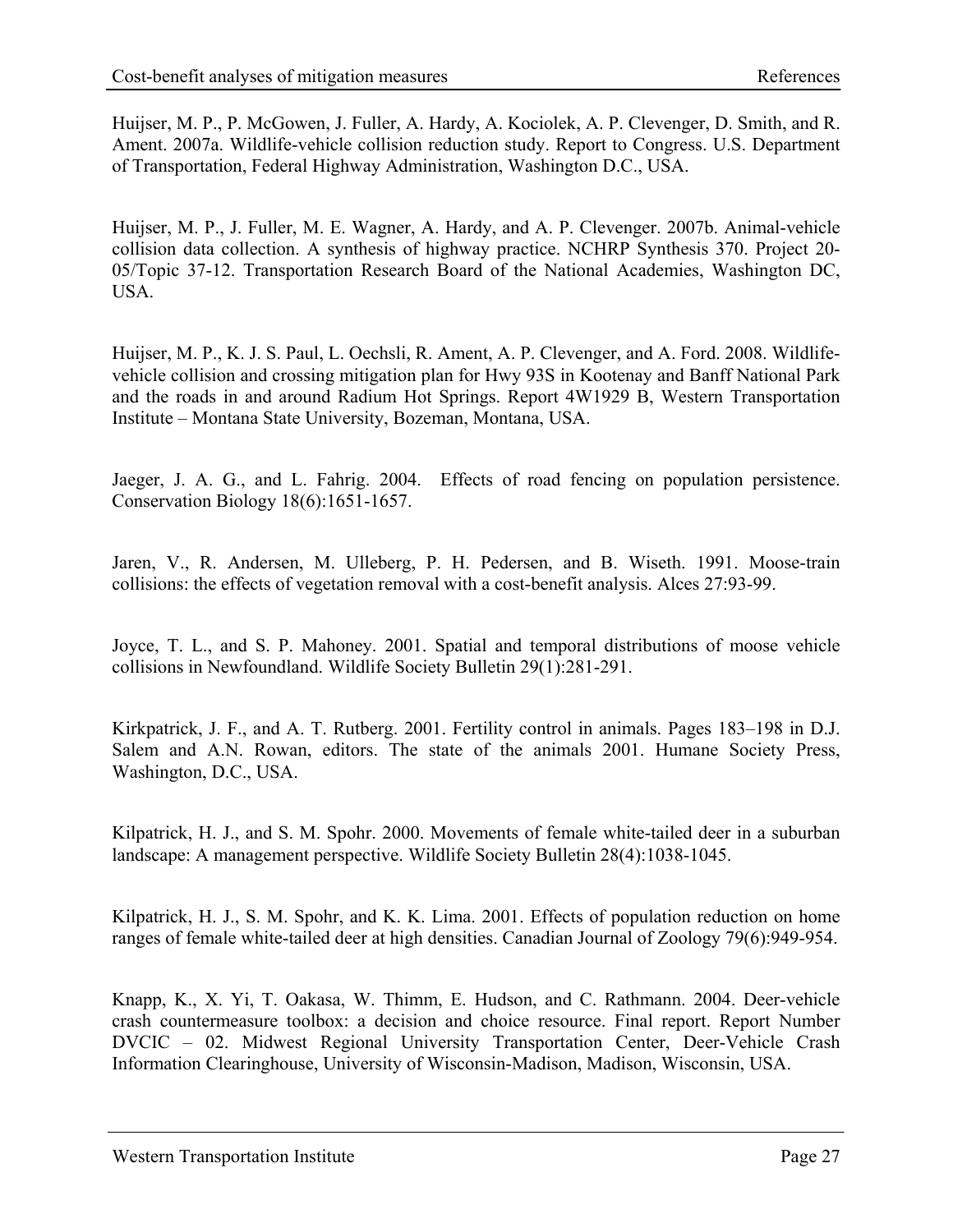Kruidering, A. M., G. Veenbaas, R. Kleijberg, G. Koot, Y. Rosloot, and E. van Jaarsveld. 2005. Leidraad faunavoorzieningen bij wegen. Rijkswaterstaat, Dienst Weg-en Waterbouwkunde, Delft, The Netherlands.

Krutilla, J. V. 1967. Conservation reconsidered. American Economic Review 57:777-786.

Lavsund, S., and F. Sandegren. 1991. Moose-vehicle relations in Sweden: a review. Alces 27:118-126.

Lehnert, M. E., and J. A. Bissonette. 1997. Effectiveness of highway crosswalk structures at reducing deer vehicle collisions. Wildlife Society Bulletin 25(4): 809-818.

Mosler-Berger, C., and J. Romer. 2003. Wildwarnsystem CALSTROM. Wildbiologie 3:1-12.

Porter, W. F., and H. B. Underwood. 1999. Of elephants and blind men: deer management in the US National Parks. Ecological Applications 9(1):3-9.

Proctor, M. F. 2003. Genetic analysis of movement, dispersal and population fragmentation of grizzly bears in southwestern Canada. Dissertation. The University of Calgary, Calgary, Alberta, Canada.

Reed, D. F., T. D. I. Beck, and T. N. Woodward. 1982. Methods of reducing deer-vehicle accidents: benefit-cost analysis. Wildlife Society Bulletin 10:349-354.

Reeve, A. F., and S. H. Anderson. 1993. Ineffectiveness of Swareflex reflectors at reducing deervehicle collisions. Wildlife Society Bulletin 21:127-132.

Rattey, T. E., and N. E. Turner. 1991. Vehicle-moose accidents in Newfoundland. The Journal of Bone and Joint Surgery 73(10):1487-1491.

Riley, S. J. and A. Marcoux. 2006. Deer-vehicle collisions: an understanding of accident characteristics and drivers' attitudes, awareness and involvement. Research report RC-1475. Department of Fisheries and Wildlife, Michigan State University East Lansing, Michigan, USA.

Rogers, E. 2004. An ecological landscape study of deer vehicle collisions in Kent County, Michigan. Report by White Water Associates Inc. Prepared for Kent County Road Commission, Grand Rapids, Michigan, USA.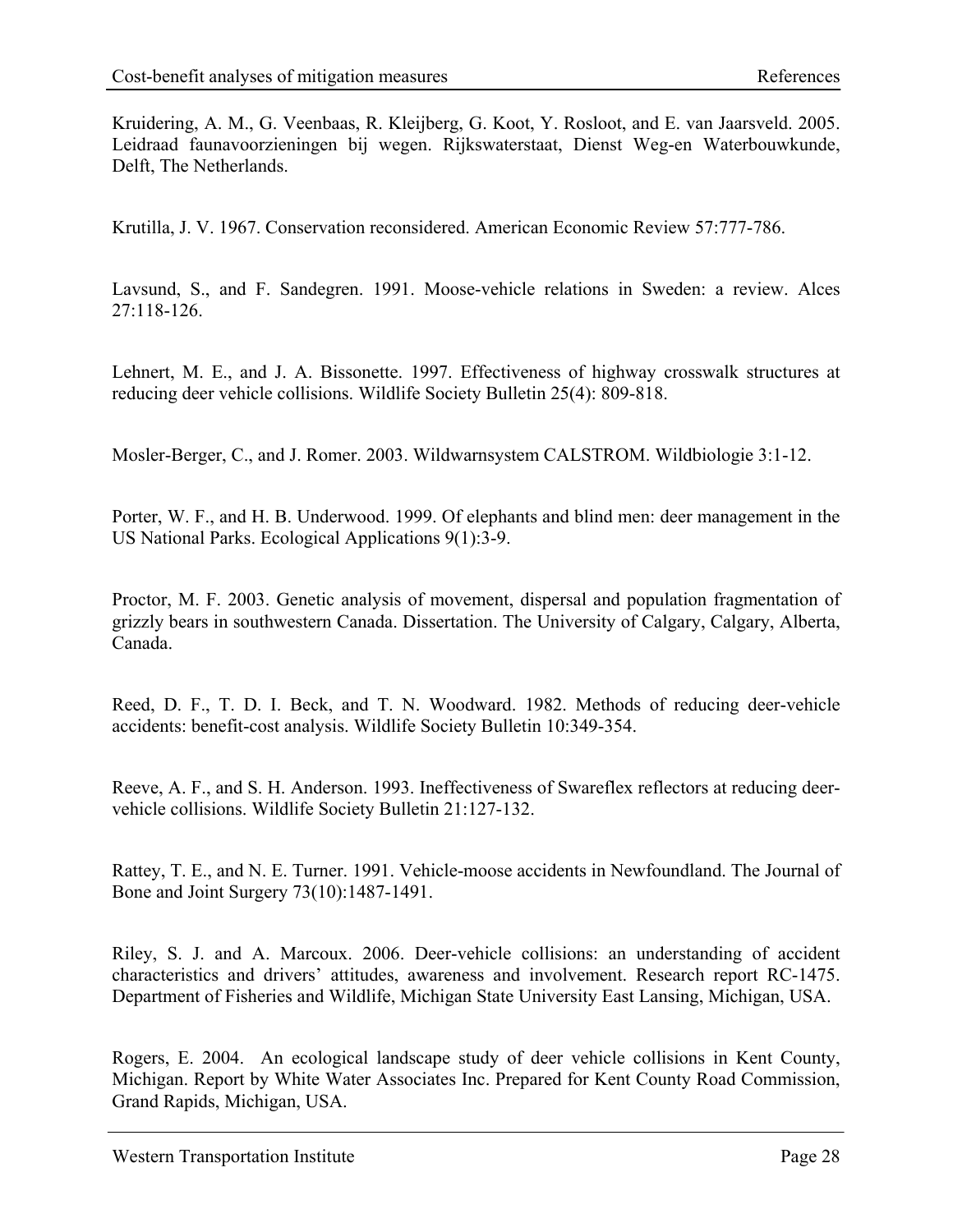Romin, L. A., and J. A. Bissonette. 1996. Deer-vehicle collisions: status of state monitoring activities and mitigation efforts. Wildlife Society Bulletin 24:276-283.

Rudolph, B. A., W. F. Porter, and H. B. Underwood. 2000. Evaluating immunocontraception for managing suburban white-tailed deer in Irondequoit, New York. Journal of Wildlife Management 64(2):463-473.

Schwabe, K. A., P. W. Schuhmann, M. J. Tonkovich, and E. Wu. 2002. An analysis of deervehicle collisions: the case of Ohio. Pages: 91-103 in: L. Clark, editor. Human conflicts with wildlife: economic considerations. National Wildlife Research Center, Fort Collins, Colorado, USA.

Seagle, S. W., and J. D. Close. 1996. Modeling white-tailed deer (*Odocoileus virginianus*) population control by contraception. Biological Conservation 76(1):87-91.

SEMCOG. 2007. Michigan Deer Crash Coalition. [online] URL: <http://www.semcog.org/MDCC.aspx>

Sielecki, L. E. 2004. WARS 1983-2002. Wildlife accident reporting and mitigation in British Columbia: special annual report. Ministry of Transportation, Engineering Branch, Environmental Management Section, Victoria, British Columbia, Canada.

Sullivan, T. L., A. E. Williams, T. A. Messmer, L. A. Hellinga, and S. Y. Kyrychenko. 2004. Effectiveness of temporary warning signs in reducing deer vehicle collisions during mule deer migrations. Wildlife Society Bulletin 32(3):907-915.

Tardif, L. -P. & Associates Inc. 2003. Collisions involving motor vehicles and large animals in Canada. Final report. L-P Tardif & Associates Inc., Nepean, Ontario, Canada.

Thomas, E. 1995. Moose-vehicle accidents on Alaska's rural highways. State of Alaska, Department of Transportation and Public Facilities, Central Region, Design and Construction Division, Alaska, USA.

Ujvári, M., H. J. Baagøe, and A. B. Madsen. 1998. Effectiveness of wildlife warning reflectors in reducing deer-vehicle collisions: a behavioural study. Journal of Wildlife Management 62:1094- 1099.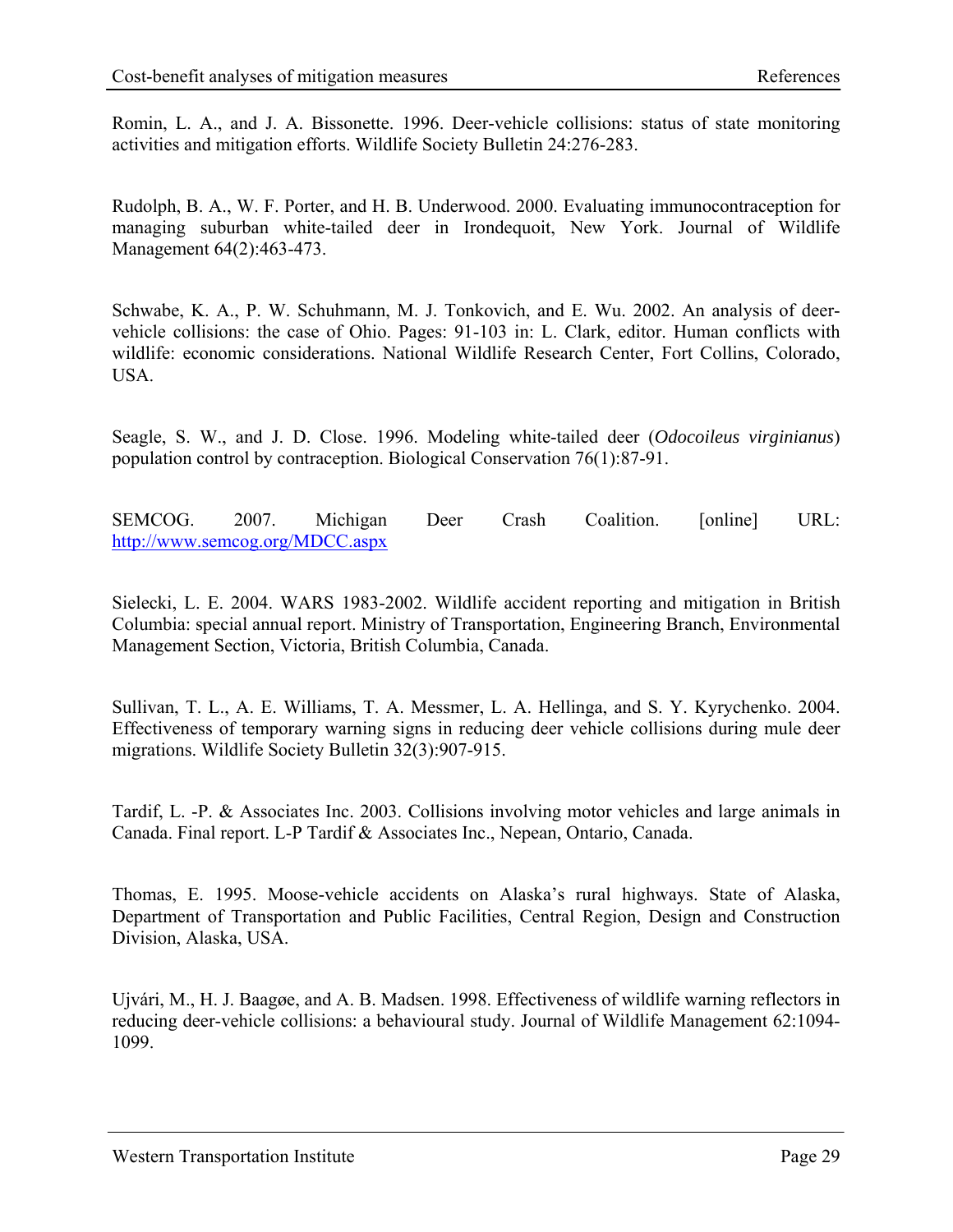USA Traffic Signs. 2007. Warning for deer crossing sign. USA Traffic Signs, Binghamton, New York, USA. [online] URL: [http://www.usa-traffic-signs.com/.](http://www.usa-traffic-signs.com/)

U.S. Department of Labor. 2008. Consumer Price Index. Bureau of Labor Statistics, Washington, D.C., USA. [online] URL: <ftp://ftp.bls.gov/pub/special.requests/cpi/cpiai.txt>.

U.S. Environmental Protection Agency. 2000. Guidelines for Economic Analysis. EPA 240-R-00-003. [online] URL: [http://yosemite.epa.gov/ee/epa/eed.nsf/webpages/Guidelines.html.](http://yosemite.epa.gov/ee/epa/eed.nsf/webpages/Guidelines.html)

U.S. Fish and Wildlife Service. 1998. Net economic values for bass, trout, and walleye fishing, deer, elk, and moose hunting, and wildlife watching. [online] URL: [http://wsfrprograms.fws.gov/Subpages/NationalSurvey/National\\_Survey.htm.](http://wsfrprograms.fws.gov/Subpages/NationalSurvey/National_Survey.htm)

U.S. Fish and Wildlife Service. 2002. 50 state reports, 2001 national survey of fishing, hunting and wildlife-associated recreation. [online] URL: [http://wsfrprograms.fws.gov/Subpages/NationalSurvey/National\\_Survey.htm.](http://wsfrprograms.fws.gov/Subpages/NationalSurvey/National_Survey.htm)

U.S. Fish and Wildlife Service. 2003. Net economic values for wildlife-related recreation in 2001: Addendum to the 2001 national survey of fishing, hunting, and wildlife-associated recreation. [online] URL: [http://wsfrprograms.fws.gov/Subpages/NationalSurvey/National\\_Survey.htm.](http://wsfrprograms.fws.gov/Subpages/NationalSurvey/National_Survey.htm)

U.S. Office of Management and Budget. 1992. Circular A-94. Guidelines and discount rates for benefit-cost analysis of federal programs. [online] URL: [http://www.whitehouse.gov/OMB/circulars/a094/aO94.html.](http://www.whitehouse.gov/OMB/circulars/a094/aO94.html)

Walter, W. D., P. J. Perkins, A. T. Rutberg, and H. J. Kilpatrick. 2002. Evaluation of immunocontraception in a free-ranging suburban white-tailed deer herd. Wildlife Society Bulletin 30(1):186-192.

Ward, A. L. 1982. Mule deer behavior in relation to fencing and underpasses on Interstate 80 in Wyoming. Transportation Research Record 859:8-13.

Ward, K. M., and J. W. Duffield. 1992. Natural resource damages: law and economics. John Wiley & Sons, Inc., New York, USA.

Weitzman, M. L. 2001. Gamma discounting. American Economic Review 91(1):260-271.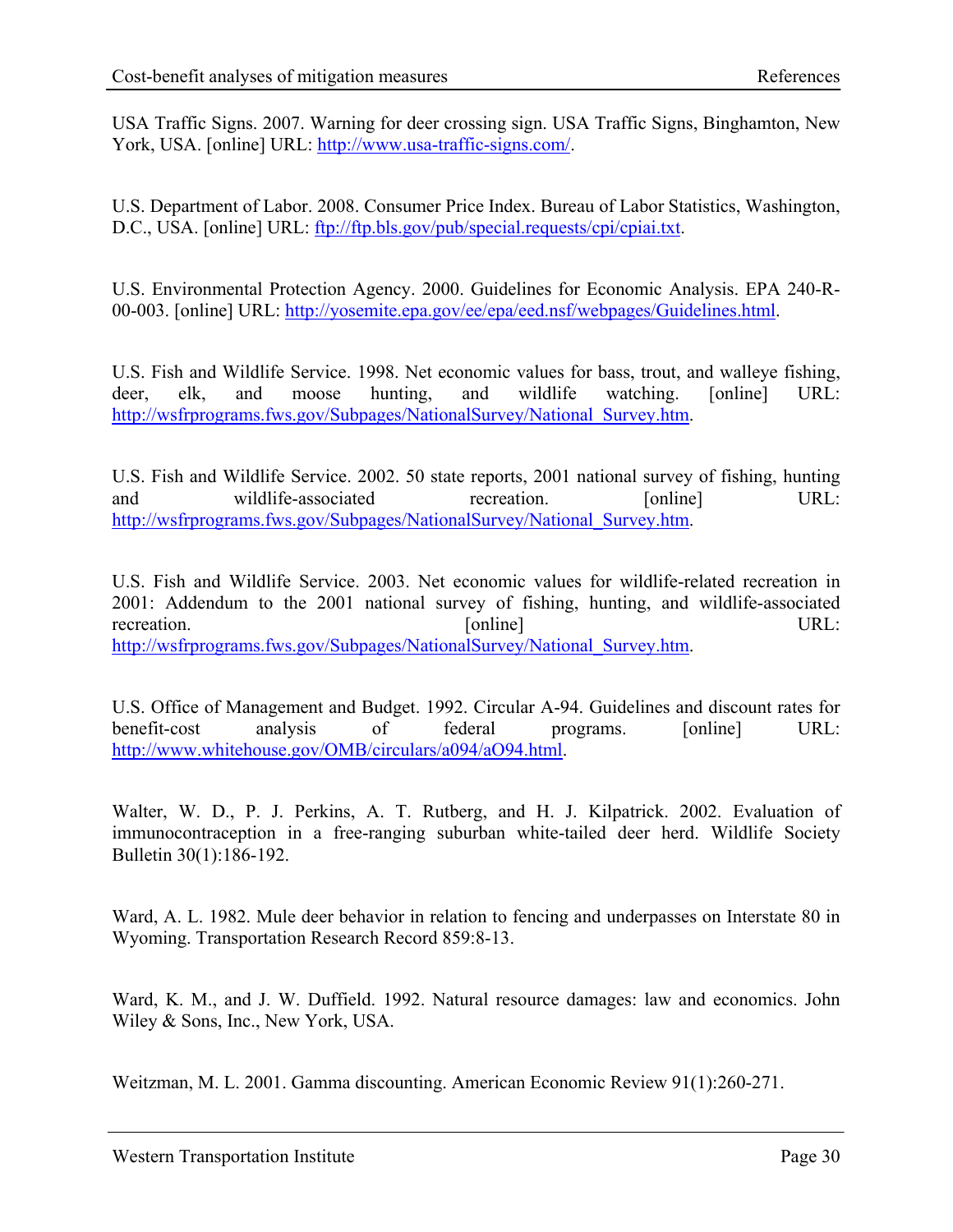Williams, A. F., and J. K. Wells. 2005. Characteristics of vehicle-animal crashes in which vehicle occupants are killed. Traffic Injury Prevention 6:56-59.

Woods, J. G. 1990. Effectiveness of fences and underpasses on the Trans-Canada highway and their impact on ungulate populations. Report to Banff National Park Warden Service, Banff, Alberta, Canada.

Zee, F. F. van der, J. Wiertz, C. J .F. ter Braak, R. C. van Apeldoorn, and J. Vink. 1992. Landscape change as a possible cause of the badger *Meles meles* L. decline in The Netherlands. Biological Conservation 61:17-22.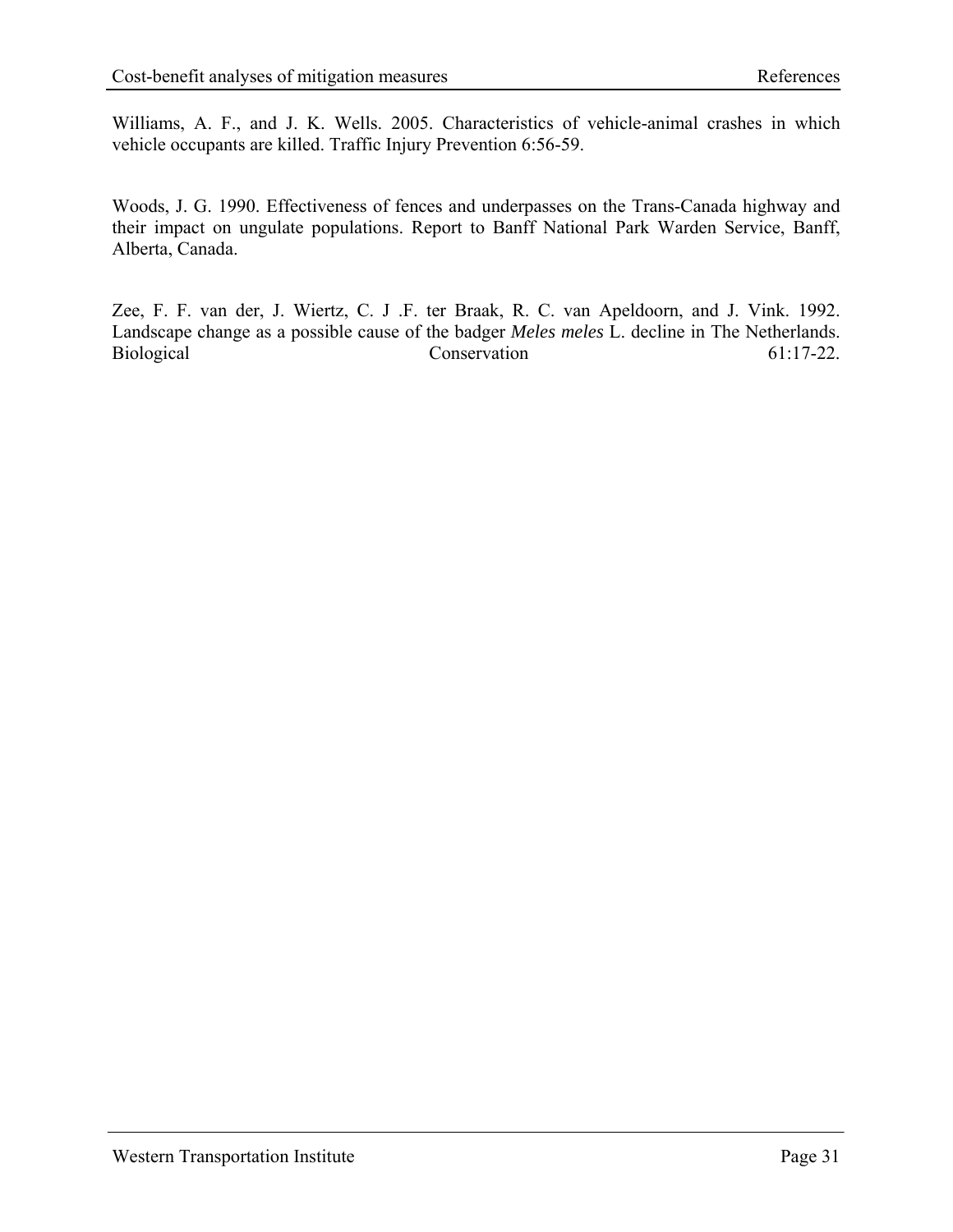### <span id="page-39-0"></span>**7. APPENDIX A: COST ESTIMATES FOR MITIGATION MEASURES**

<span id="page-39-1"></span>We estimated the cost of the mitigation measures listed in Table 1 based on a review of the literature and interviews with researchers, manufacturers, and transportation agency personnel (for more detailed review see Huijser et al. 2007a). The costs were calculated for a motorway (2 lanes in each direction) and standardized as costs per kilometer road length. Unless indicated otherwise, all cost estimates were expressed as US\$ as reported in the cited work. For our analyses we converted all costs to 2007 \$ using the U.S. Consumer Price Index (U.S. Department of Labor 2008).

Seasonal wildlife warning signs were estimated at \$400 for a large sign, and \$80 for two flashing lights (Sullivan et al. 2004). For these analyses we assumed that one sign and associated flashing lights is installed per km per travel direction. This brings the total costs to \$960 per km (\$1,053) in 2007 \$). The projected life span of the signs and warning lights was set at 10 years.

The purchasing cost for an animal detection system was estimated at \$65,000 per 1,609 m (1 mi) road length (both sides of the road) (Personal communication Lloyd Salsman, Sensor Technologies & Systems, December 2007). However, since roads often have curves and driveways or objects in the right-of-way, the distance between sensors may be shorter than the maximum range of their signal, potentially leading to cost increases. For these analyses we assumed the purchasing costs, including signs and power source or supply, were estimated at \$75,000 per km road length (both sides of the road). The planning costs were estimated at \$50,000 and the installation costs were estimated at \$50,000 per km road length (all in 2007 \$). Maintenance and operation costs were estimated at \$14,800 per km per year (\$10,000 for problem identification and problem solving, parts (\$3,000), vegetation management (\$1,500), and remote access to the system (\$300) (all in 2007 \$). The projected life span of the signs and warning lights was set at 10 years. System removal costs at the end of the life of the system were estimated at \$10,000 per km (in 2007 \$).

Vegetation removal alongside the road, consist of the removal of shrubs and trees to increase visibility for drivers and to reduce the attractiveness for certain species, e.g. moose. The costs were estimated at \$500 per km per year (\$530 in 2007 \$) (Andreassen et al. 2005).

The cost estimates for population culling, relocation and infertility treatment are typically expressed as cost per animal. For the purpose of our cost-benefit analyses we had to translate these costs to costs per km road length. For our analyses we set the treatment area in a zone parallel to, and on both sides, of a road. The width of the zone for each side of the road was based on the diameter of the home range (75 ha) of white-tailed deer in a suburban environment, 978 m (home range size estimated at 43-50-86-144 ha by Kilpatrick and Spohr (2000), Beringer et al. (2002), and Grund et al. (2002)). For both sides of the road this results in a treatment area of 195.4 ha per km road length. Population densities of (suburban) white-tailed deer that are considered a problem have been estimated at 50-88-91 individuals per km<sup>2</sup> (Porter and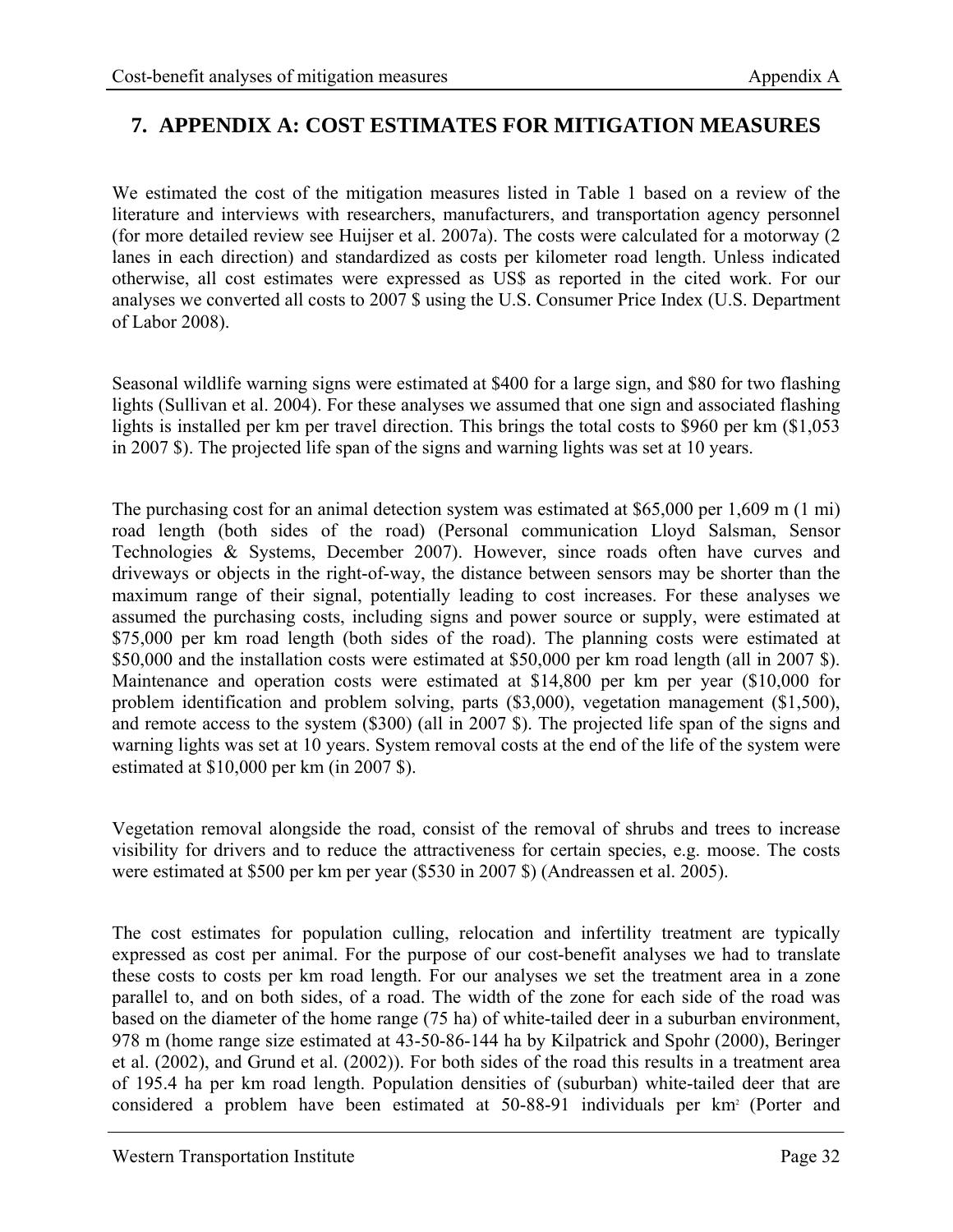Underwood 1999, Kilpatrick et al. 2001). Assuming a population density of 70 individuals per km<sup>2</sup>, there are 136.8 deer present in 195.4 ha. The cost for culling, relocation, and anti-fertility treatment was set at \$110 (\$132 in 2007 \$), \$450 (\$540 in 2007 \$), and \$1,128 (\$1,296 in 2007 \$) per deer (females only), respectively. The estimate for killing a deer was based on estimates for the use of professional sharpshooters; \$108-\$121-\$194 per deer for conservation officers, park rangers, and police officers, respectively (Doerr et al. 2001). Others estimated these costs at \$91-\$310 per deer (DeNicola et al. 2000). The estimate for relocating a deer was based on estimates by Beringer et al. (2002) (\$387 per relocated deer) and De Nicola et al. (2000) (\$431 or \$400-\$2,931 per deer). The estimate for giving a female deer an anti-fertility treatment was based on estimates by Walter et al. (2002) (\$1,128 per treated deer) (\$1,300 in 2007 \$). Assuming that a population can only be reduced by 50% before the culling, relocation, or antifertility treatment efforts become much more labor intensive, the one time culling and relocation of 68.4 deer costs \$9,029 and \$36,936 (reduction of 68.4 deer) (in 2007 \$). Suburban whitetailed deer populations can double their population size every 2-5 years, depending on the circumstances (DeNicola et al. 2000). Assuming a closed population (no immigration from adjacent areas) and a doubling of population size every 3 years, the culling and relocation effort would have to be repeated every 3 years. For the anti-fertility treatment, it was assumed that 80% of the females (80% of 68.4 female deer is 54.7 female deer, assuming an equal sex ratio), would have to be treated annually to stabilize or reduce the population density (DeNicola et al. 2000, Rudolph et al. 2000). This results in an annual cost for anti-fertility treatment of \$71,110 (in 2007 \$). Note that if the population is open to immigration from adjacent areas that the effectiveness for the culling, relocation, and anti-fertility treatment efforts will be much reduced or potentially eliminated. For these mitigation measures there were no estimates available for elk and moose. While the costs of these mitigation measures may be much higher per individual elk and moose, and while these mitigation measures may be less suitable or practical for elk or moose, we used the same costs estimates as for deer.

The costs for 2.4 m (8 ft) high wildlife fencing along US Highway 93 on the Flathead Reservation in Montana varied depending on the road section concerned: \$26, \$38, \$41 per m in 2006 (material and installation combined) (Personal communication Pat Basting, Montana Department of Transportation). A finer mesh fence was dug into the soil and attached to the wildlife fence for some fence sections at an additional cost of \$12 per m (Personal communication Pat Basting, Montana Department of Transportation). For the cost-benefit analyses the cost of wildlife fencing, including a dig barrier, was set at \$47 per m (\$48 in 2007 \$). For both sides of a road this translates into \$96,000 per km road length (in 2007 \$). The projected life span of a wildlife fence was set at 25 years. Fences require maintenance, for example as a result of fallen trees, vehicles that have run off the road and into the fence, and animals that may have succeeded digging under the fence (Clevenger et al. 2002). Maintenance costs were set at \$500 per km per year and fence removal costs were set at \$10,000 per km road length (all in 2007 \$).

Animals are more likely to break through the wildlife fencing if safe crossing opportunities are not provided or if they are too few, too small, or too far apart. Certain species may also require safe crossing opportunities to maintain viable populations in an area (e.g. Jaeger and Fahrig 2004). Even if safe crossing opportunities have been provided for, animals may still end up in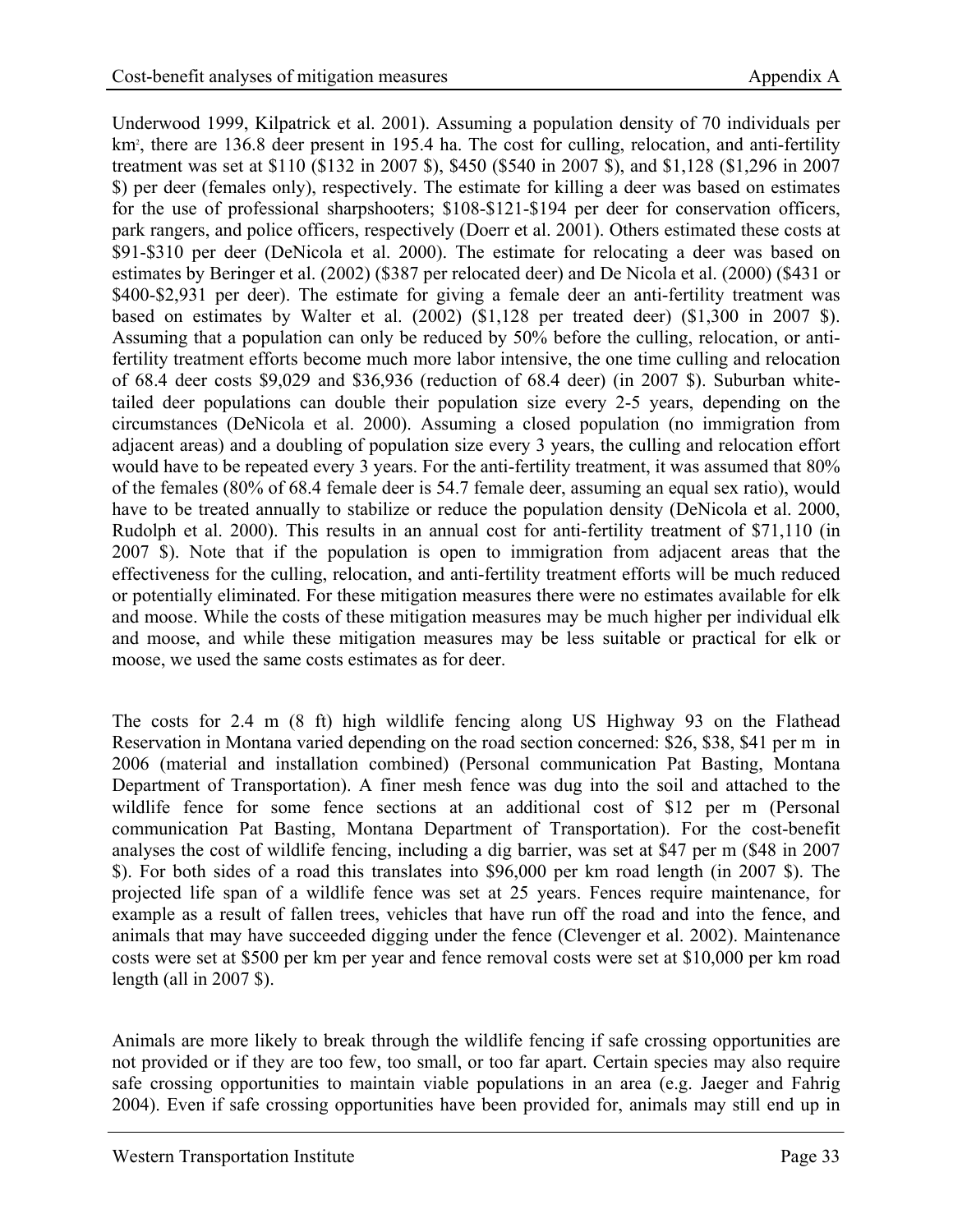between the fences, caught in the transportation corridor, and these animals may pose a safety risk and expose the species concerned to road mortality after all. Animals may end up in between the fences around fence ends, by digging under the fence, through gaps in the fence, or they may be able to climb the fence. Therefore it is considered good practice to accompany absolute barriers, such as wildlife fencing, with safe crossing opportunities and escape opportunities for animals that end up in between the fences. Safe crossing opportunities and escape opportunities were not included in the cost estimates for wildlife fencing (see previous paragraph), but they are included in the mitigation measures discussed in the next paragraphs. The safe crossing opportunities and escape opportunities focus on serving large animals (deer size and larger). For our cost benefit analyses we set the number of safe crossing opportunities at one per 2 km (0.5 crossing opportunity per km) (0.3 per mi). This number is based on the actual number of crossing structures found at three long road sections (two lanes in each travel direction) that have wildlife fencing and crossing structures for large animals: 24 crossing structures over 64 km (0.38 structures per km) (Foster and Humphrey 1995); 24 crossing structures over 45 km (0.53 structures per km) (Clevenger et al. 2002); and (17 crossing structures over 31 km (0.56 structures per km) (Dodd et al. 2007). Note that this number is not based on what may be required to maintain viable wildlife populations in a landscape bisected by roads.

For our cost-benefit analyses we used jump-outs or escape ramps as escape opportunities for large animals. The reported costs for one jump-out are \$11,000 (\$13,200 in 2007 \$) (Bissonette and Hammer 2000) and \$6,250 (2006) (\$6,425 in 2007 \$) (Personal communication Pat Basting, Montana Department of Transportation). We set the costs for a jump-out at \$9,813 (in 2007 \$) with a projected life span of 75 years.

Wildlife fencing in combination with gaps in the fence and crosswalks painted on the road at such gaps was studies by Lehnert and Bissonette (1997). The cost for a wildlife crosswalk across a four lane road (excluding wildlife fencing and escape from right-of-way measures) was \$28,000 (\$36,075 in 2007 \$) (\$18,037 per km) (Lehnert and Bissonette 1997). The projected life span of a crosswalk was set at 10 years. The costs for warning signs (76 cm x 76 cm), one for each travel direction, were set at \$62 per sign with a projected life span of seven years (USA Traffic Signs 2007). For this analyses we included 2 signs per gap (one for each travel direction), resulting in one sign per km. The width of the gap in the fence was set at 100 m (328 ft). However, the length of the fence was not reduced because of the gap as the fence may be angled towards the road to help direct animal movements. The cost for wildlife fencing was set at \$96,000 per km (see earlier section on wildlife fencing). Fence maintenance costs were set at \$500 per km per year, and fence removal costs was set at \$10,000 per km road length. In addition to the gap in the fence a jump-out was provided every 317 m (1,040 ft) (5 per 2 km per roadside; 5 per km; \$49,065 per km).

The cost for purchasing one section of a break-the-beam animal detection system was set at \$8,500 (Personal communication Lloyd Salsman, Sensor Technologies & Systems, December 2007). A gap requires a beam at each side of the road (\$17,000), but the costs for the second beam may be lower as there is only one control station required. The purchasing costs, including signs and power source or supply, were set at \$13,500 per km (in 2007 \$). The planning costs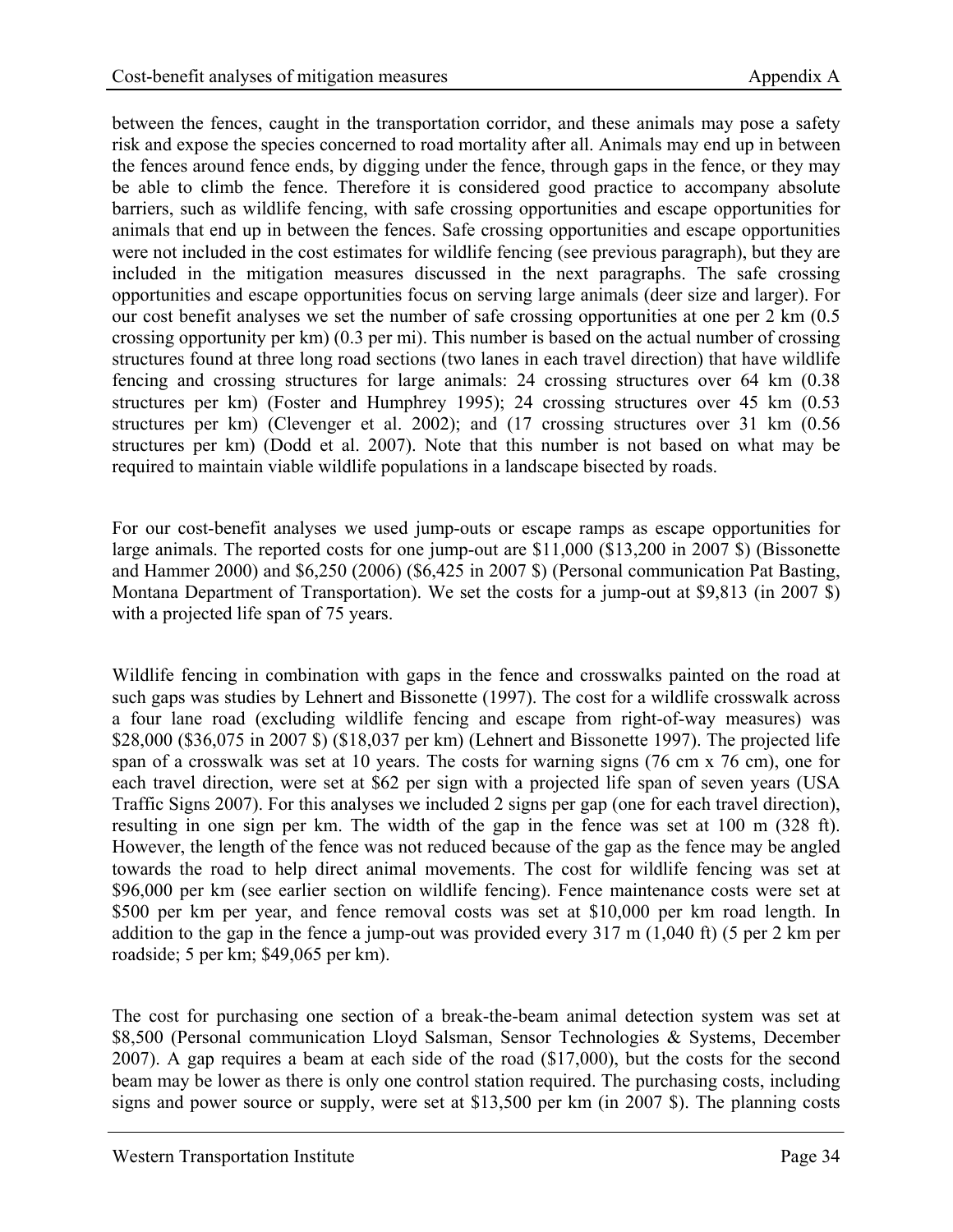were estimated at \$25,000 and the installation costs were estimated at \$25,000 per km road length (all in 2007 \$). Maintenance and operation costs were estimated at \$11,800 per km per year (\$10,000 for problem identification and problem solving, parts (\$1,000), vegetation management (\$500), and remote access to the system (\$300). The projected life span of the signs and warning lights was set at 10 years. System removal costs were estimated at \$5,000 per km. The width of the gap in the fence with the animal detection system was set at 100 m (328 ft). However, the length of the fence was not reduced because of the gap as the fence may be angled towards the road to help direct animal movements. The cost for wildlife fencing was set at \$96,000 per km (see earlier section on wildlife fencing). Fence maintenance costs were set at \$500 per km per year, and fence removal costs was set at \$10,000 per km road length. In addition to the gap in the fence a jump-out was provided every 317 m (1,040 ft) (5 per 2 km per roadside; 5 per km; \$49,065 per km).

For the purposes of our cost-benefit analyses for wildlife fencing in combination with wildlife underpasses, we provided a wildlife underpass every 2 km (1.2 mi). The cost for an underpass was set at \$500,000 (materials and construction). The cost for an underpass (elliptical culvert, about 7 m wide, 4-5 m high) was based on the \$650,000 paid for three large wildlife underpasses (about 7 m wide, 5 m high) under US Hwy 93 (two lanes) on the Flathead Reservation in Montana in 2006 (\$668,200 in 2007 \$) (Personal communication Pat Basting, Montana Department of Transportation); the Can\$225,000-Can\$250,000 (exchange rate 1.36 Can\$ for 1 \$ in 1996; \$218,731-\$243,034 in 2007 \$) for an underpass (7 m wide, 4 m wide) under the Trans Canada Highway (four lanes) in Banff National Park in 1996 (Personal communication Anthony P. Clevenger, Western Transportation Institute); the \$Can5,400 per m (road width) (exchange rate 1.36 Can\$ for 1 \$ in 1996; \$5,428 per m in 2007 \$) for elliptical culverts (7 m wide, 4 m high) under the Trans Canada Highway in 1996 (Personal communication Terry McGuire, Parks Canada, unpublished data); and the  $\epsilon$ 30,000- $\epsilon$ 50,000 per m (road width) (exchange rate 0.80  $\epsilon$ for 1 \$ in 2004; \$41,136-\$68,560 per m in 2007 \$) for large underpasses (7-10 m wide) in 2004 in The Netherlands (Kruidering et al. 2005). The planning costs were estimated at \$50,000 per structure (\$25,000 per km) (in 2007 \$). Maintenance and operation costs were estimated at \$2,000 per structure per year (\$1,000 per km per year) (in 2007 \$). The projected life span of an underpass was set at 75 years. Structure removal costs were estimated at \$30,000 per structure (\$15,000) per km) (in 2007\$). The length of the fence was not reduced because of the gap as a result of the crossing structure, as the fence is angled towards the road and ties in with the crossing structure. The cost for wildlife fencing was set at \$96,000 per km (see earlier section on wildlife fencing). Fence maintenance costs were set at \$500 per km per year, and fence removal costs was set at \$10,000 per km road length (in 2007 \$). The number of escape ramps between crossing structures was set at 7 per roadside per 2 km (2 immediately next to a crossing structure (50 m on either side from the center of the structure), and an additional five escape ramps with 317 m (1,040 ft) intervals (7 per km; \$68,691 per km). The escape ramps on either side of a crossing structure are required because of the continuous nature of the wildlife fencing and the assumption that animals will want to cross the road most often at the location of the crossing structures, as that should be one of the most important criteria for the placement of these crossing structures.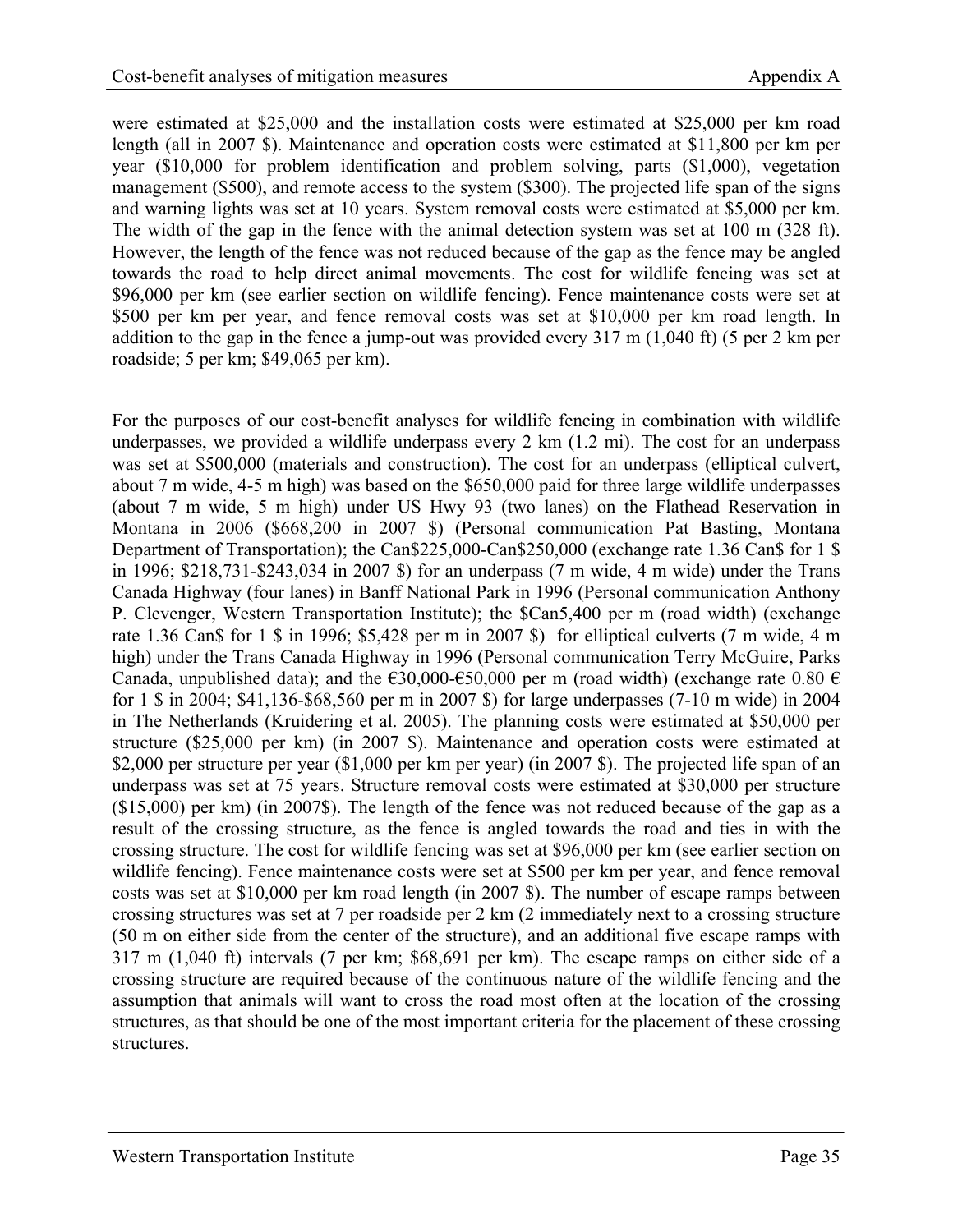For the purposes of our cost-benefit analyses for wildlife fencing in combination with wildlife underpasses and overpasses, we provided a wildlife underpass every 2 km, but every  $12<sup>th</sup>$ underpass (once every 24 km) was replaced with an overpass. This resulted in 0.46 underpasses and 0.04 overpasses per km (0.29 and 0.02 per mi). The frequency for wildlife overpasses is based on the actual number of overpasses on a long road section (two lanes in each travel direction) that has wildlife fencing and crossing structures for large animals: 2 overpasses over 45 km (1 every 22.5 km) (Clevenger et al. 2002). For the costs of an underpass, see the previous paragraph. The cost for an overpass was set at \$5,000,000 in 2007 \$ (materials and construction). The cost for an overpass (about 50 m wide) was based on the Can\$1,750,000 for an overpass (52 m wide) over the Trans Canada Highway (four lanes) in Banff National Park in 1996 (Personal communication Anthony P. Clevenger, Western Transportation Institute) (exchange rate 1.36 Can\$ for 1 \$ in 1996; \$1,701,242 in 2007 \$); the €3,200,000 for an overpass (48 m wide) across the four lane motorway A28 (Leusderheide) in The Netherlands in 2004 (exchange rate 0.80  $\epsilon$ for 1 \$ in 2004; \$4,387,866 in 2007 \$) (Kruidering et al. 2005). However, depending on the length (road width) and width of an overpass (15-50 m), and depending on the nature of the terrain, the costs for eight wildlife overpasses in The Netherlands ranged between  $\epsilon$ 1,400.000 and  $\epsilon$ 9,100,000 (exchange rate 0.80  $\epsilon$  for 1 \$ in 2004; \$1,919,691-\$12,477,993 in 2007 \$) (Kruidering et al. 2005; Brabants Dagblad 2004). The planning costs were estimated at \$50,000 per structure (\$25,000 per km) (in 2007 \$). Maintenance and operation costs were estimated at \$2,000 per structure per year (\$1000 per km per year) (in 2007 \$). The projected life span of an overpass was set at 75 years. Structure removal costs were estimated at \$350,000 for an overpass (\$14,000 per km) and \$30,000 for an underpass (13,800 per km) (in 2007 \$). Fencing and escape ramp configuration and costs were identical to the previous paragraph.

The costs for an elevated roadway and road tunnel were set at \$60,000,000 and \$115,000,000 per km respectively (in 2007 \$). These estimates are based on a 200 m long elevated road way that cost Can\$12,500,000 (1.06 Can\$ for 1 \$ in 2007; \$11,792,453 in 2007 \$) and a 200 m long road tunnel that was constructed for Can\$24,000,000 (1.06 Can\$ for 1 \$ in 2007; \$22,641,509 in 2007 \$) in 2007 (Personal communication Anthony P. Clevenger, Western Transportation Institute – Montana State University). The planning costs were estimated at \$1,000,000 per km (in 2007 \$). Maintenance and operation costs were estimated at \$1,000,000 per km per year (in 2007 \$). The projected life span of an elevated roadway and road tunnel was set at 75 years. Structure removal costs were estimated at \$6,000,000 (elevated roadway) and \$11,500,000 (road tunnel) per km.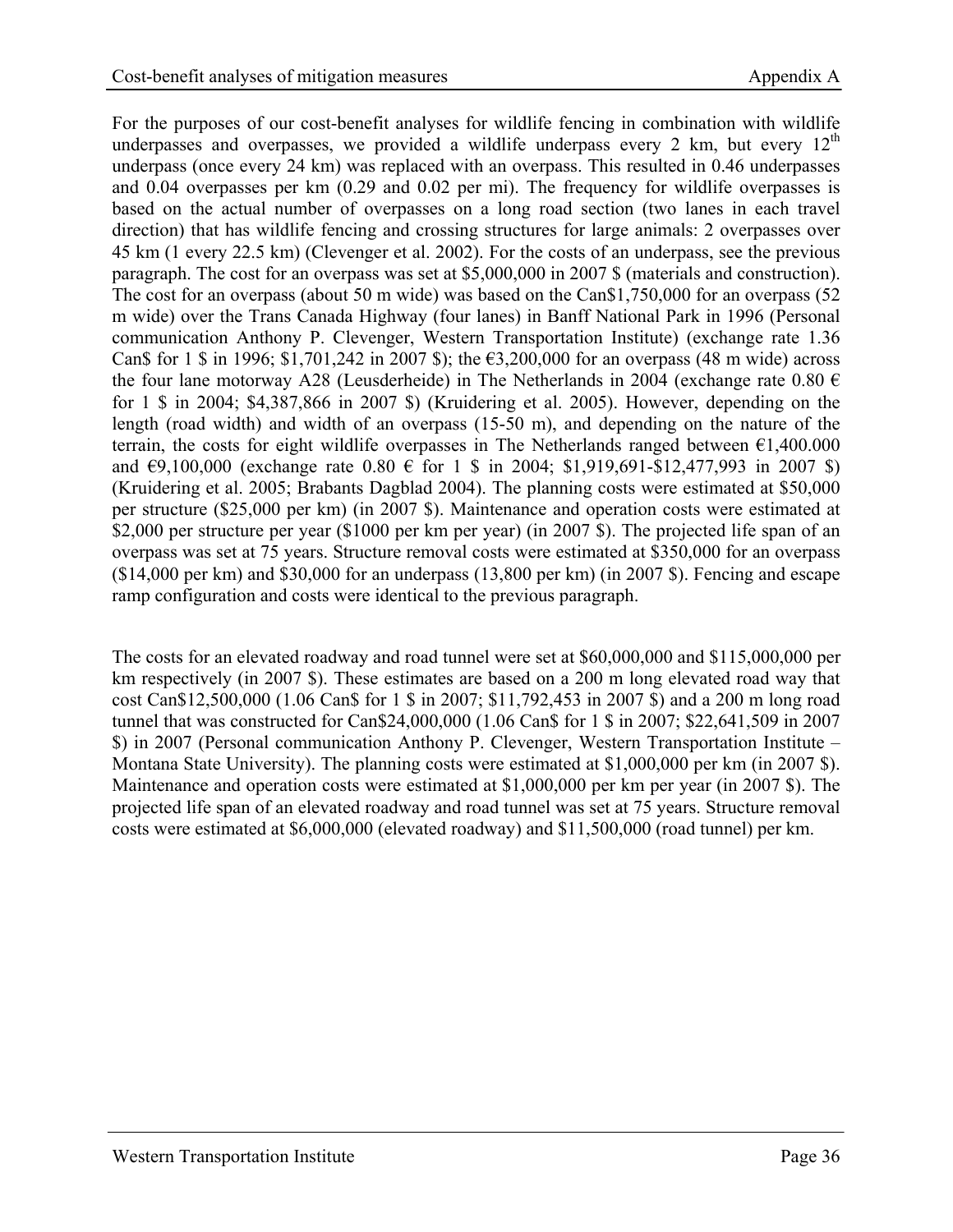## <span id="page-44-1"></span><span id="page-44-0"></span>**8. APPENDIX B: COST ESTIMATES FOR DEER-, ELK-, AND MOOSE-VEHICLE COLLISIONS**

We estimated the cost of the average collision with a deer, elk, or moose (Table 2) based on a review of the literature. Unless indicated otherwise, all cost estimates were expressed as US\$ as reported in the cited work. For our analyses we converted all costs to 2007 \$ using the U.S. Consumer Price Index (U.S. Department of Labor 2008). The components included in our cost estimate were vehicle repair costs, costs associated with human injuries and fatalities (see also e.g. Bissonette et al. 2008), towing, accident attendance and investigation, the monetary value to hunters of the animal that was killed in the collision, and the cost of disposal of the animal carcass. Passive use costs were not included in our cost estimate.

#### *Vehicle repair costs*

In Nova Scotia, the percentage of collisions involving white-tailed deer which resulted in property damage was estimated at 90.2% – 3,524 collisions with property damage out of 3,905 collisions (Tardif & Associates Inc. 2003). In Utah this percentage was estimated at 94% (Romin and Bissonette 1996). There were no similar data available for elk and moose. For these analyses the percentage of collisions resulting in property damage was assumed to be 92% for collisions with deer and 100% for collisions with elk or moose. Current data from a major auto insurance company in the United States showed that in 2006-2007 the average vehicle repair costs were about \$2,900 for all species combined (Personal communication Dick Luedke, State Farm Insurance). The species specific costs were \$2,850 for deer (n =  $\pm$ 178,500), \$4,550 for elk (n =  $\pm$ 900), and \$5,600 (moose;  $n = \pm 550$ ) in 2006-2007 (Personal communication Dick Luedke, State Farm Insurance). Combined with the percentage of chance that a collision results in property damage, the average vehicle repair costs per collision were estimated at \$2,622 (deer), \$4,550 (elk), and \$5,600 (moose) (all in 2007 \$).

#### *Human injures*

The percentage of white-tailed deer-vehicle collisions resulting in human injuries was estimated at 2.8% in Michigan (12 injuries from 60,875 collisions) (SEMCOG 2007), 3.8% in the US Midwest (4,724 injuries from 125,608 collisions) (Knapp et al. 2004); 4% in Ohio (review in Schwabe et al. 2002), 4% (review in Conover et al. 1995), 7.7% in Ohio (10,983 injuries from 143,016 collisions) (Schwabe et al. 2002); and 9.7% in Nova Scotia (378 injuries from 3,905 collisions) (Tardif & Associates Inc. 2003). Similar data could not be retrieved for elk. The percentage of moose-vehicle collisions resulting in human injuries was estimated at 18% in Newfoundland and Labrador (Government of Newfoundland and Labrador 1997); 21.8% in Newfoundland (363 injuries from 1,662 collisions) (Tardif & Associates Inc. 2003); 20% in rural Alaska (Thomas 1995); 23% in Maine (Huijser et al. 2007a); and, 23% in Anchorage, Alaska (158 injuries from 519 collisions) (Garrett and Conway 1999). The ratio of moose-vehicle collisions to human injuries was estimated at 1:0.201 in Newfoundland (Rattey and Turner 1991) and 1:0.304 in Anchorage, Alaska (Garrett and Conway 1999). The ratios are higher than the percentages because more than one person may be present in a car, and multiple people may be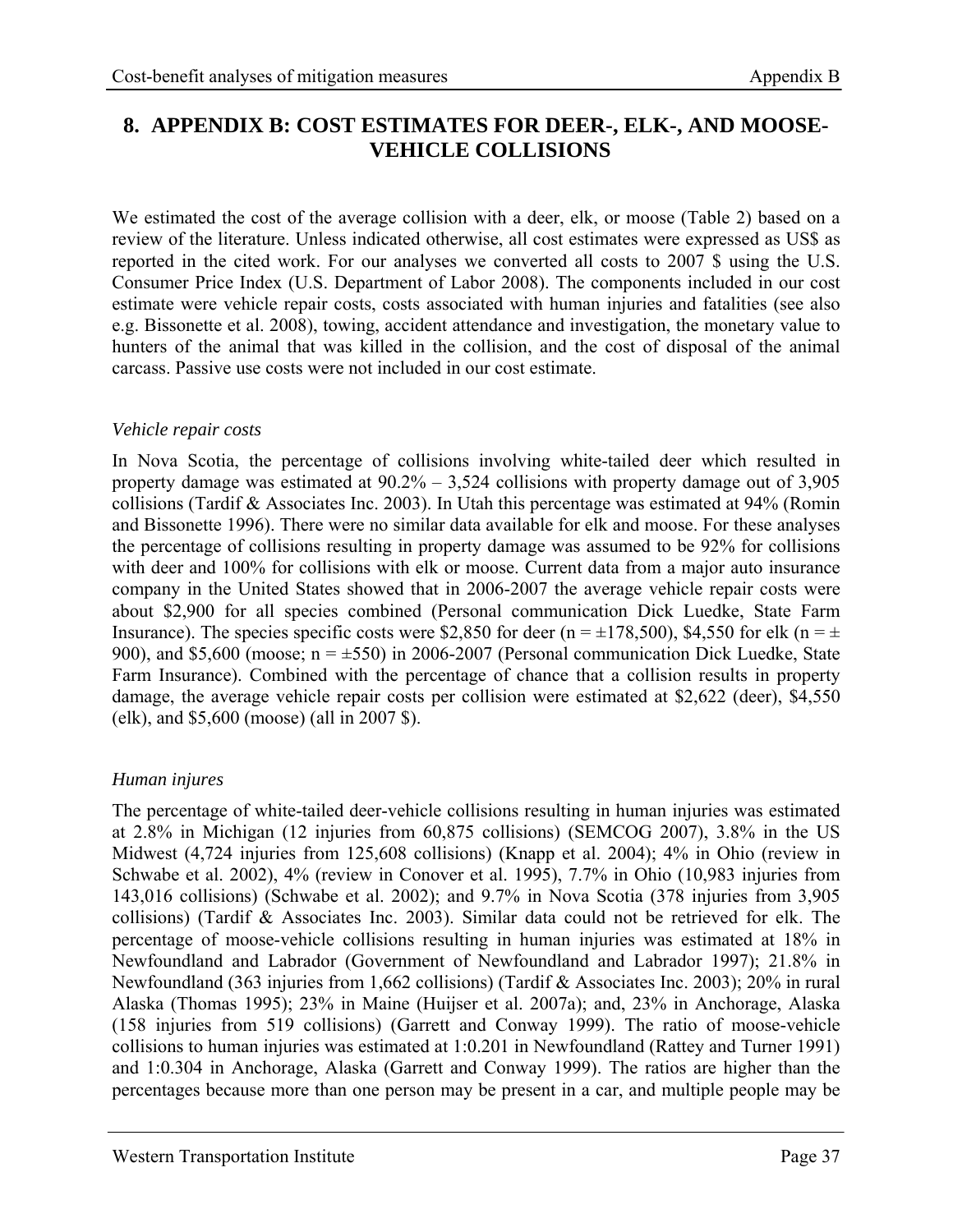<span id="page-45-0"></span>injured as a result of one collision. Based on the data presented above, it was assumed that an animal-vehicle collision resulted in an average of 0.05 human injuries for deer, 0.10 for elk, and 0.20 for moose. When these proportions are combined with the relative frequency for each of the three injury categories distinguished in the General Estimates System for animal-vehicle collisions, (51.4% for possible human injuries, 38.4% for evident human injuries, and 10.3 % for incapacitating or severe human injuries (Huijser et al. 2007a)) and the standard costs associated with each injury category,  $(\$24,418$  for possible human injuries, \$46,266 for evident human injuries, and \$231,332 for incapacitating or severe human injuries (Huijser et al. 2007a)), it results in species specific cost estimates for human injuries (Table 6). The average costs of human injuries per collision are \$2,702 for deer, \$5,403 for elk, and \$10,807 for moose (all in 2007 \$).

<span id="page-45-1"></span>Table 6: Estimated costs (in 2007 \$) per type of human injury for the average deer-, elk-, and moose-vehicle collision.

| Type of human injury                         | Deer                      | Elk                           | Moose                         |
|----------------------------------------------|---------------------------|-------------------------------|-------------------------------|
| Possible<br>Evident<br>Incapacitating/severe | \$627<br>\$887<br>\$1,187 | \$1,254<br>\$1,775<br>\$2,374 | \$2,508<br>\$3,550<br>\$4,749 |
| Total                                        | \$2,702                   | \$5,403                       | \$10,807                      |

#### *Human fatalities*

The percentage of white-tailed deer-vehicle collisions resulting in human fatalities was estimated at 0.009% in Ohio (14 collisions with human fatalities from 143,016 collisions) (Schwabe et al. 2002); 0.020% (12 fatalities from 60,875 collisions) (SEMCOG 2007); 0.029% in North America (review in Schwabe et al. 2002); 0.03% in the US Midwest (33 collisions with human fatalities from 125,608 collisions) (Knapp et al. 2004); and 0.05% in Nova Scotia (2 collisions with human fatalities from 3,905 collisions) (Tardif & Associates Inc. 2003). Similar data could not be retrieved for elk. The percentage of moose-vehicle collisions resulting in human fatalities was estimated at 0% in Anchorage, Alaska (0 fatalities from 519 collisions) (Garrett and Conway 1999); 0.26% in Newfoundland (14 fatalities from 5,422 collisions) (Joyce and Mahoney 2001), 0.36% in Newfoundland (6 collisions with human fatalities from 1662 collisions) (Tardif  $\&$ Associates Inc. 2003), 0.45% in Newfoundland (3 fatalities from 661 collisions) (Rattey and Turner 1991); 0.43% in Maine (Huijser et al. 2007a); and 0.50% in rural Alaska (Thomas 1995). Based on the data presented above, it was assumed that an animal-vehicle collision resulted in an average of 0.0003 (deer), 0.0020 (elk), and 0.0040 (moose) human fatalities. When these proportions are combined with the costs associated with a human fatality (\$3,341,468 (Huijser et al. 2007a)), it results in a cost estimate for human fatalities of \$1,002 (deer), \$6,683 (elk), and \$13,366 (moose) for each collision (all in 2007 \$).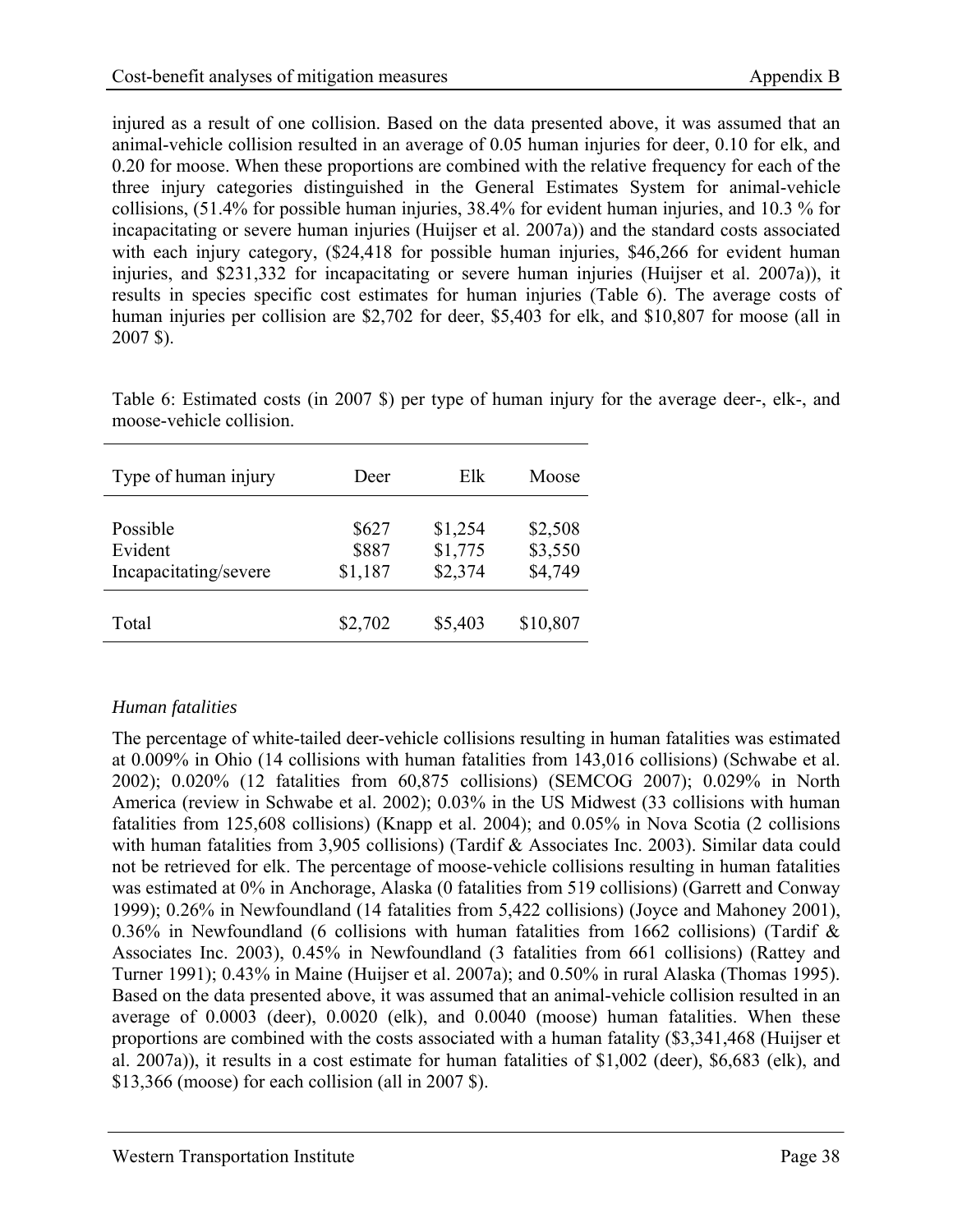#### *Towing, accident attendance and investigation*

Not all wildlife-vehicle collisions require the towing of a vehicle, and attendance or investigation by medical personnel, fire department personnel, or police. When they do, the cost for these efforts was estimated to vary between Can\$100 and Can\$550 (Clayton Resources Ltd. & Glen Smith Wildlife Consultants 1989). Note that the cost for the actual medical assistance is included in the cost estimates for human injuries calculated earlier. Based on the data presented above, it was assumed that the cost of towing, and accident attendance or investigation is \$500, but these services are only required or provided in 25% (deer), 75% (elk) and 100% (moose) of the collisions. These assumptions result in an average cost for towing, accident attendance and investigation of \$125 (deer), \$375 (elk), and \$500 (moose) for each collision (all in 2007 \$).

#### *Monetary value of animals*

The monetary value of animals can include benefits associated with hunting or viewing the animal or with the passive use values for the existence of the given animal. Passive use values are likely to be location and population specific, and the literature on wildlife viewing values is not extensive. Therefore we only included hunting-related values in our analyses. These values are measured by what the hunter would be willing to pay over and above the costs of the hunt, for example to access a hunting area. For the U.S. and Canada access for hunting on most private and public lands is free. However, what the maximum amount the hunter would be willing to pay for access if necessary is a measure of the net benefit or hunter "willingness-to-pay" for the hunt (Ward and Duffield 1992).

These net benefits are also referred to as "consumer surplus". For the application to collisions, the foregone expected value related to hunting would be the hunting value per animal times the probability that it would have been harvested. The hunting value per animal can be derived from the hunter willingness to pay for a season of hunting divided by the success rate per hunt. There is an extensive literature on net economic values for hunting, usually based on travel cost or contingent valuation methods (for example, see Ward and Duffield 1992), but most of these are location (e.g. hunt district or perhaps state) specific. The most comprehensive hunting value estimates have been developed by the U.S. Fish and Wildlife Service in their periodic national fishing and hunting surveys. The most recent values available for hunter willingness to pay for a season of hunting are for 2001 (U.S. Fish and Wildlife Service 2003), and in 2001 dollars averaged \$377 for deer, \$579 for moose (just Alaska) and for elk hunting (CO, ID, MT, OR, WY) were \$380 for resident hunters and \$556 for nonresident hunters or a weighted average (based on the number of resident and nonresident big game hunters for these states (U.S. Fish and Wildlife Service 2002)) of \$424. Corrected to 2007 price levels, these values are \$441 for deer, \$496 for elk, and \$678 for moose. Success rates for these species are not reported in each survey year, but were estimated by U.S. Fish and Wildlife Service (1998) for 1996 at 0.61 for deer, 0.20 for elk, and 0.14 for moose. This implies the value of a successful hunting season for these species, respectively, as \$723, \$2,480, and \$4,843. Crête and Daigle (1999) provide estimates of 1995-1996 hunting harvest as a share of pre-harvest populations for these species in North America as 0.16 for deer (whitetail and mule deer combined) and elk, and 0.08 for moose. Given this probability that a given animal will be harvested by a hunter, the implied foregone